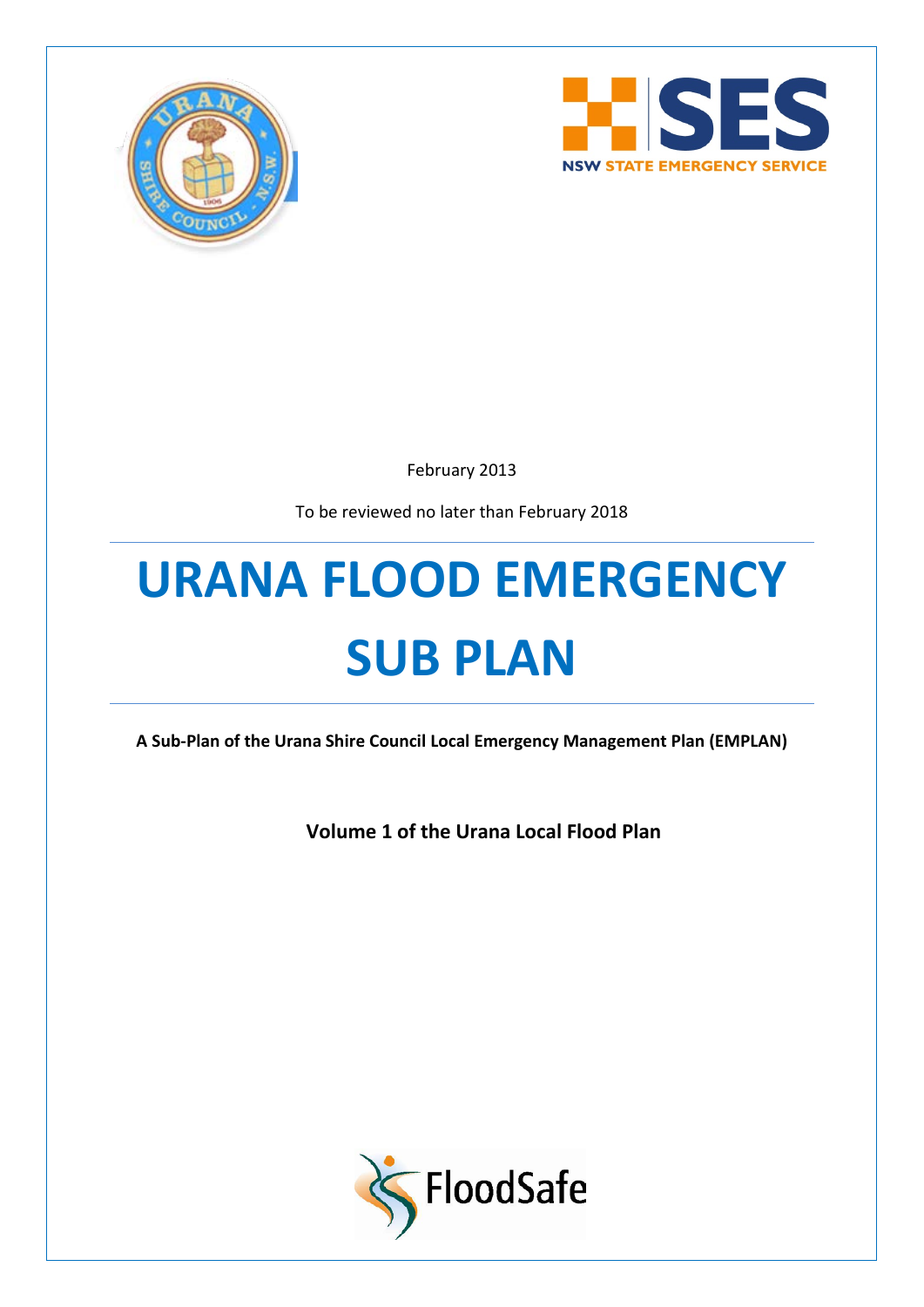# **AUTHORISATION**

<span id="page-1-0"></span>The Urana Flood Emergency Sub Plan is a sub plan of the Urana Shire Council Local Emergency Management Plan (EMPLAN). It has been prepared in accordance with the provisions of the *State Emergency Service Act 1989* (**NSW**) and is authorised by the Local Emergency Management Committee in accordance with the provisions of the *State Emergency and Rescue Management Act 1989* **(NSW)**.

Recommended

 $f.P.$  Am University of American Controller<br>NSW SES Unang Shire Council Local Controller

Date:  $21 - 2 - 2013$ 

**Approved** 

AL Graham de Contra Committee

Date:  $21/2/2013$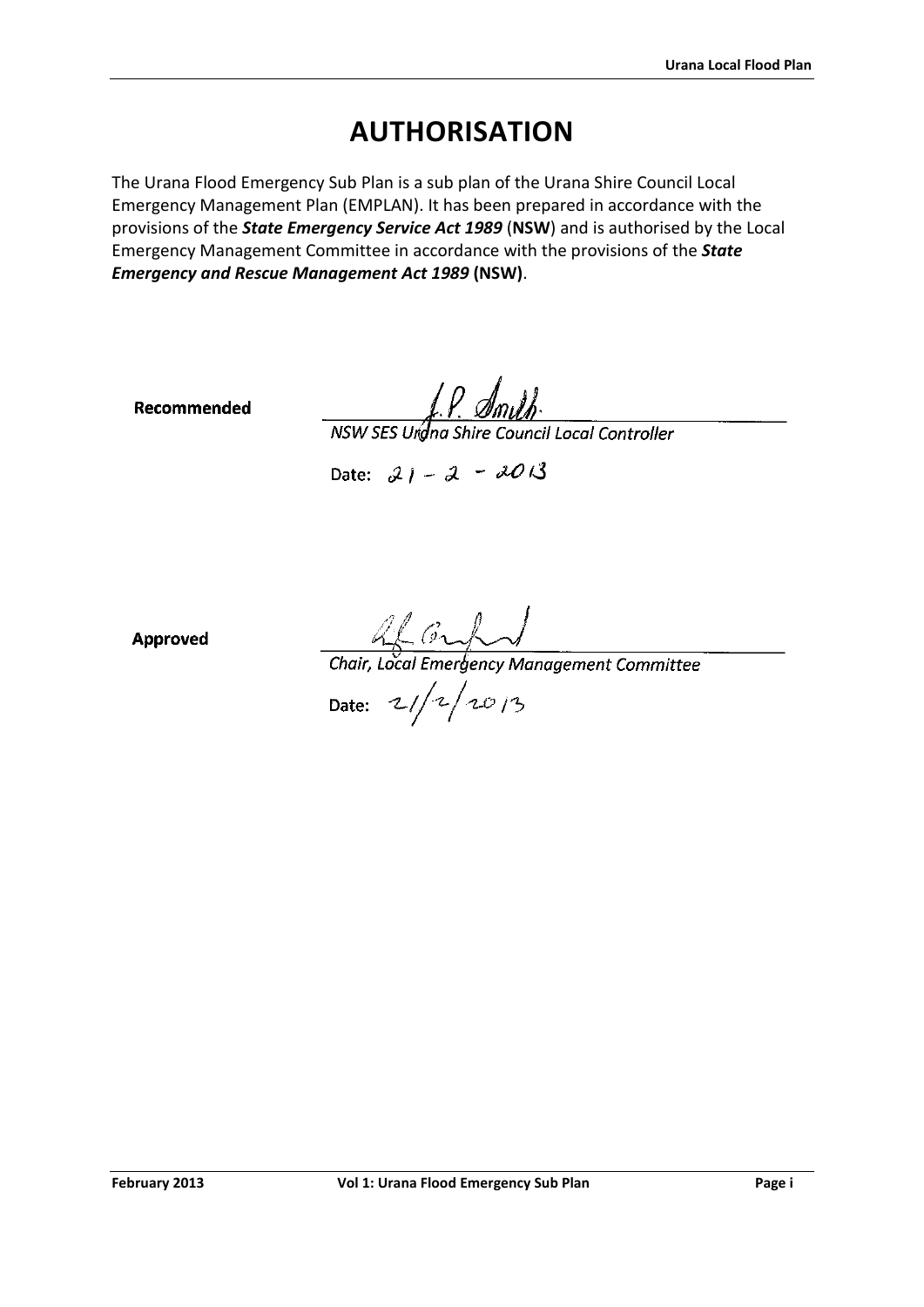# **CONTENTS**

<span id="page-2-0"></span>

| 1.1  |  |  |  |
|------|--|--|--|
| 1.2  |  |  |  |
| 1.3  |  |  |  |
| 1.4  |  |  |  |
| 1.5  |  |  |  |
| 1.6  |  |  |  |
|      |  |  |  |
| 2.1  |  |  |  |
| 2.2  |  |  |  |
| 2.3  |  |  |  |
| 2.4  |  |  |  |
| 2.5  |  |  |  |
| 2.6  |  |  |  |
| 2.7  |  |  |  |
|      |  |  |  |
| 3.1  |  |  |  |
| 3.2  |  |  |  |
| 3.3  |  |  |  |
| 3.4  |  |  |  |
| 3.5  |  |  |  |
| 3.6  |  |  |  |
| 3.7  |  |  |  |
| 3.8  |  |  |  |
| 3.9  |  |  |  |
| 3.10 |  |  |  |
| 3.11 |  |  |  |
| 3.12 |  |  |  |
| 3.13 |  |  |  |
| 3.14 |  |  |  |
| 3.15 |  |  |  |
| 3.16 |  |  |  |
|      |  |  |  |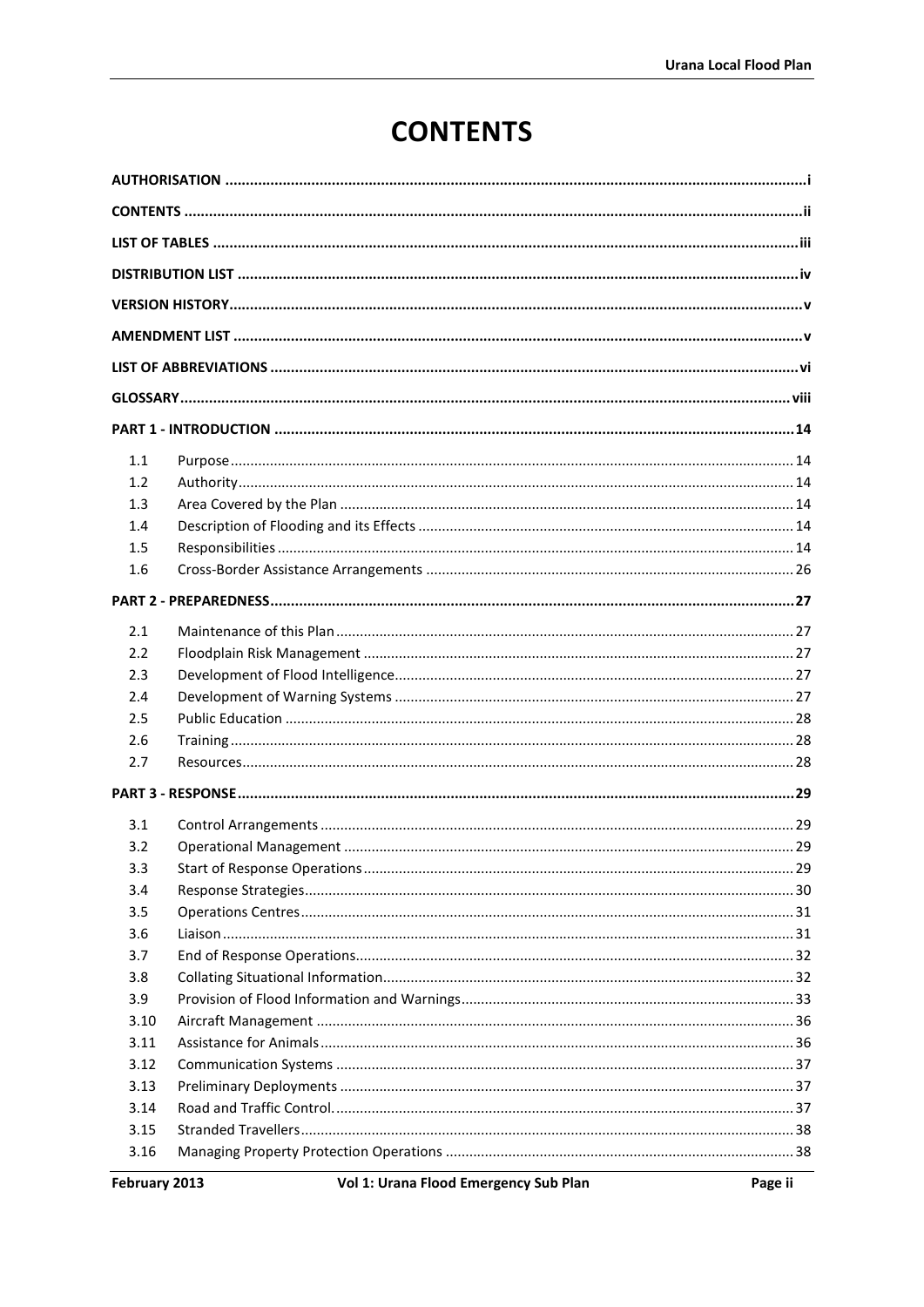| 3.17 |  |  |  |
|------|--|--|--|
| 3.18 |  |  |  |
| 3.19 |  |  |  |
|      |  |  |  |
| 4.1  |  |  |  |
| 4.2  |  |  |  |
| 4.3  |  |  |  |
|      |  |  |  |
|      |  |  |  |
|      |  |  |  |

# **LIST OF TABLES**

<span id="page-3-0"></span>

|--|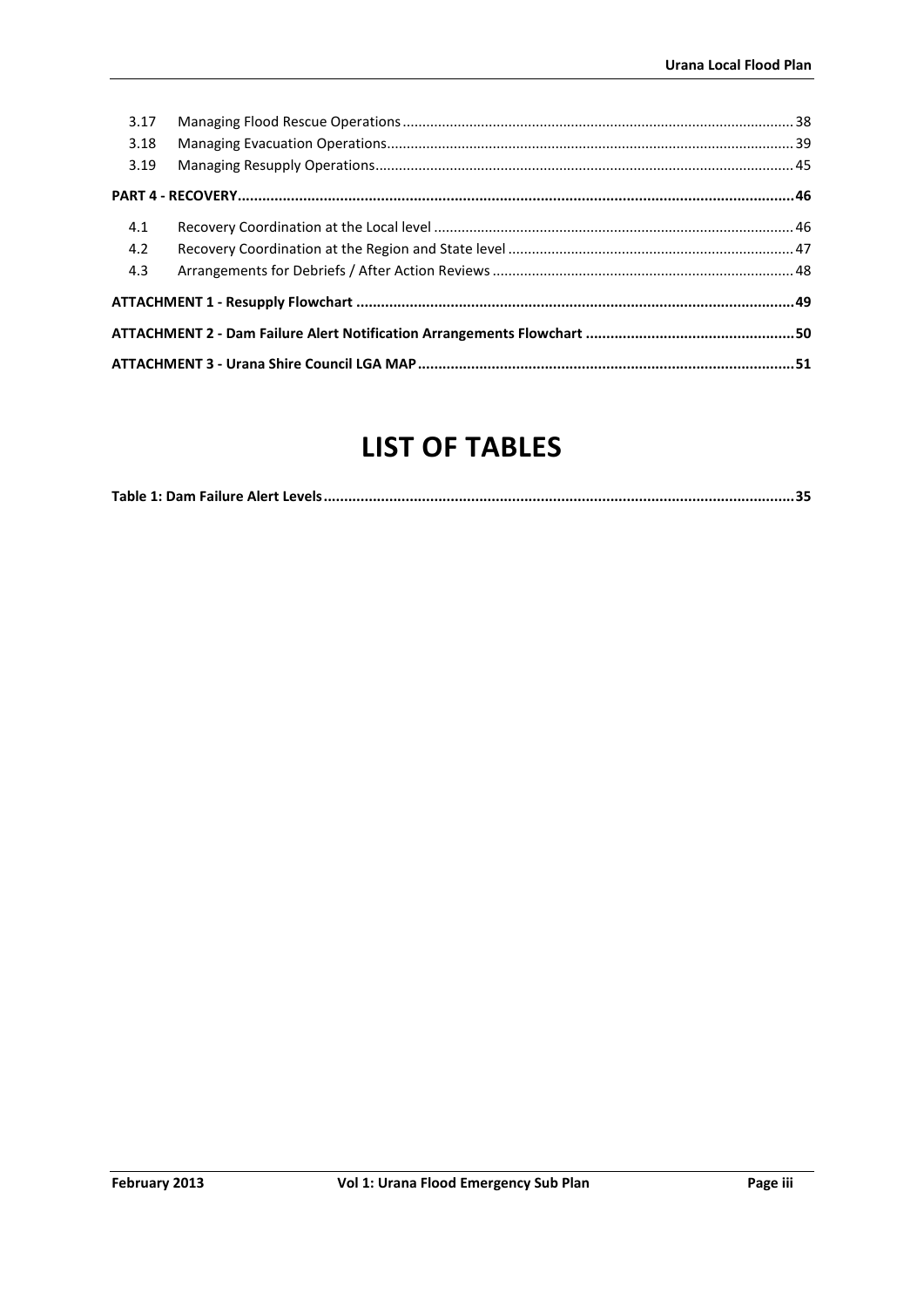# **DISTRIBUTION LIST**

<span id="page-4-0"></span>

| Recipient                                                  | Number of copies |
|------------------------------------------------------------|------------------|
| <b>NSW SES Urana Local Controller</b>                      | $\mathbf{1}$     |
| <b>NSW SES Urana Units</b>                                 | $\mathbf{1}$     |
| NSW SES Murray Region Headquarters                         | 1                |
| <b>NSW SES State Headquarters</b>                          | $\mathbf{1}$     |
| Urana Shire Council, Local Emergency Operations Controller | $\mathbf{1}$     |
| NSW Police Force, Albury Local Area Command                | 1                |
| Urana Shire Council, Local Emergency Management Committee  | 4                |
| <b>Members</b>                                             |                  |
| Urana Shire Council, Local Emergency Management Officer    | $\mathbf{1}$     |
| Urana Shire Council, Local Emergency Operations Centre     | 1                |
| Urana Shire Council, Mayor                                 | $\mathbf{1}$     |
| Urana Shire Council, General Manager                       | $\mathbf{1}$     |
| Urana Shire Council, Technical Services Department         | $\mathbf{1}$     |
| Fire and Rescue NSW, Lockhart / Jerilderie                 | 1                |
| NSW Rural Fire Service, Riverina                           | 1                |
| Ambulance Service of NSW, Lockhart / Jerilderie            | 1                |
| Office of Environment and Heritage                         | 1                |
| <b>Evacuation Centres</b>                                  | 1 each           |
| Hospitals                                                  | 1 each           |
| Schools                                                    | 1 each           |
| <b>Caravan Parks</b>                                       | 1 each           |
| <b>Council Libraries</b>                                   | 1 each           |
| State Water Corporation, Burrinjuck Dam, Hume Dam          | 1 each           |
| Total                                                      |                  |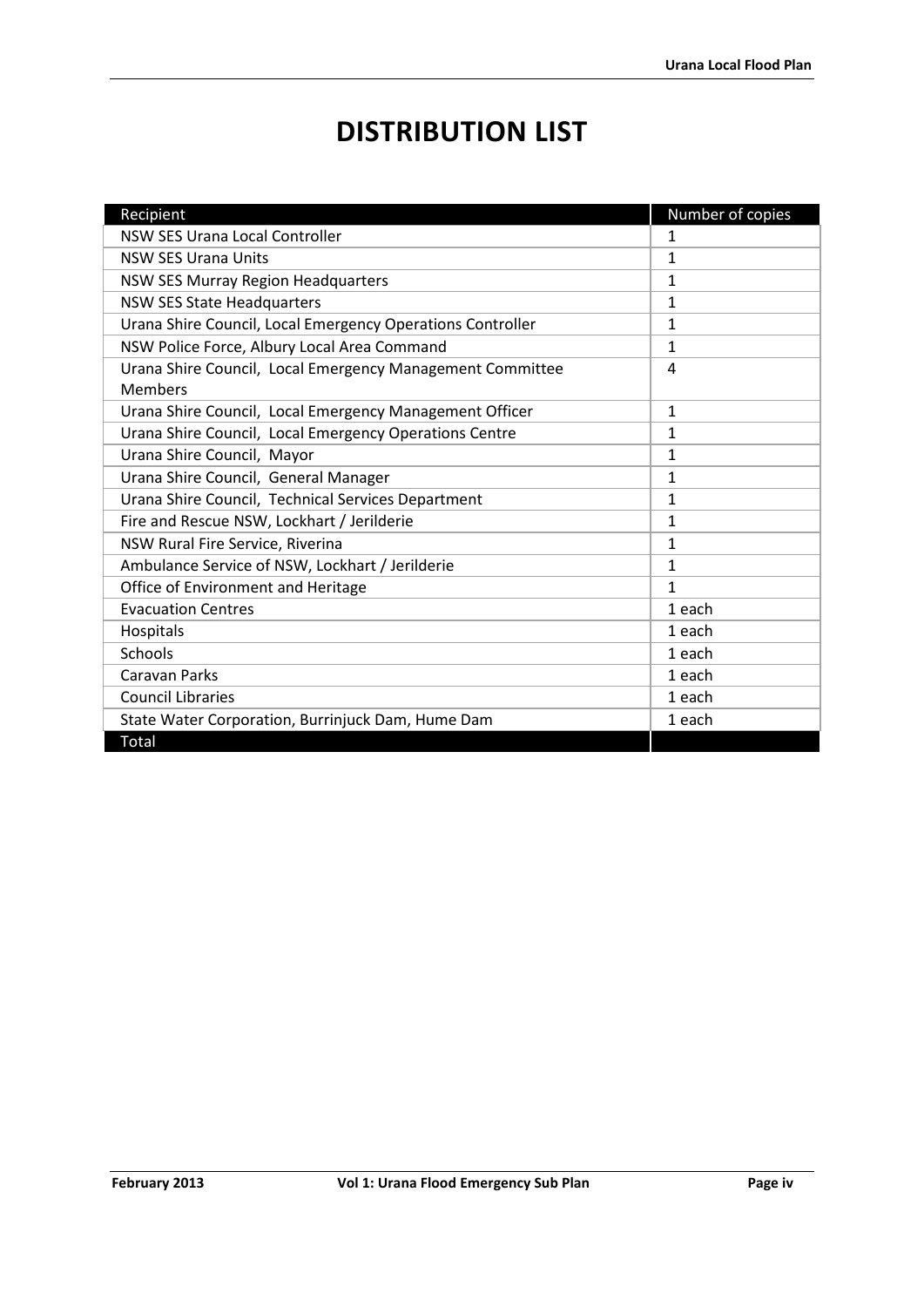# **VERSION HISTORY**

<span id="page-5-0"></span>The following table lists all previously endorsed versions of this plan.

| <b>Description</b> | <b>Date</b> |
|--------------------|-------------|
|                    |             |
|                    |             |
|                    |             |
|                    |             |
|                    |             |

# **AMENDMENT LIST**

<span id="page-5-1"></span>Suggestions for amendments to this plan should be forwarded to:

The Urana Local Controller

NSW State Emergency Service

"Long Plain", Urana, NSW, 2645

Amendments promulgated in the amendments list below have been entered in this plan.

| Amendment Description<br><b>Number</b> | <b>Updated by</b> | <b>Date</b> |
|----------------------------------------|-------------------|-------------|
|                                        |                   |             |
|                                        |                   |             |
|                                        |                   |             |
|                                        |                   |             |
|                                        |                   |             |
|                                        |                   |             |
|                                        |                   |             |
|                                        |                   |             |
|                                        |                   |             |
|                                        |                   |             |
|                                        |                   |             |

*Document Issue: V28112012*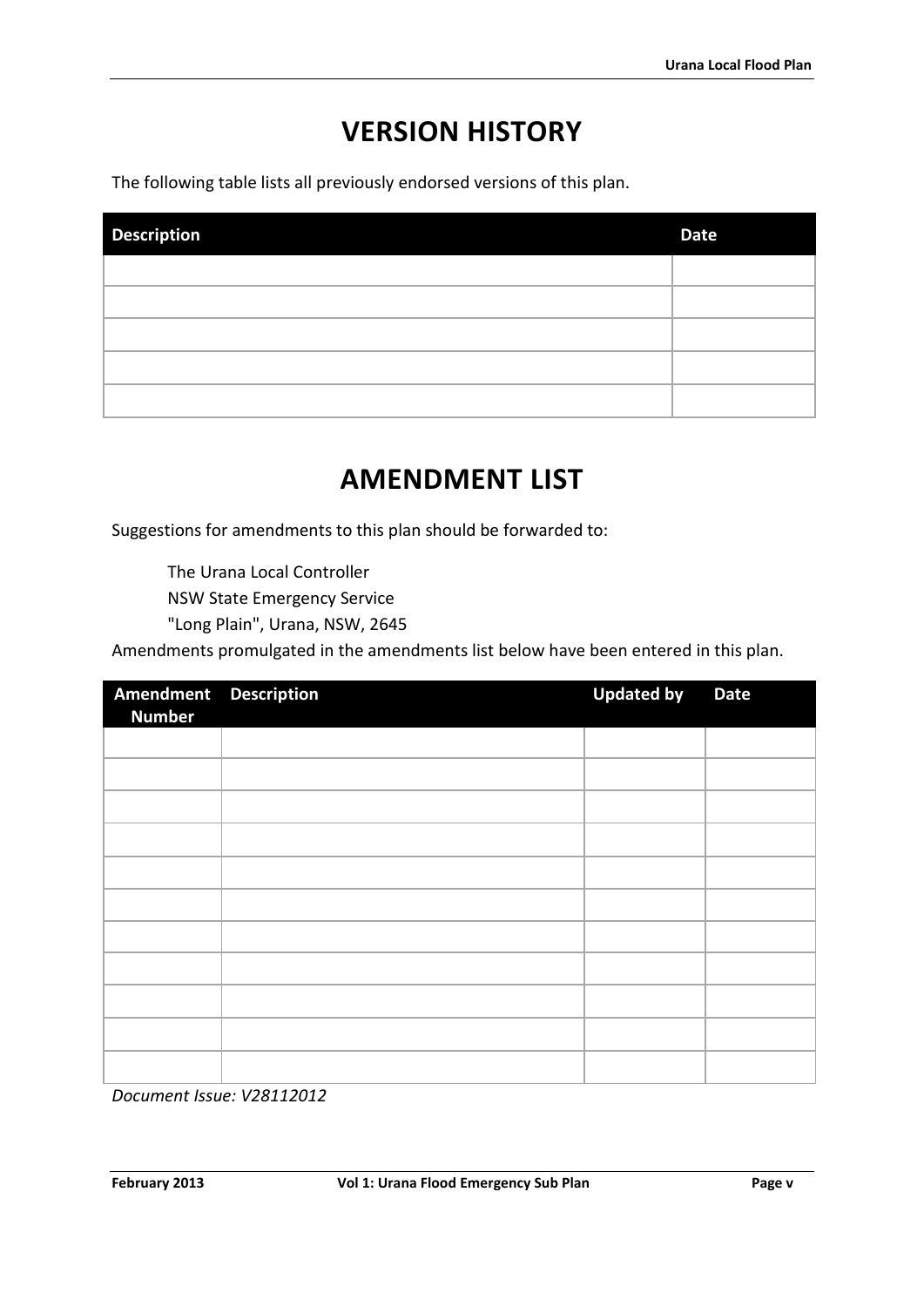# **LIST OF ABBREVIATIONS**

<span id="page-6-0"></span>The following abbreviations have been used in this plan:

| <b>AEP</b>    | Annual Exceedance Probability                         |  |  |
|---------------|-------------------------------------------------------|--|--|
| <b>AHD</b>    | Australian Height Datum                               |  |  |
| <b>AIIMS</b>  | Australasian Inter-service Incident Management System |  |  |
| <b>ARI</b>    | Average Recurrence Interval (Years)                   |  |  |
| <b>ALERT</b>  | Automated Local Evaluation in Real Time               |  |  |
| <b>AWRC</b>   | Australian Water Resources Council                    |  |  |
| <b>BUREAU</b> | Australian Government Bureau of Meteorology           |  |  |
| <b>CBR</b>    | Chemical, Biological or Radiation                     |  |  |
| <b>DCF</b>    | Dam Crest Flood                                       |  |  |
| <b>DSC</b>    | Dams Safety Committee                                 |  |  |
| <b>DSEP</b>   | Dam Safety Emergency Plan                             |  |  |
| <b>DVR</b>    | Disaster Victim Registration                          |  |  |
| <b>EMPLAN</b> | <b>Emergency Management Plan</b>                      |  |  |
| <b>FRNSW</b>  | Fire and Rescue NSW                                   |  |  |
| <b>GIS</b>    | Geographic Information System                         |  |  |
| <b>GRN</b>    | <b>Government Radio Network</b>                       |  |  |
| <b>IAP</b>    | <b>Incident Action Plan</b>                           |  |  |
| IFF           | <b>Imminent Failure Flood</b>                         |  |  |
| <b>LEMO</b>   | Local Emergency Management Officer                    |  |  |
| <b>LEOCON</b> | Local Emergency Management Controller                 |  |  |
| <b>LGA</b>    | <b>Local Government Area</b>                          |  |  |
| <b>MHL</b>    | Manly Hydraulics Laboratory                           |  |  |
| <b>NOW</b>    | NSW Office of Water                                   |  |  |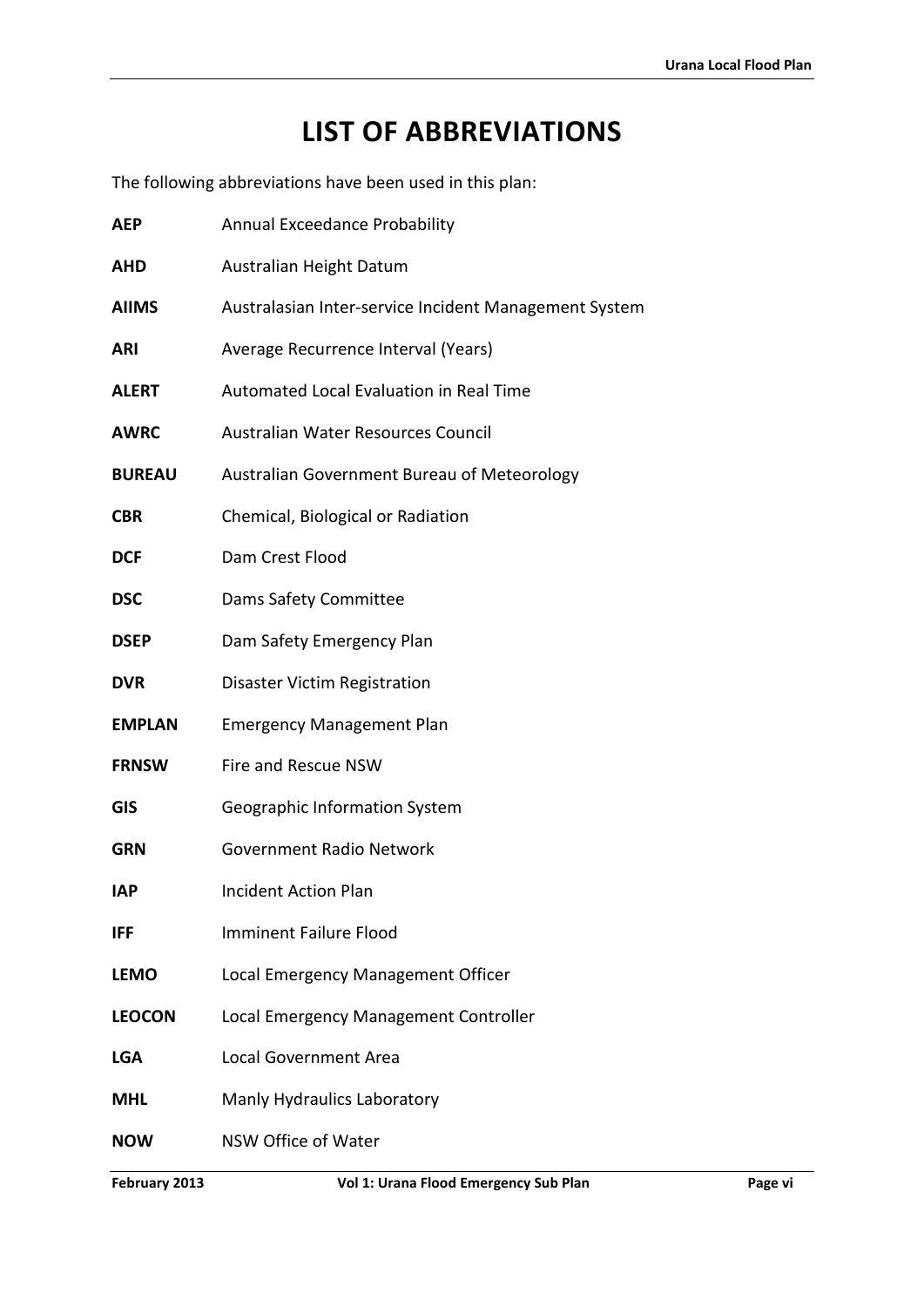- **NSW SES** NSW State Emergency Service
- **OEH** Office of Environment and Heritage (previously DECCW)
- **PMF** Probable Maximum Flood
- **PMR** Private Mobile Radio
- **PMP** Probable Maximum Precipitation
- **RFS** Rural Fire Service
- **RMS** Roads and Maritime Services
- **SEOCON** State Emergency Operations Controller
- **SERCON** State Emergency Recovery Controller
- **SEWS** Standard Emergency Warning Signal
- **VRA** Volunteer Rescue Association
- **WICEN** Wireless Institute Civil Emergency Network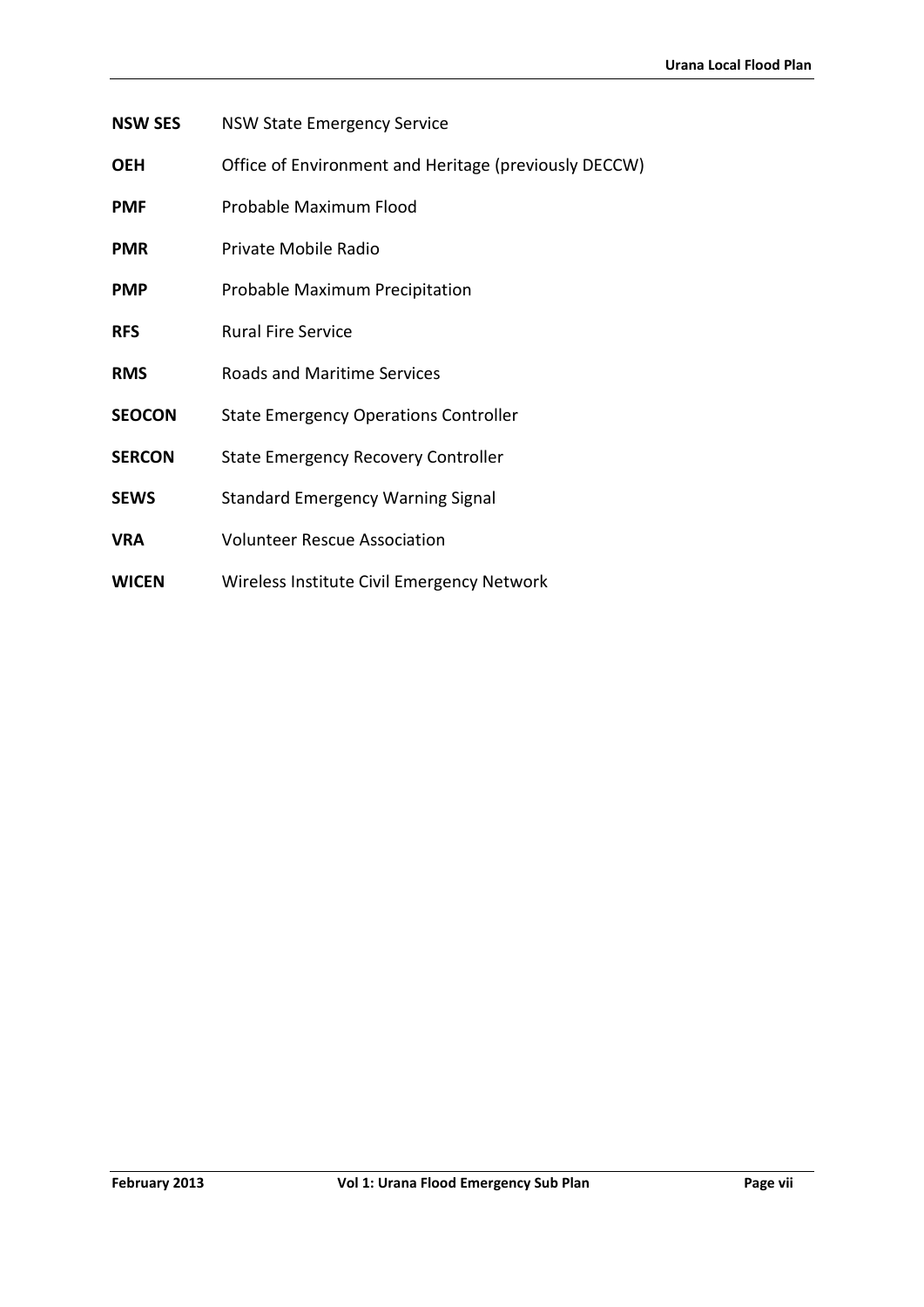# **GLOSSARY**

- <span id="page-8-0"></span>**Annual Exceedance Probability (AEP)**. The chance of a flood of a given or larger size occurring in any one year, usually expressed as a percentage. For example, if a peak flood level (height) has an AEP of 5%, there is a 5% chance (that is, a one-in-20 chance) of such a level or higher occurring in any one year (see also Average Recurrence Interval).
- **Assistance Animal.** A guide dog, a hearing assistance dog or any other animal trained to assist a person to alleviate the effect of a disability (Refer to Section 9 of the Disability Discrimination Act 1992).
- **Australian Height Datum (AHD)**. A common national surface level datum approximately corresponding to mean sea level.
- **Average Recurrence Interval (ARI)**. The long-term **average** number of years between the occurrence of a flood as big as, or larger than, the selected event. For example, floods reaching a height as great as, or greater than, the 20 year ARI flood event will occur **on average** once every 20 years.
- **Catchment (river basin)**. The land area draining through the main stream, as well as tributary streams, to a particular site. It always relates to an area above a specific location.
- **Coastal Erosion.** The loss of land along the shoreline predominantly by the offshore movement of sand during storms.
- **Dambreak Study.** A Dambreak Study is undertaken to determine the likely downstream inundation areas in case of a dam failure. Modelling is undertaken for a range of dam breach possibilities and design floods. The dambreak study includes information such as the extent of flooding, flood travel times and flood water velocities. The study can assist dam owners, regulators, and emergency agencies in the preparations of evacuation plans, dam break and other flood warning systems, and hazard classification of affected areas.
- **Dam Failure.** The uncontrolled release of a water storage. The failure may consist of the collapse of the dam or some part of it, or excessive seepage or discharges. The most likely causes of dam failure are:
	- **Flood Induced Dam Failure**: Dam failure caused by flood, either due to overtopping erosion or by subsequent structural failure.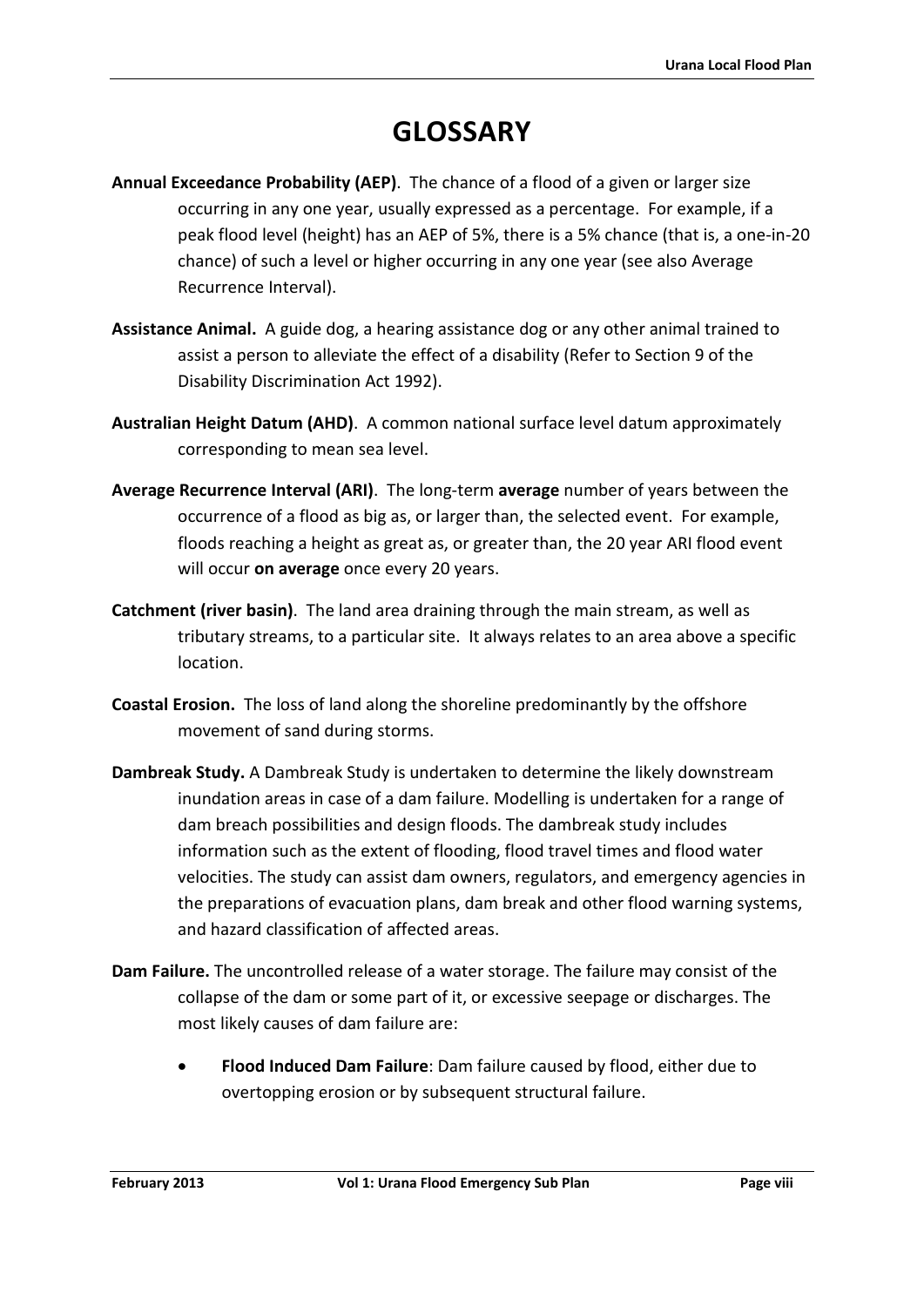- **Sunny Day Dam Failure**: Dam Failure as a result of factors other than flood ie other than flood flow into the reservoir. Causes of "Sunny Day" dam failure can include internal erosion, landslide, piping, earthquake or sabotage.
- **Dam Safety Emergency Plan (DSEP).** A DSEP outlines the required actions of owners and their personnel at dams in response to a range of possible emergency situations. The NSW Dam Safety Committee requires a quality controlled DSEP, with associated dambreak warning procedures to be prepared for prescribed dams where persons may be at risk downstream, if the dam failed.
- **Design flood (or flood standard)**. A flood of specified magnitude that is adopted for planning purposes. Selections should be based on an understanding of flood behaviour and the associated flood risk, and take account of social, economic and environmental considerations. There may be several design floods for an individual area.
- **Emergency Alert.** A national telephony based alerting system available for use by emergency service agencies to send SMS and voice messages to landlines and/or mobile telephones (by billing address) in times of emergency.
- **EMPLAN (Emergency Management Plan).** The object of a EMPLAN is to ensure the coordinated response by all agencies having responsibilities and functions in emergencies.
- **Essential services**. Those services, often provided by local government authorities, that are considered essential to the life of organised communities. Such services include power, lighting, water, gas, sewerage and sanitation clearance.
- **Evacuation.** The temporary movement of people from a dangerous or potentially dangerous place to a safe location, and their eventual return. It is a safety strategy which uses distance to separate people from the danger created by the hazard.
- **Evacuation Order.** Notification to the community, authorised by the NSW SES, when the intent of an Incident Controller is to instruct a community to immediately evacuate in response to an imminent threat.
- **Evacuation Warning.** Notification to the community, authorised by the NSW SES, when the intent of an Incident Controller is to warn a community of the need to prepare for a possible evacuation
- **Flash flooding**. Flooding which is sudden and often unexpected because it is caused by sudden local or nearby heavy rainfall. It is sometimes defined as flooding which occurs within six hours of the rain that causes it.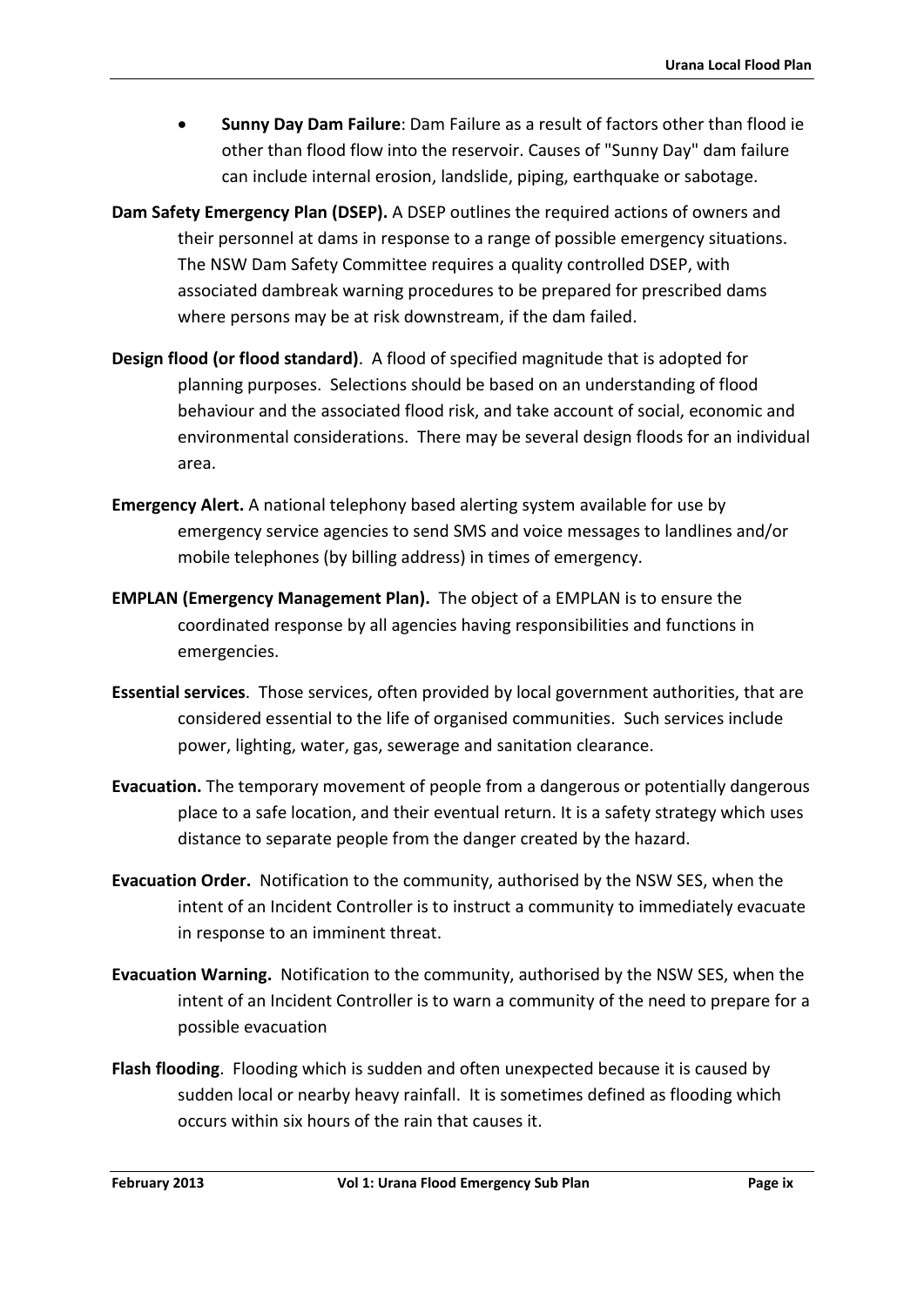- **Flood**. Relatively high water level which overtops the natural or artificial banks in any part of a stream, river, estuary, lake or dam, and/or local overland flooding associated with drainage before entering a watercourse, and/or coastal inundation resulting from super-elevated sea levels and/or waves overtopping coastline defences, including Tsunami.
- **Flood classifications**. Locally defined flood levels used in flood warnings to give an indication of the severity of flooding (minor, moderate or major) expected. These levels are used by the State Emergency Service and the Australian Government Bureau of Meteorology in flood bulletins and flood warnings.
- **Flood intelligence**. The product of collecting, collating, analysing and interpreting floodrelated data to produce meaningful information (intelligence) to allow for the timely preparation, planning and warning for and response to a flood.
- **Flood fringe.** The remaining area of flood prone land after floodway and flood storage have been defined
- **Flood liable land (also referred to as flood prone land)**. Land susceptible to flooding by the Probable Maximum Flood. (PMF) event. This term also describes the maximum extent of a **floodplain** which is an area of a river valley, adjacent to the river channel, which is subject to inundation in floods up to this event.
- **Flood of record**. Maximum observed historical flood.
- **Floodplain Management Plan**. A plan developed in accordance with the principles and guidelines in the New South Wales Floodplain Development Manual. Such a plan usually includes both written and diagrammatic information describing how particular areas of flood prone land can be used and managed to achieve defined objectives.
- **Flood Plan**. A response strategy plan that deals specifically with flooding and is a sub-plan of a Emergency Management Plan. Flood plans describe agreed roles, responsibilities, functions, strategies and management arrangements for the conduct of flood operations and for preparing for them. A flood plan contains information and arrangements for all floods whereas an IAP is for a specific flood/event.
- **Flood Rescue.** The rescue or retrieval of persons trapped by floodwaters.
- **Flood storage areas.** Those parts of the floodplain that are important for the temporary storage of floodwaters during the passage of a flood. The extent and behaviour of flood storage areas may change with flood severity, and loss of flood storage can increase the severity of flood impacts by reducing natural flood attenuation.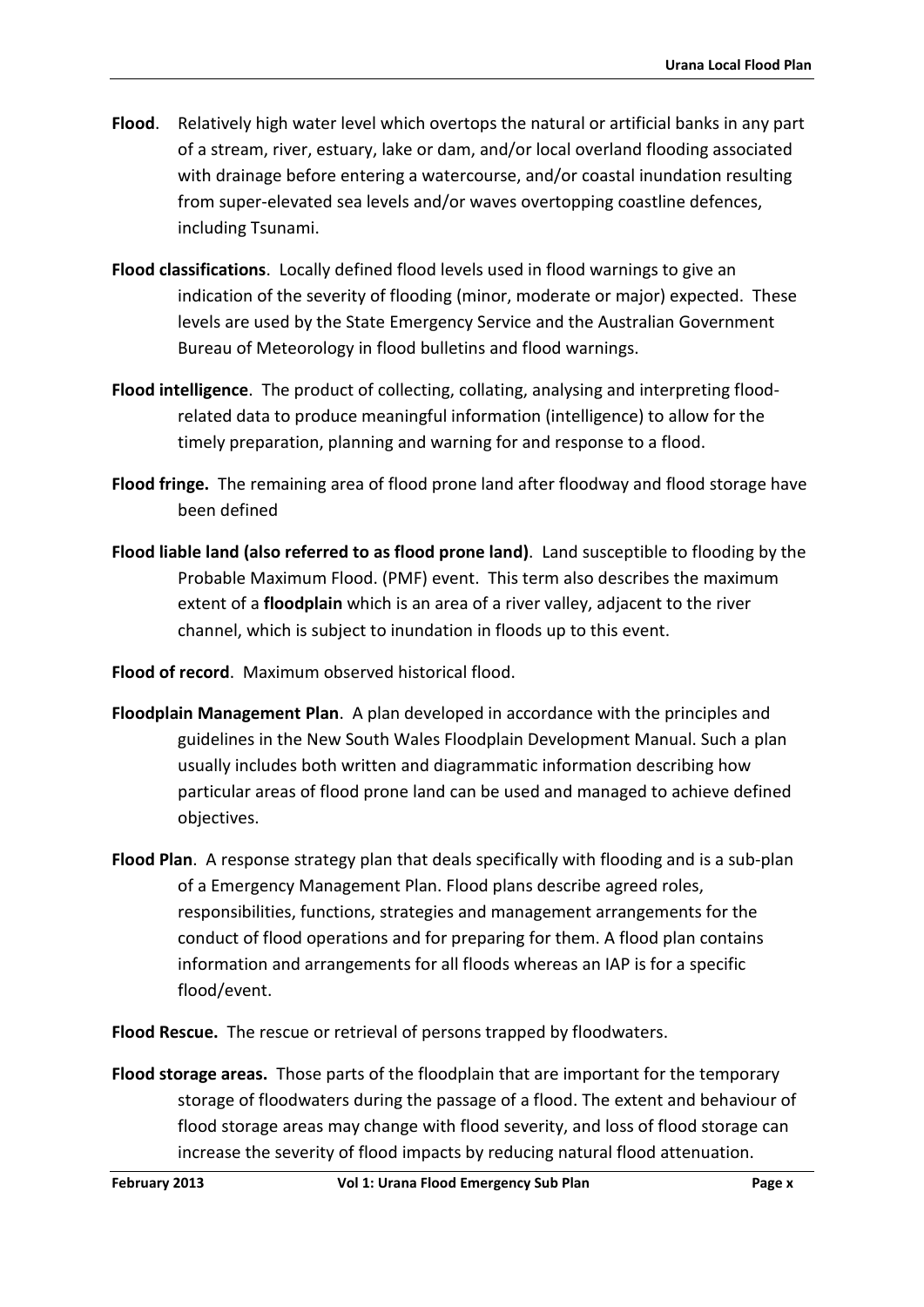- **Floodway**. An area where a significant volume of water flows during floods. Such areas are often aligned with obvious naturally-defined channels and are areas that, if partially blocked, would cause a significant redistribution of flood flow which may in turn adversely affect other areas. They are often, but not necessarily, the areas of deeper flow or the areas where higher velocities occur.
- **Flood Watch**. A Flood Watch is a notification of the potential for a flood to occur as a result of a developing weather situation and consists of short generalised statements about the developing weather including forecast rainfall totals, description of catchment conditions and indicates streams at risk. The Bureau will also attempt to estimate the magnitude of likely flooding in terms of the adopted flood classifications. Flood Watches are normally issued 24 to 36 hours in advance of likely flooding. Flood watches are issued on a catchment wide basis.
- **Flood Warning.** A Flood Warning is a gauge specific forecast of actual or imminent flooding. Flood Warnings specify the river valley, the locations expected to be flooded, the likely severity of flooding and when it will occur.
- **Functional Area.** A category of services involved in the preparations for an emergency, including the following:
	- Agricultural and Animal Services;
	- Energy and Utility Services;
	- Engineering Services;
	- Environmental Services;
	- Health Services;
	- Public Information Services;
	- Telecommunication Services;
	- Transport Services; and
	- Welfare Services.
- **Geographic Information System (GIS)**. A geographic information system (GIS) integrates hardware, software, and data for capturing, managing, analysing, and displaying all forms of geographically referenced information.
- **Incident Action Plan (IAP).** An action plan for managing a specific event. Information from the Local Flood Plan is used to develop the flood IAP.
- **Indirect Effect.** Indirect effects are generally a consequence of infrastructure damage or interruption of services and can affect communities distant from the actual flood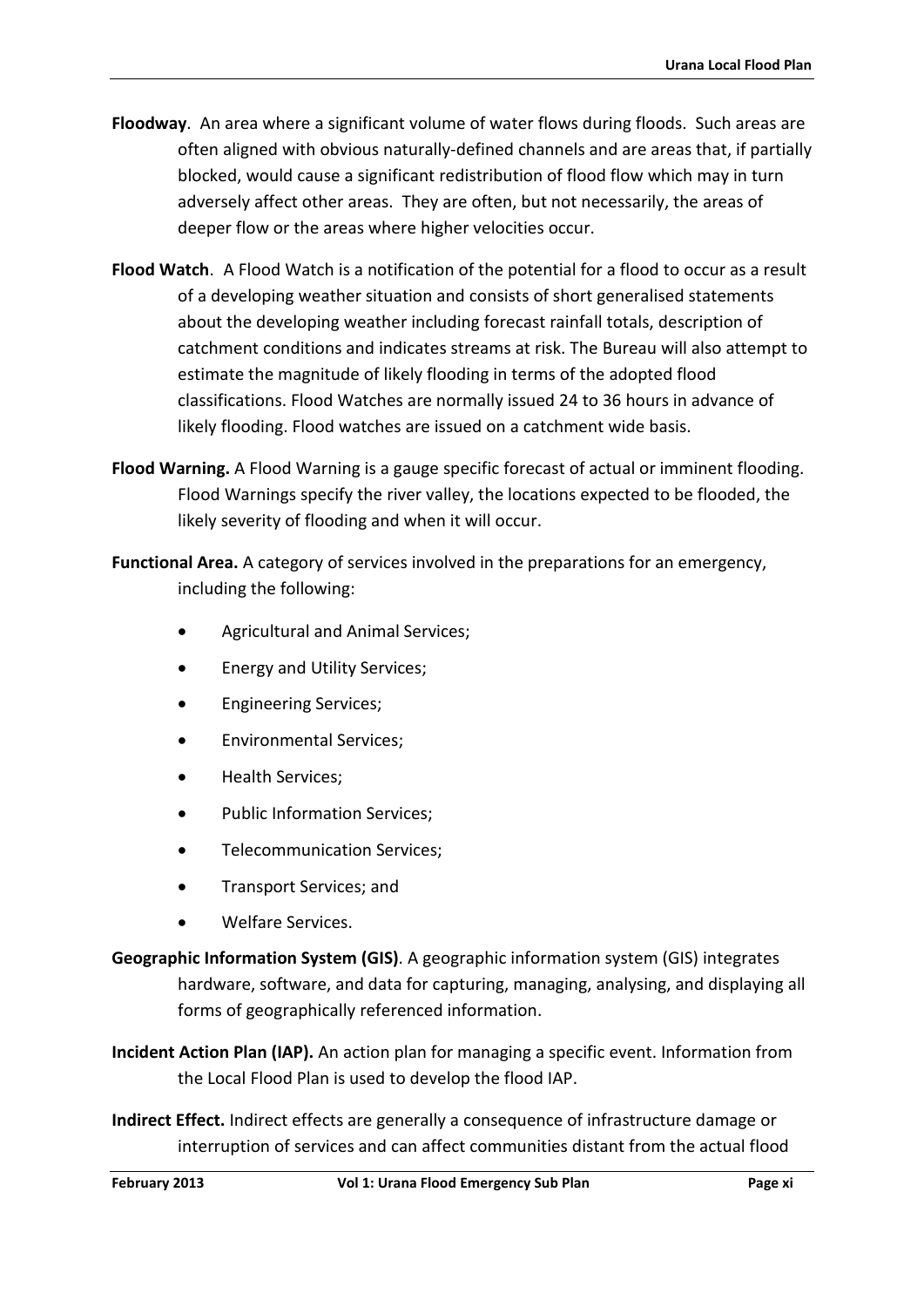footprint i.e. floodplain. Indirect effects can also refer to indirect losses due to disruption of economic activity, both in areas which are inundated or isolated. Indirect effects are one of the three primary sources of risk in the context of flooding (the other two are inundation and isolation).

**Inundation**. See definition for Flood.

- **Isolation.** Properties and/or communities where flooding cuts access to essential services or means of supply. Isolation is one of the three primary sources of risk in the context of flooding (the other two are inundation and indirect effects).
- **Local overland flooding.** Inundation by local runoff rather than overbank discharge from a stream, river, estuary, lake or dam.
- **Major flooding**. Flooding which causes inundation of extensive rural areas, with properties, villages and towns isolated and/or appreciable urban areas flooded.
- **Minor flooding**. Flooding which causes inconvenience such as closing of minor roads and the submergence of low-level bridges. The lower limit of this class of flooding, on the reference gauge, is the initial flood level at which landholders and/or townspeople begin to be affected in a significant manner that necessitates the issuing of a public flood warning by the Australian Government Bureau of Meteorology.
- **Moderate flooding**. Flooding which inundates low-lying areas, requiring removal of stock and/or evacuation of some houses. Main traffic routes may be covered.
- **Peak height**. The highest level reached, at a nominated gauging station, during a particular flood event.
- **Prescribed Dam.** "Prescribed" dams are those listed in Schedule 1 of the Dams Safety Act 1978. The NSW Dam Safety Committee will prescribe those dams with the potential for a failure which could have a significant adverse effect on community interests.
- **Probable Maximum Flood (PMF)**. The largest flood that could conceivably be expected to occur at a particular location, usually estimated from probable maximum precipitation. The PMF defines the maximum extent of flood prone land, that is, the floodplain. It is difficult to define a meaningful Annual Exceedance Probability for the PMF, but it is commonly assumed to be of the order of  $10^4$  to  $10^7$  (once in 10,000 to 10,000,000 years).
- **Runoff**. The amount of rainfall which ends up as stream flow, also known as 'rainfall excess' since it is the amount remaining after accounting for other processes such as evaporation and infiltration.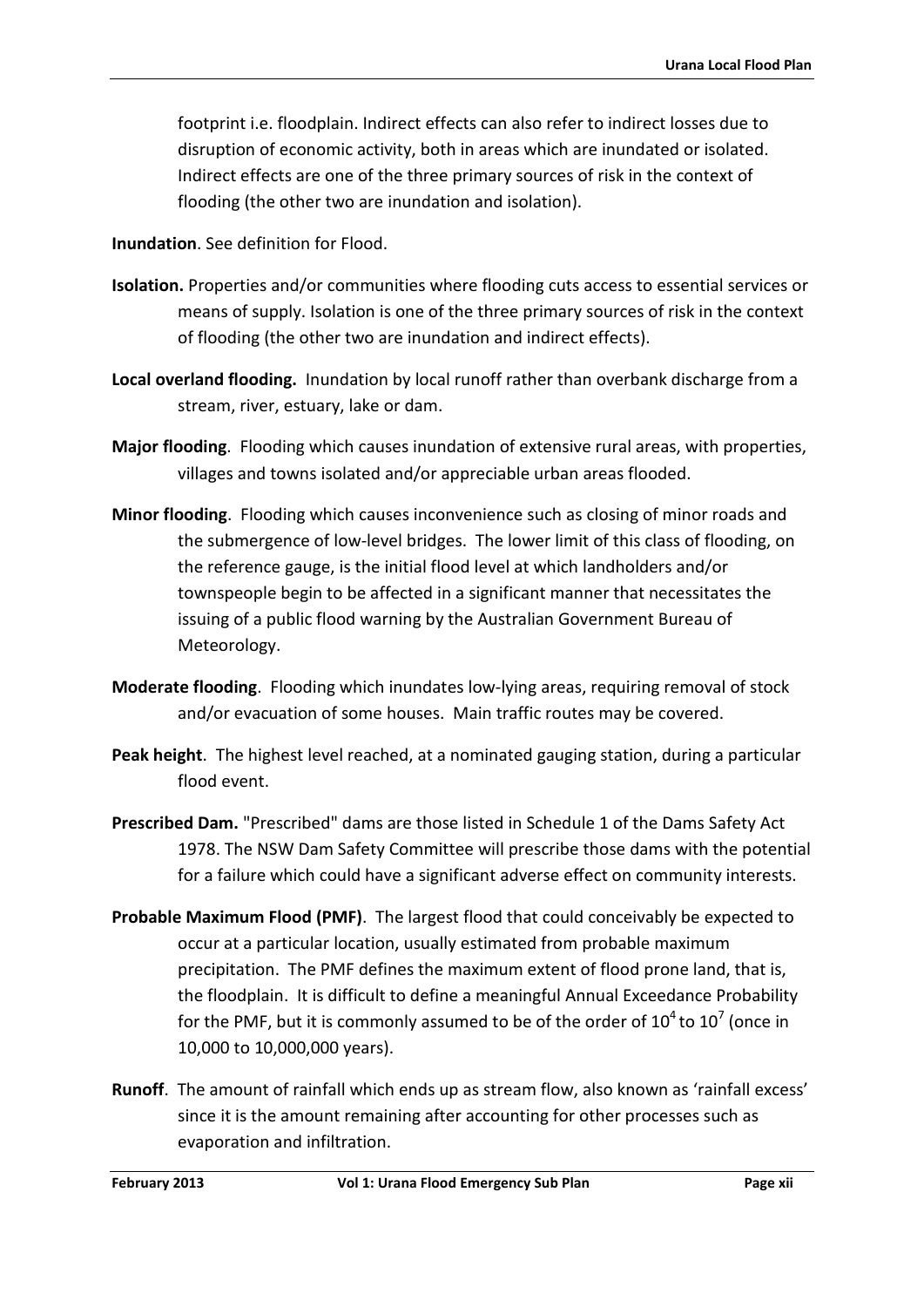- **Stage height**. A level reached, at a nominated gauging station, during the development of a particular flood event.
- **Stream gauging station**. A place on a river or stream at which the stage height is routinely measured, either daily or continuously, and where the discharge is measured from time to time so as to develop a relationship between stage and discharge or rating curve.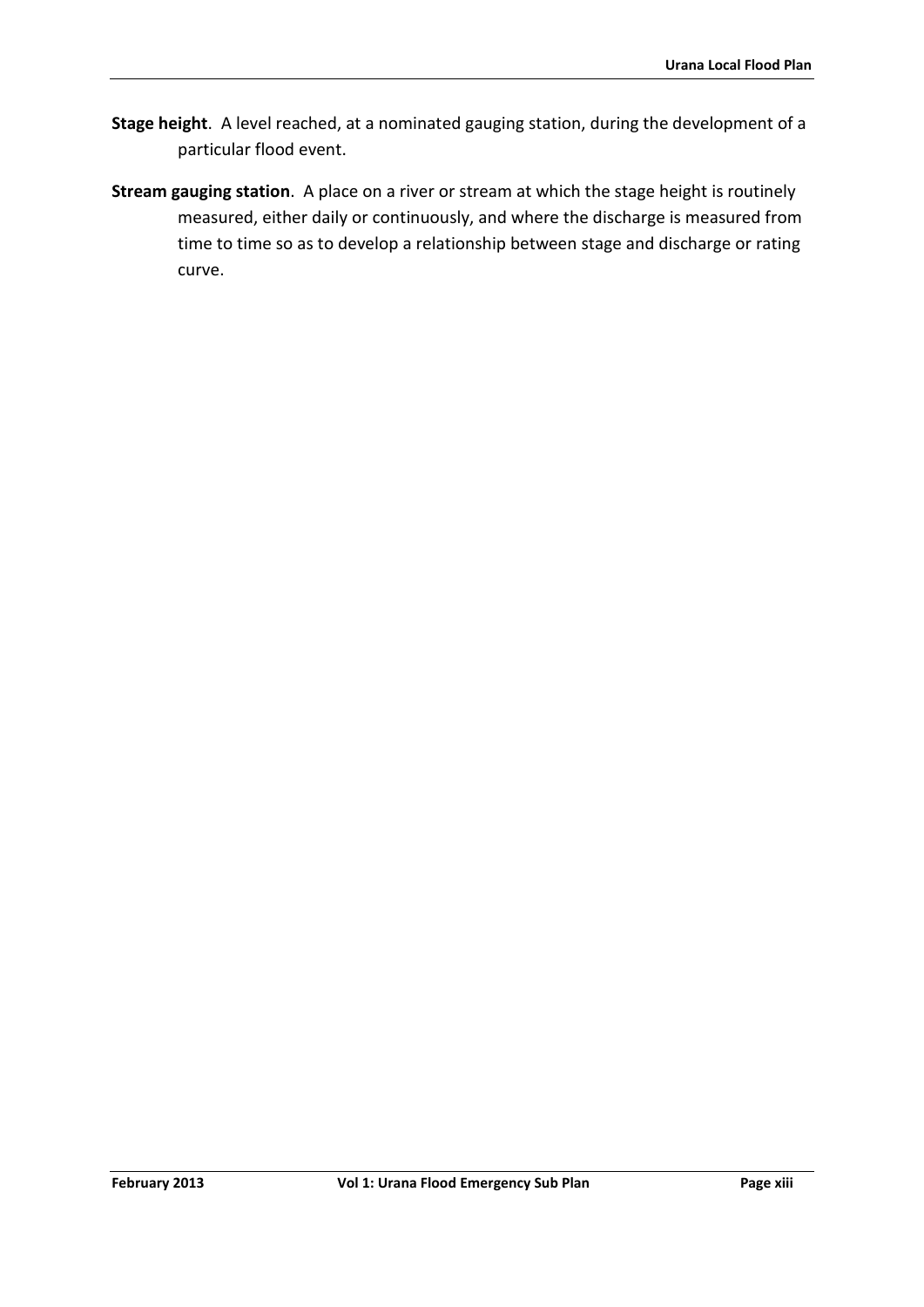# <span id="page-14-0"></span>**PART 1 - INTRODUCTION**

# <span id="page-14-1"></span>**1.1 PURPOSE**

1.1.1 This plan covers preparedness measures, the conduct of response operations and the coordination of immediate recovery measures from flooding within the Urana Shire Council area. It covers operations for all levels of flooding within the council area.

# <span id="page-14-2"></span>**1.2 AUTHORITY**

1.2.1 This plan is issued under the authority of the *State Emergency and Rescue Management Act 1989* (NSW) and the *State Emergency Service Act 1989* (NSW). It has been approved by the NSW SES Urana Local Controller and the NSW SES Murray Region Controller as a NSW SES plan and endorsed by the Urana Shire Council Local Emergency Management Committee as a sub plan of the Local EMPLAN.

# <span id="page-14-3"></span>**1.3 AREA COVERED BY THE PLAN**

- 1.3.1 The area covered by the plan is the Urana Shire Council area which includes: Boree Creek, Morundah, Oaklands, Rand, Urana and intervening rural areas.
- 1.3.2 The council area and its principal rivers and creeks are shown in Attachment 3.
- 1.3.3 The council area is in the NSW SES Murray Region and for emergency management purposes is part of the Riverina-Murray Emergency Management Region

# <span id="page-14-4"></span>**1.4 DESCRIPTION OF FLOODING AND ITS EFFECTS**

1.4.1 The NSW SES maintains information on the nature of flooding and effects of flooding on the community in the Urana Shire Council area.

# <span id="page-14-5"></span>**1.5 RESPONSIBILITIES**

- 1.5.1 The general responsibilities of emergency service organisations and supporting services (functional areas) are listed in the Local and State Emergency Management Plans (EMPLAN). Some specific responsibilities are expanded upon in the following paragraphs. The extent of their implementation will depend on the severity of the flooding.
- 1.5.2 **NSW SES Urana Local Controller.** The NSW SES Urana Local Controller is responsible for dealing with floods as detailed in the State Flood Plan, and will: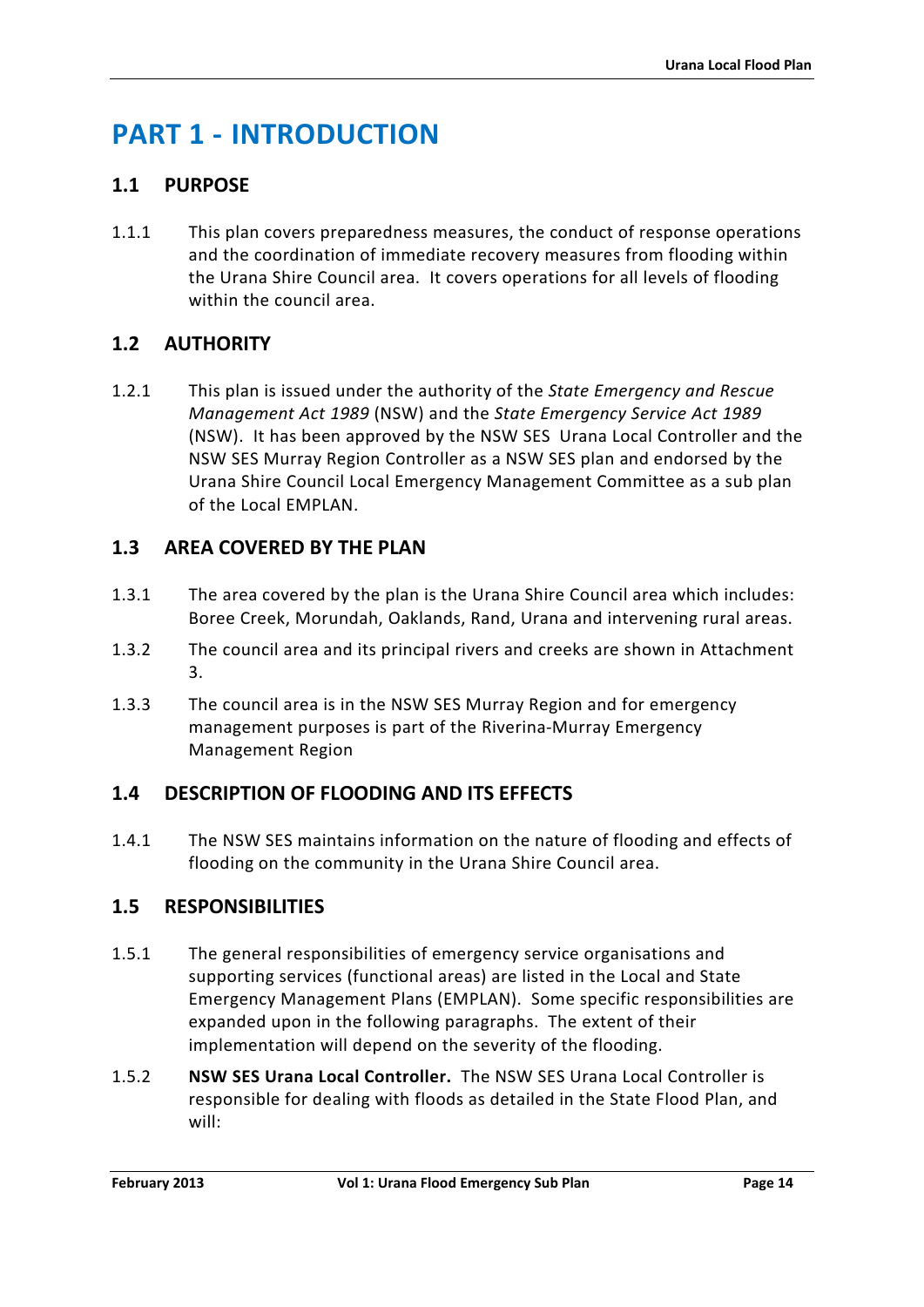#### **Preparedness**

- a. Maintain a Local Headquarters at 25 Anna Street, Urana in accordance with the NSW SES Controllers' Guide and the NSW SES Operations Manual.
- b. Ensure that NSW SES members are trained to undertake operations in accordance with current policy as laid down in the NSW SES Controllers' Guide and the NSW SES Operations Manual.
- c. Coordinate the development and operation of a flood warning service for the community.
- d. Participate in floodplain risk management initiatives organised by the Urana Shire Council.
- e. Coordinate a public education program.
- f. Identify and monitor people and/or communities at risk of flooding.
- g. Ensure that the currency of this plan is maintained.

#### **Response**

- h. Appoint an appropriate Local Incident Controller to undertake response roles. The Incident Controller will:
- i. Control flood and storm response operations. This includes:
	- Directing the activities of the NSW SES units operating within the council area.
	- Coordinating the activities of supporting agencies and organisations and ensuring that liaison is established with them.
	- Contribute to preparation of Region IAP.
- j. Provide an information service in relation to:
	- Flood heights and flood behaviour.
	- Road conditions and closures.
	- Advice on methods of limiting property damage.
	- Confirmation of evacuation warnings and evacuation orders.
- k. Direct the conduct of flood rescue operations.
- l. Direct the evacuation of people and/or communities.
- m. Provide immediate welfare support for evacuated people.
- n. Coordinate the provision of emergency food and medical supplies to isolated people and/or communities.
- o. Coordinate operations to protect property, for example by:
	- Arranging resources for sandbagging operations.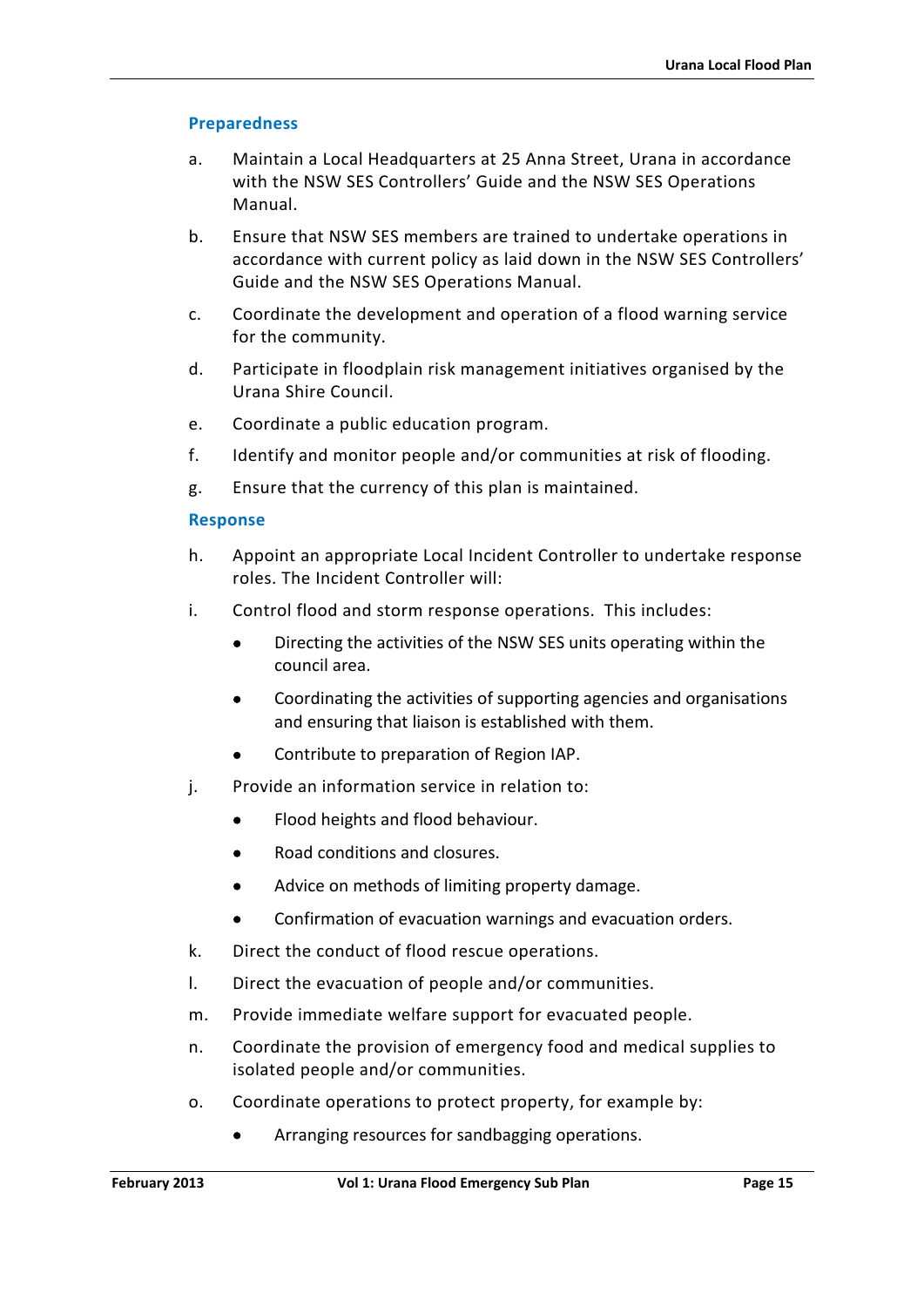- Lifting or moving household furniture.
- Lifting or moving commercial stock and equipment.
- p. Assist the Urana Shire Council to organise temporary repairs or improvements to levees.
- q. Arrange for support (for example, accommodation and meals) for emergency service organisation members and volunteers assisting them.
- r. Ensure that the managers of caravan parks are advised of flood warnings and the details of any evacuation order.
- s. If NSW SES resources are available, assist with emergency fodder supply operations conducted by Agricultural and Animal Services.
- t. If NSW SES resources are available, assist the NSW Police Force, RMS and Council with road closure and traffic control operations.
- u. Exercise financial delegations relating to the use of emergency orders as laid down in the NSW SES Controllers' Guide.
- v. Coordinate the collection of flood information for development of intelligence.
- w. Submit Situation Reports to the NSW SES Murray Region Headquarters and agencies assisting within the council area. These will contain information on:
	- Road conditions and closures.
	- Current flood behaviour.
	- Current operational activities.
	- Likely future flood behaviour.
	- Likely future operational activities.
	- Probable resource needs.
- x. Keep the Local Emergency Operations Controller advised of the flood situation and the operational response.
- y. Issue the 'All Clear' when flood operations have been completed.

#### **Recovery**

- z. Ensure that appropriate After Action Reviews are held after floods.
- aa. Provide appropriate representation to the recovery committee for the duration of the response phase of an event and as agreed during the recovery phase.

#### 1.5.3 **NSW SES Urana Unit Members:**

a. Carry out flood response tasks. These may include: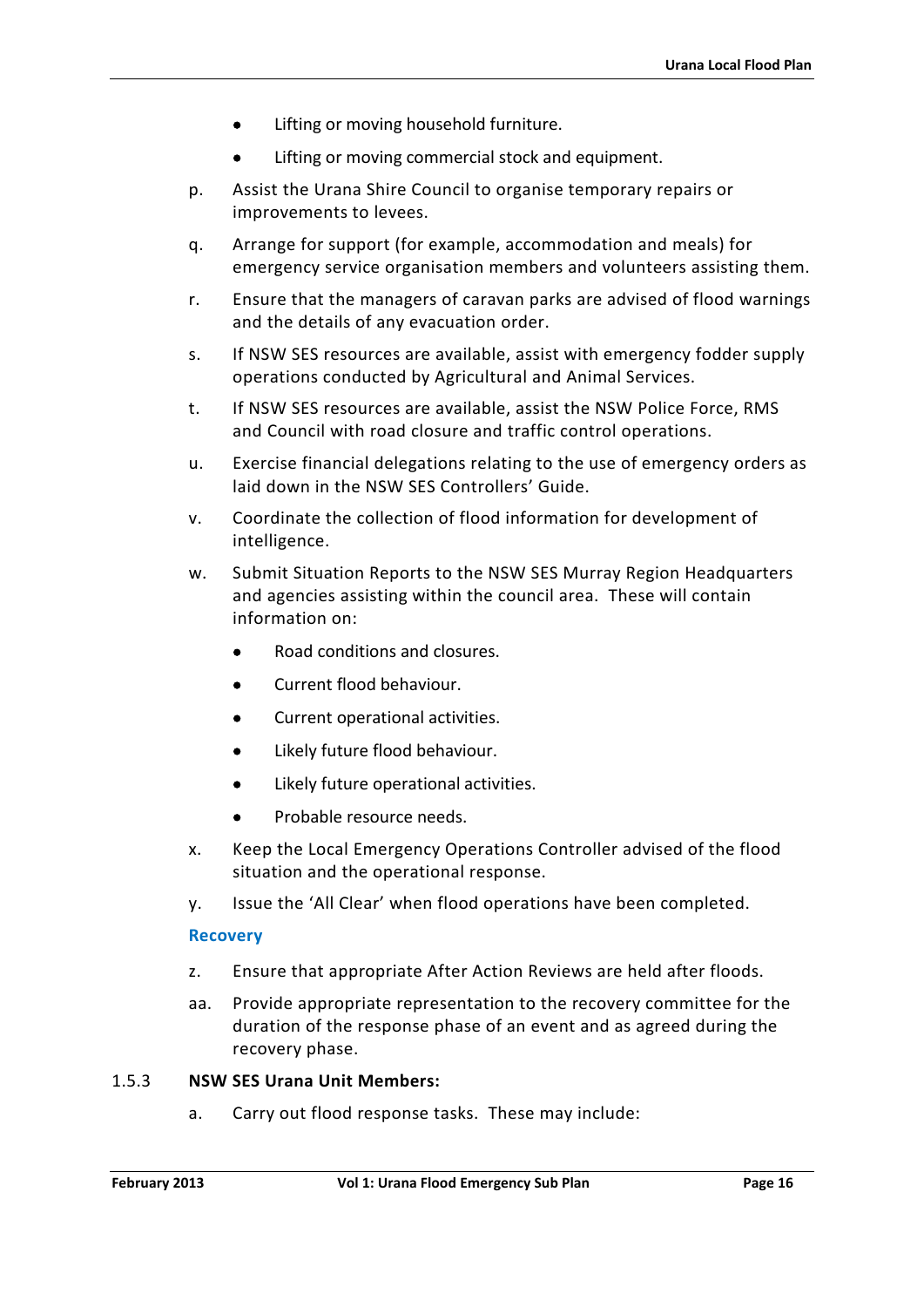- The management of the NSW SES Urana Local and Unit Headquarters Operations Centres.
- Assist in the collection of flood information for the development of intelligence.
- Flood rescue.
- Evacuation.
- Providing immediate welfare for evacuated people.
- Delivery of warnings and information.
- Resupply.
- Levee monitoring.
- Sandbagging.
- Lifting and/or moving household furniture and commercial stock.
- Animal rescue.
- Assisting in repairing or improving levees.
- Assisting with road closure and traffic control operations.
- Assisting with emergency fodder supply operations.
- b. Assist with preparedness activities.
- c. Undertake training in flood and storm response operations.

### 1.5.4 **Agricultural and Animal Services Functional Area:**

- a. When requested by NSW SES:
	- Activate the Agricultural and Animal Services Supporting Plan as required and coordinate the provision of required services which may include:
		- Supply and delivery of emergency fodder.
		- Coordinate the management of livestock and farm animals.
		- Advice on dealing with dead and injured farm animals.
		- Financial, welfare and damage assessment assistance to flood affected farmers.
		- Operation of animal shelter compound facilities for the domestic pets and companion animals of evacuees.
- b. Forests NSW
	- Close and evacuate at risk camping grounds in Forests NSW managed areas.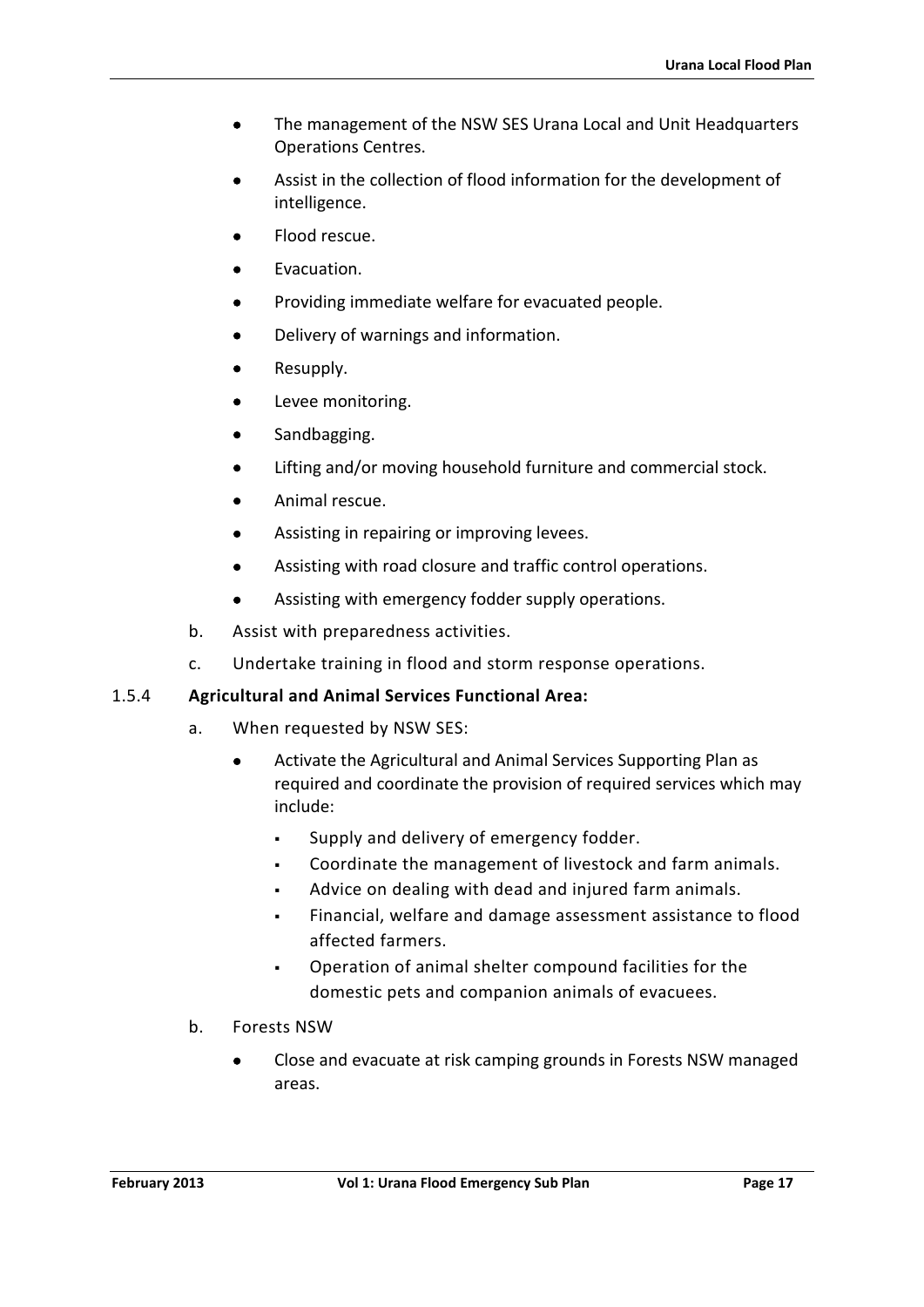#### 1.5.5 The **Ambulance Service of NSW**:

- a. Assist with the evacuation of at risk communities (in particular elderly and/or infirm people).
- b. Deploy ambulance resources to appropriate locations if access is expected to be lost.
- c. Assist the NSW SES with flood rescue operations.

#### 1.5.6 **Australian Government Bureau of Meteorology (The Bureau):**

- a. Provide Flood Watches for the Murrumbidgee River Basin.
- b. Provide Flood Warnings, incorporating height-time predictions, for key warning gauges.
- c. Provide severe weather warnings when flash flooding is likely to occur.

#### 1.5.7 **Caravan Park Proprietor(s)**:

- a. Prepare a Flood Management Plan for the Caravan Park.
- b. Install flood depth indicators and road alignment markers within their caravan parks.
- c. Ensure that owners and occupiers of caravans are aware that the caravan park is flood liable by:
	- Handing a printed notice to occupiers taking up residence. The notice will indicate that the caravan park is liable to flooding and outline the evacuation and van relocation arrangements.
	- Displaying this notice prominently in each van.
- d. Ensure that owners and occupiers of caravans are aware that if they are expecting to be absent from their vans for extended periods, they must:
	- Provide the manager with a key; in a sealed envelope; to the van.
	- Provide a contact address and telephone number.
	- Inform the manager if a vehicle will be required to relocate the van during flood time.
	- Leave any mobile van in a condition allowing it to be towed in an emergency (ie: tyres inflated, jacks wound up, personal effects secured and annexes and lines for water, sewer, electricity and gas readily detachable).
- e. Ensure that occupiers are informed of Flood Warnings and Flood Watches. At this time, occupiers should be advised to:
	- Ensure that they have spare batteries for their radios.
	- Listen to a local radio station for updated flood information.
	- Prepare for evacuation and van relocation.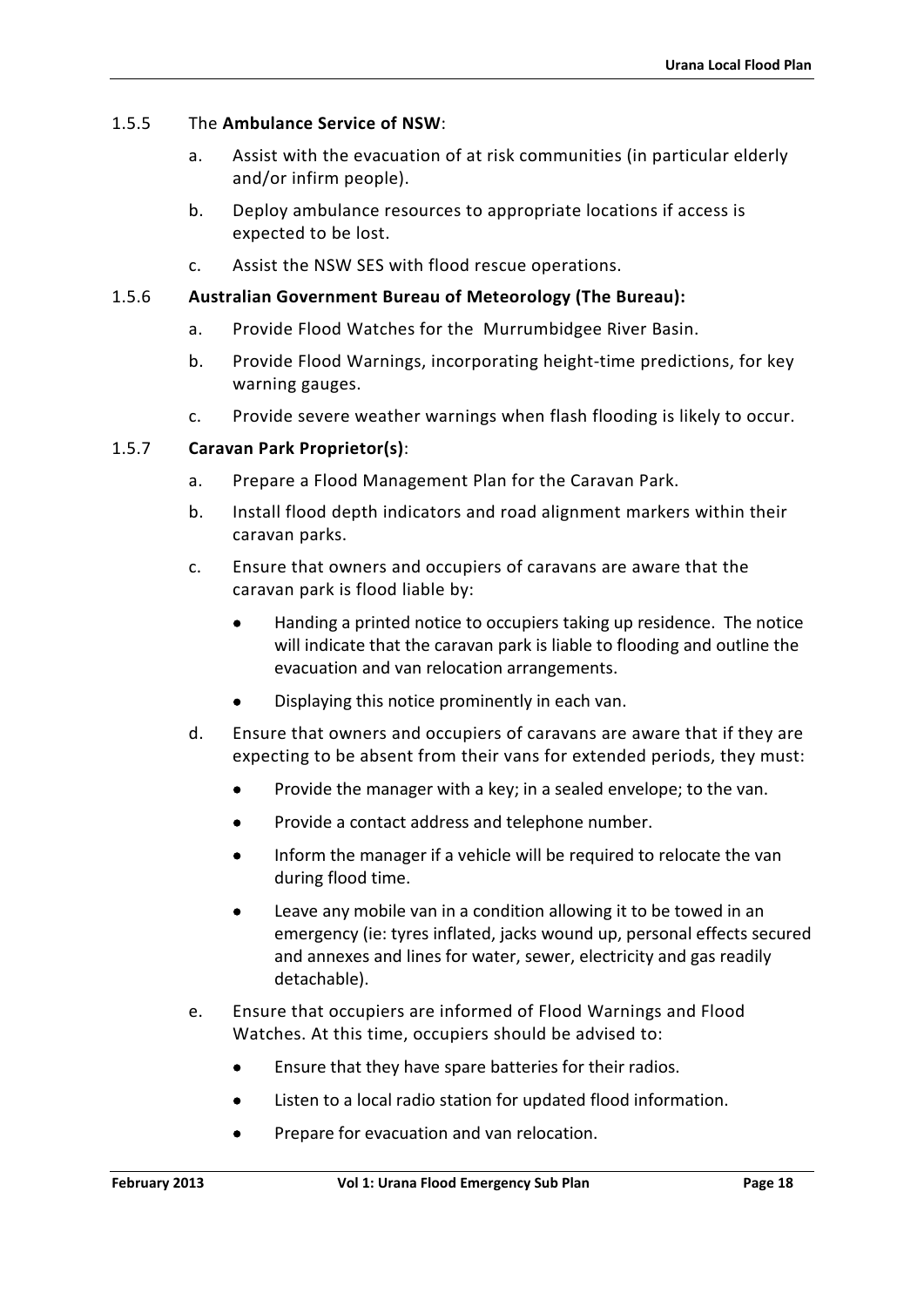- f. Ensure that owners and occupiers of caravans are aware of what they must do to facilitate evacuation and van relocation when flooding occurs. Owners of Vans which are incapable of being relocated, should ensure they are securely anchored to their site to avoid being swept away.
- g. Coordinate the evacuation of people and the relocation of moveable vans when floods are rising and their return when flood waters have subsided. Vans will be towed back to the caravan park(s) by van owners or by vehicles and drivers arranged by the park managers.
- h. Inform the NSW SES of the progress of evacuation and/or van relocation operations and of any need for assistance in the conduct of these tasks.

## 1.5.8 **Child Care Centres and Preschools**:

- a. Childcare Centres are to be contacted by the NSW SES in the event of possible flooding or isolation.
- b. When notified the child care centres and preschools should:
	- Liaise with the NSW SES and arrange for the early release of children whose travel arrangements are likely to be disrupted by flooding and/or road closures.
	- Assist with coordinating the evacuation of preschools and child care centres.

### 1.5.9 **Energy and Utility Services Functional Area:**

- a. When requested by NSW SES:
	- Implement the Energy and Utilities Services Functional Area Supporting Plan.
	- Where required, coordinate energy and utility services emergency management planning, preparation, response and recovery, including the restoration of services following a flood event.
	- Coordinate advice to the NSW SES of any need to disconnect electricity, gas, water or wastewater services.
	- Assist the NSW SES to identify infrastructure at risk of flooding for incorporation into planning and intelligence.
	- Identify interdependencies between flooding and utility services due to secondary impacts of flooding and advise the NSW SES.
	- Assist the NSW SES with advisory notices relating to hazards from utility services during flooding.
	- Coordinate with utilities on restoration of services, including advisory notices relating to estimated time for restoration and mandatory safety checks prior to reconnection. Advise the NSW SES and the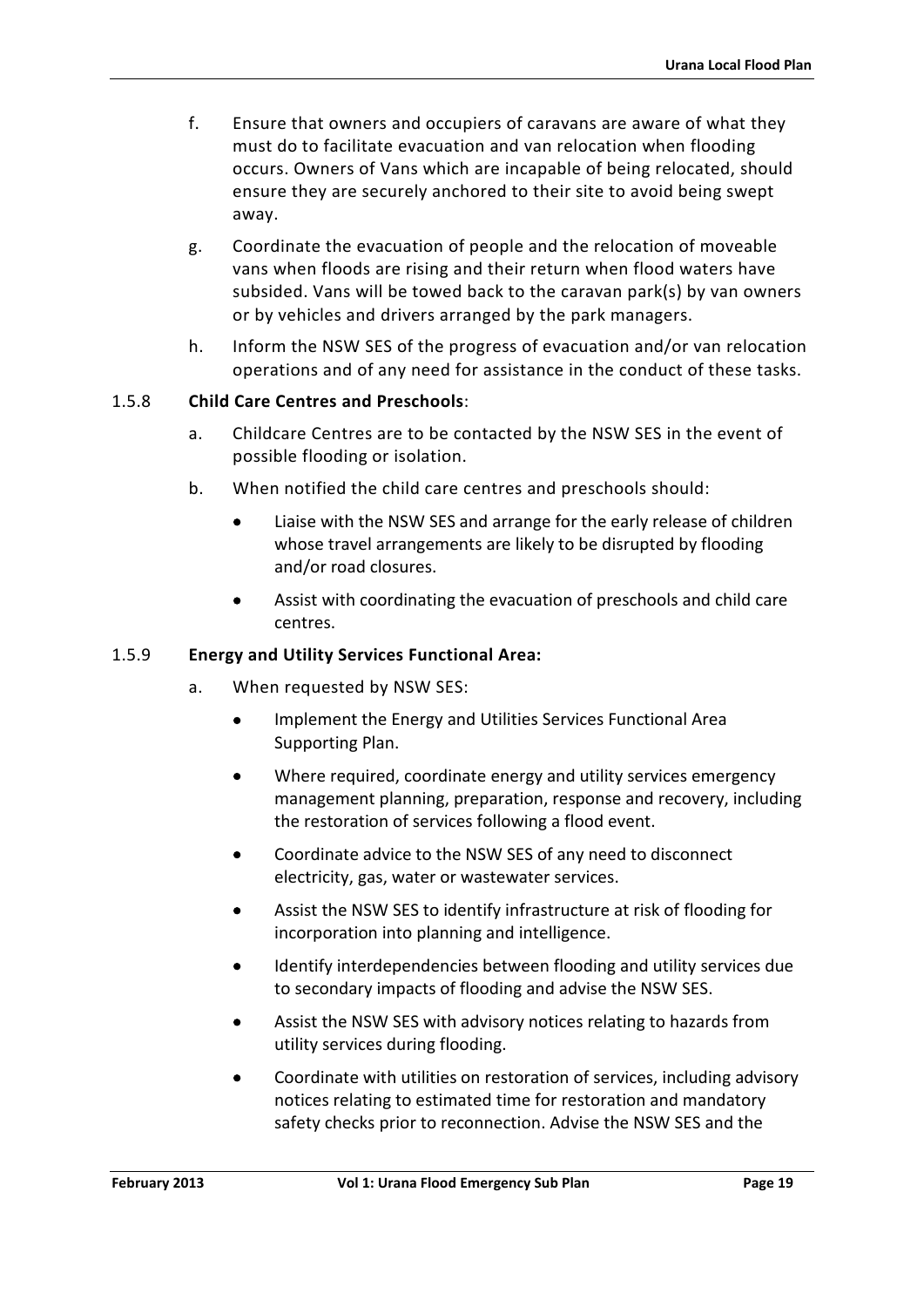relevant recovery committee and coordinator of the timetable for restoration.

- b. Local Providers (Essential Energy for electricity, Riverina Water for water and Urana Shire for waste water in Urana and Oaklands):
	- Provide advice to the NSW SES Urana Local Controller of any need to disconnect power/gas/water/waste water supplies or of any timetable for reconnection.
	- Advise the NSW SES of any hazards from utility services during flooding
	- Advise the public with regard to electrical hazards during flooding and to the availability or otherwise of the electricity supply.
	- Clear or make safe any hazard caused by power lines or electrical reticulation equipment.
	- Inspect, test and reconnect customers' electrical/ gas/ water/waste water installations as conditions allow.
	- Assist the NSW SES to identify infrastructure at risk of flooding for incorporation into planning and intelligence.

## 1.5.10 **Engineering Services Functional Area**:

- a. When requested by NSW SES:
	- Provide engineering advice regarding the integrity of damaged structures.
	- Assist the NSW SES with damage assessment.
	- Acquire and/or provide specialist technical engineering expertise.
	- Assist the NSW SES and councils with the assessment and operation of flood protection levees when requested.
	- Assist with property protection, including the construction or repair of levees.
	- Coordinate the restoration of critical public facilities.
	- Establish recovery centre facilities.

### 1.5.11 **Environmental Services Functional Area**:

- a. When requested by NSW SES:
	- Implement the Environmental Services Functional Area (Enviroplan) Supporting Plan if required.
	- Activate the Hazmat/CBR Emergency Sub Plan if required.

### 1.5.12 **Fire and Rescue NSW, Lockhart and Jerilderie**

a. Assist the NSW SES with the delivery of evacuation warnings and evacuation orders.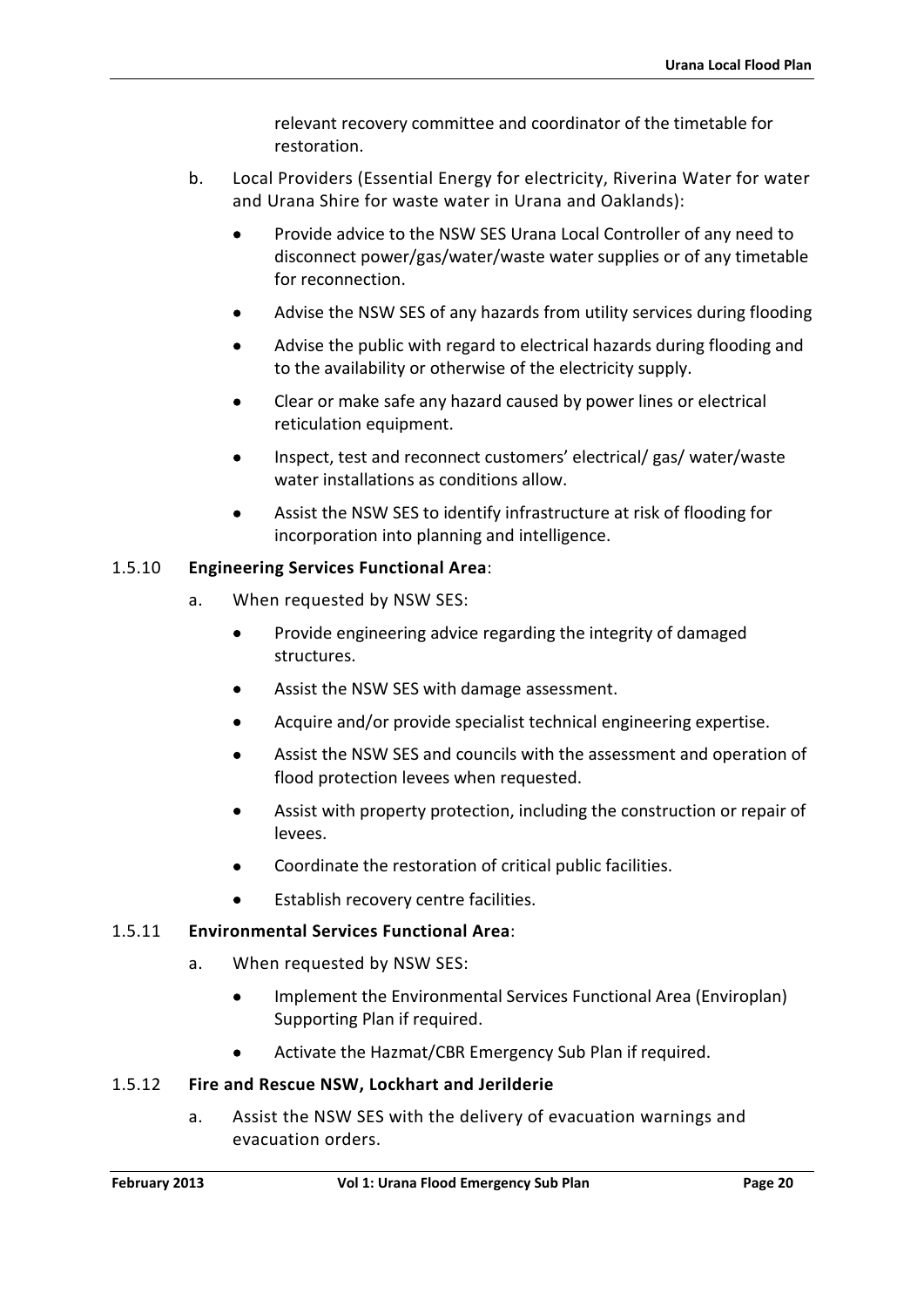- b. Assist the NSW SES with the conduct of evacuations.
- c. Provide equipment for pumping flood water out of buildings and from low-lying areas.
- d. Assist with clean-up operations, including the hosing out of flood affected properties.
- e. Deploy fire resources to appropriate locations if access is expected to be lost.

#### 1.5.13 **Health Services Functional Area**:

- a. When requested by NSW SES:
	- Activate Healthplan if required.
	- Ensure that appropriate business continuity plans are developed for essential health infrastructure and are activated during floods.
	- Provide medical support to the NSW SES.
	- Establish health surveillance in affected areas.
	- Assess potential public health risks that either acutely endanger the health of human populations or are thought to have longer term consequences.
	- Provide environmental health advice.
	- Provide public health warnings and advice to affected communities.
	- Assist the NSW SES with the warning and evacuation of hospitals.

#### 1.5.14 **NSW Office of Water:**

- a. Collect and maintain flood data including data relating to flood heights, velocities and discharges.
- b. Provide the Bureau of Meteorology and NSW SES real-time or near realtime access to river height gauges and height data for the development of official flood warnings.
- c. Provide flow rating charts for river height gauges.
- d. Manage (with technical support from OEH) the approval process under the Water Act 1912 and Water Management Act 2000 for flood control works (earthworks, embankments and levees which can affect the distribution of floodwaters) including:
	- Assessment and approval of flood control works (including flood mitigation works) in rural areas designated under the Acts.
	- Use of floodplain management plans prepared by OEH in rural areas designated under the Acts to assess flood control work approvals.
	- Giving the NSW SES access to relevant studies regarding flooding and studies supporting floodplain management plans prepared by OEH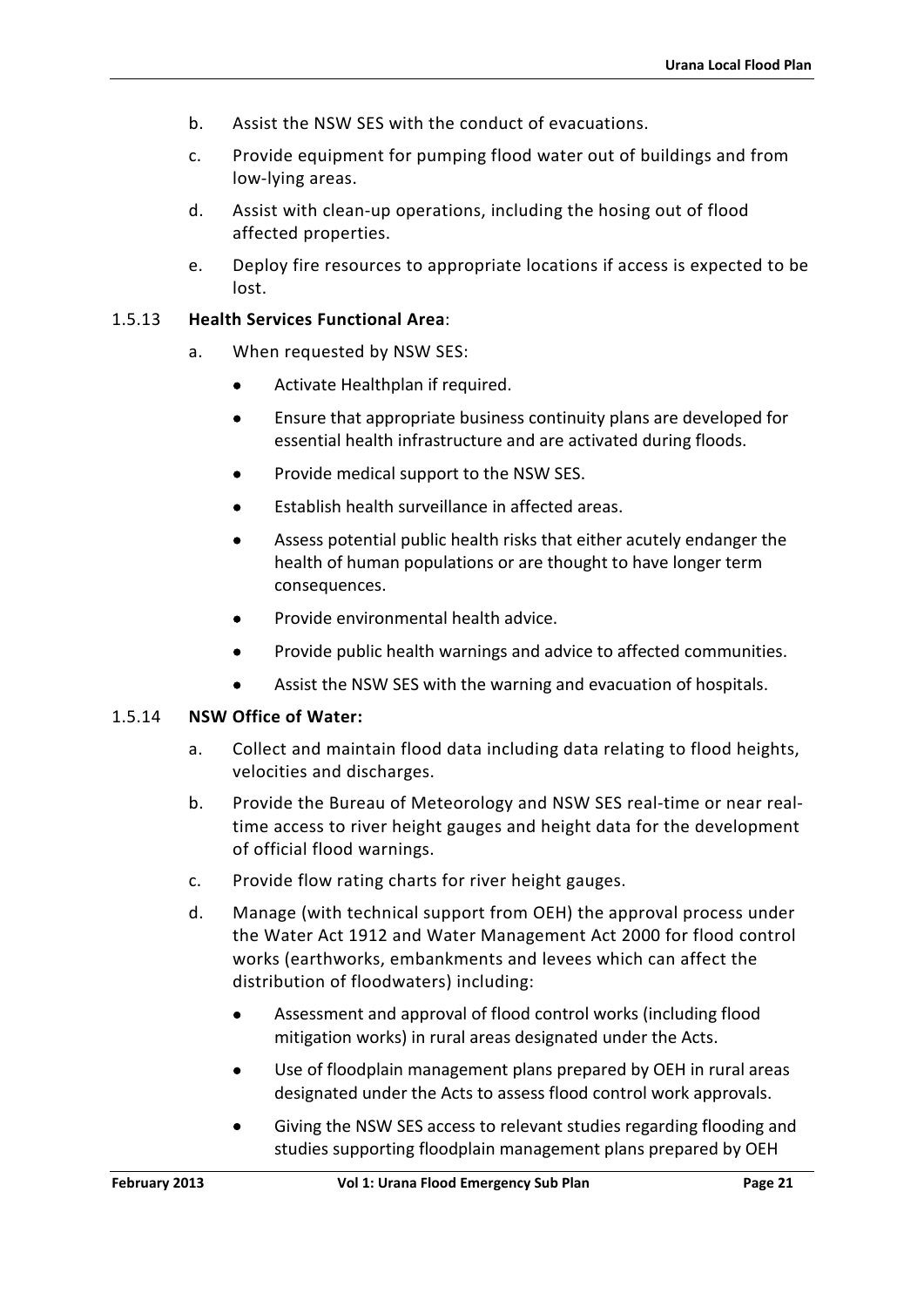including flood studies, floodplain risk management studies and flood behaviour investigations.

#### 1.5.15 **NSW Police Force, Albury Local Area Command (LAC):**

- a. Assist the NSW SES with the delivery of evacuation warnings and evacuation orders.
- b. Assist the NSW SES with the conduct of evacuation operations.
- c. Conduct road and traffic control operations in conjunction with council and/or RMS.
- d. Coordinate the registration of evacuees.
- e. Secure evacuated areas.

#### 1.5.16 **NSW Rural Fire Service (RFS Riverina):**

- a. Provide personnel in rural areas and villages to:
	- inform the NSW SES Urana Local Controller about flood conditions and response needs in their own communities, and
	- disseminate flood information.
- b. Provide personnel and high-clearance vehicles for flood related activities.
- c. Assist the NSW SES with the delivery of evacuation warnings and evacuation orders.
- d. Assist the NSW SES with the conduct of evacuations.
- e. Provide equipment for pumping flood water out of buildings and from low-lying areas.
- f. Assist with the removal of caravans.
- g. Provide back-up radio communications.
- h. Assist with clean-up operations, including the hosing of flood affected properties.
- i. Deploy fire resources to appropriate locations if access is expected to be lost.

#### 1.5.17 **Office of Environment and Heritage**:

- a. Provide specialist policy, engineering and scientific advice to councils and the NSW SES on flood related matters including assistance with:
	- The identification of flood problems.
	- The preparation of Floodplain Risk Management Plans and associated studies.
	- The implementation of floodplain risk management plans. This involves floodplain management projects which include flood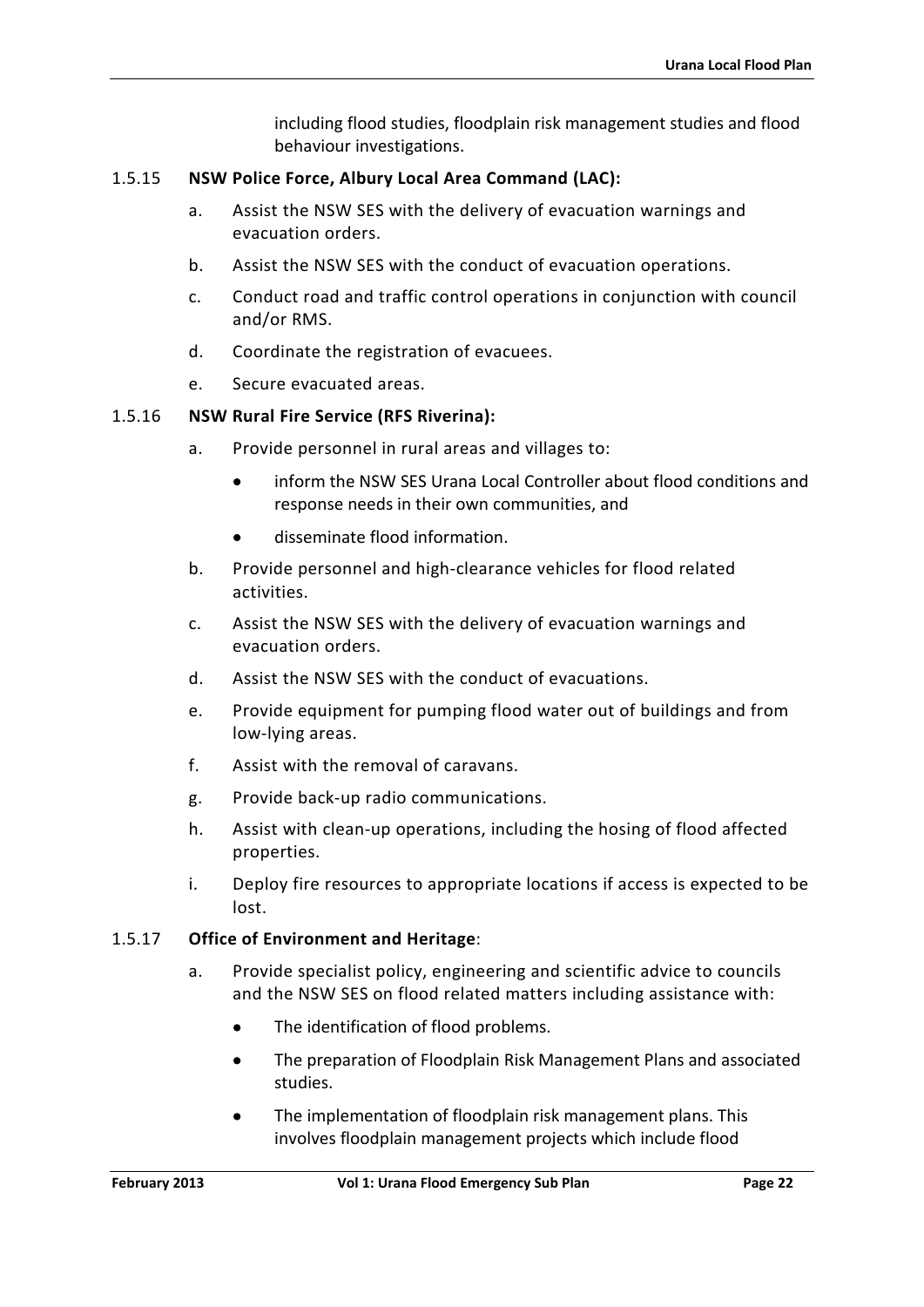mitigation works, flood warning, strategic land use planning and upgrade of evacuation routes.

- The exercising of Local Flood Plans.
- b. Provide specialist advice flood related matters as follows:
	- Provide the NSW SES with access to relevant studies regarding flooding, including Flood Studies and Floodplain Risk Management Studies.
	- Coordinate the collection of post event flood data, in consultation with the NSW SES.
	- Provide advice to the NSW SES about conditions which may lead to coastal flooding or retarded river drainage near the coast.
	- Collect and maintain flood data relating to flood heights, velocities and discharges in coastal areas of NSW (through a contract with MHL as discussed separately).
	- Provide data to the Bureau of Meteorology and NSW SES real-time or near real-time access to river height gauges and height data for the development of official flood warnings (through a contract with MHL as described in the Response section of this plan).

### c. **National Parks and Wildlife Service**

• Close and evacuate at risk camping grounds in National Parks managed areas.

### 1.5.18 **Private Companies, Cullivel School Bus Company and Frank Brooks Buses.**

- a. Assist with the provision of:
	- Bus transport and drivers for evacuation, resupply or commuting purposes.

#### 1.5.19 **Public Information Services Functional Area:**

- a. When requested by NSW SES:
	- Assist the NSW SES in the establishment and operation of a Joint Media Information Centre.
- 1.5.20 **Rail Corporation New South Wales and the Australian Rail Track Corporation**  will close and reopen railway lines affected by flood waters and advise the NSW SES.

#### 1.5.21 **Roads and Maritime Services** will:

- a. Close and reopen RMS managed roads affected by flood waters and advise the NSW SES of their status.
- b. Facilitate the safe reliable access of emergency resources on RMS managed roads.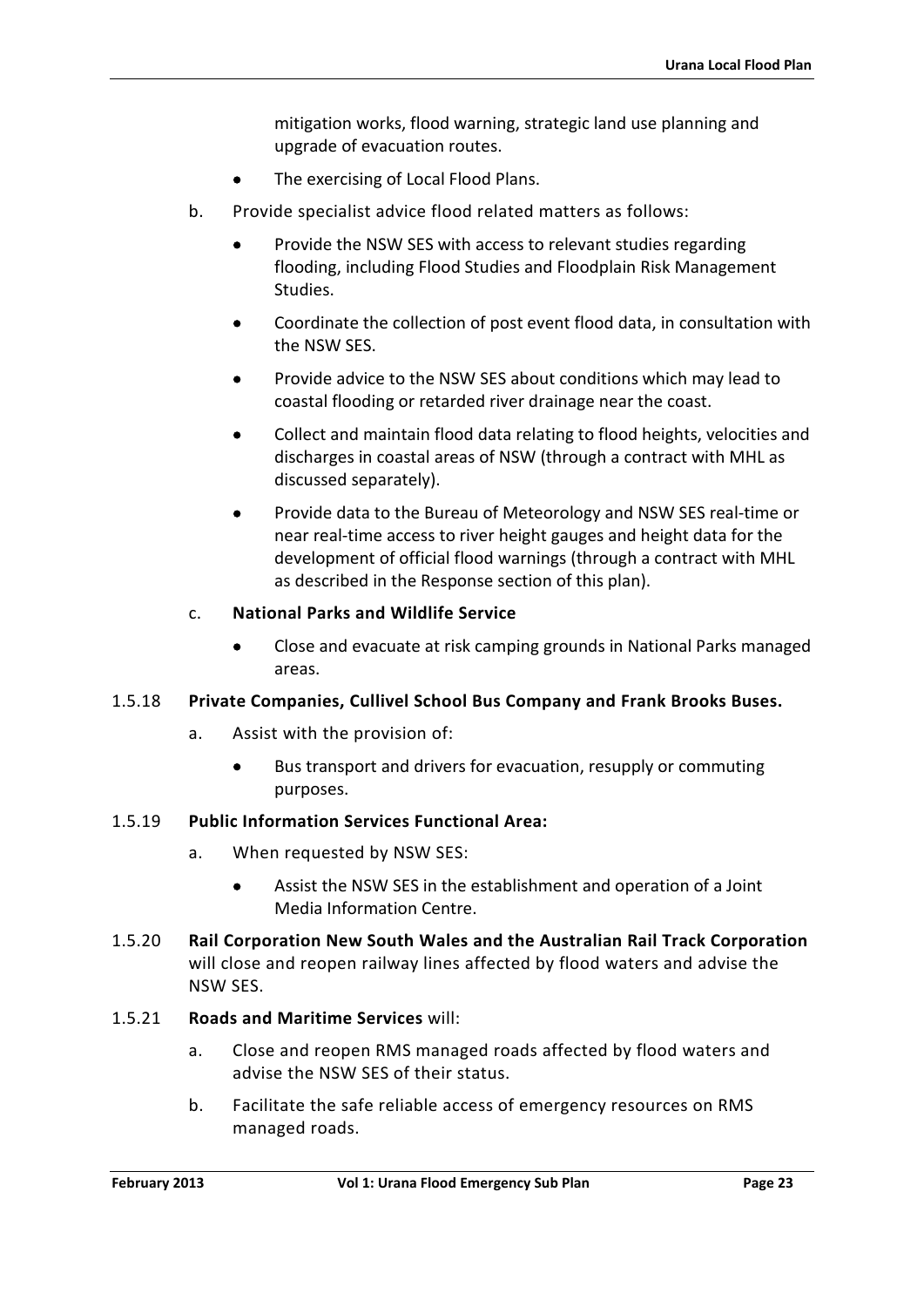- c. Assist the NSW SES with identification of road infrastructure at risk of flooding.
- d. Manage traffic.
- e. Assist the NSW SES with the communication of warnings and information provision to the public through variable message signs.

#### 1.5.22 **School Administration Offices (including Catholic Education Office, Department of Education & Communities and Private Schools):**

- a. Liaise with the NSW SES and arrange for the early release of students whose travel arrangements are likely to be disrupted by flooding and/or road closures (or where required, for students to be moved to a suitable location until normal school closing time).
- b. Pass information to school bus drivers/companies and/or other schools on expected or actual impacts of flooding.
- c. Assist with coordinating the evacuation of schools when flooding or isolation is expected to occur.
- d. Provide space in schools for evacuation centres where necessary.

## 1.5.23 **Service and Sporting Clubs:**

- a. Assist with:
	- Delivery of evacuation warnings.
	- Conduct of evacuations.
	- Lifting and/or moving household furniture and commercial stock.
	- Sandbagging.
	- Monitoring of levees.
	- Relocation of caravans.

### 1.5.24 **Telecommunication Services Functional Area**:

- a. When requested by NSW SES:
	- Coordinate the restoration of telephone facilities damaged by flooding.
	- Coordinate additional telecommunications support for the NSW SES Headquarters as required.
	- Assist the NSW SES to identify infrastructure at risk of flooding for incorporation into planning and intelligence.

### 1.5.25 **Transport Services Functional Area:**

- a. When requested by NSW SES:
	- Assist with the coordination of transport for evacuation purposes.
	- Assist with the resupply of isolated communities and/or properties.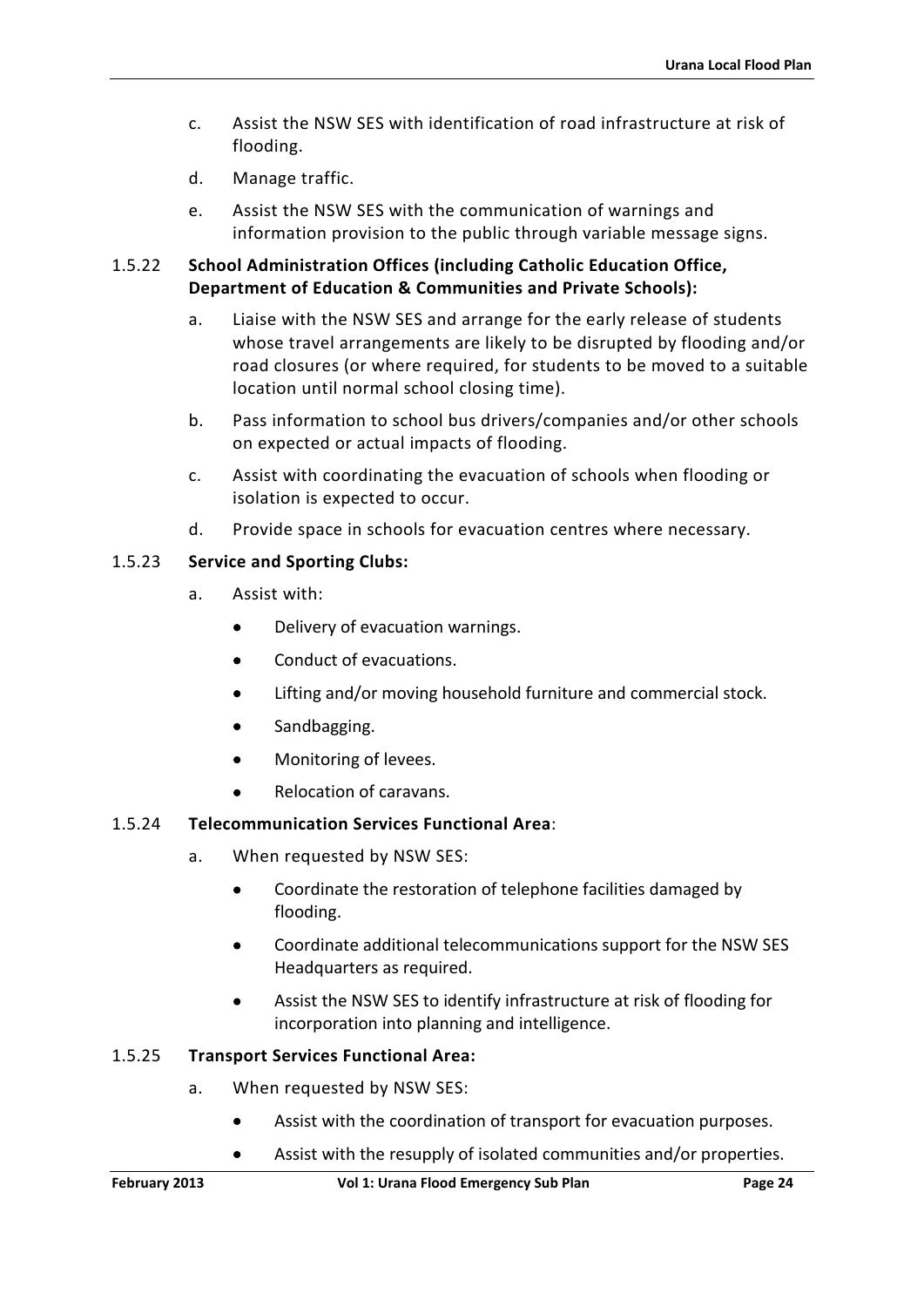#### 1.5.26 **Welfare Services Functional Area:**

- a. When requested by NSW SES:
	- Establish and manage evacuation centres, and provide disaster welfare services from recovery centres.
	- Administer the Personal Hardship and Distress component of the NSW Disaster Relief Scheme established to provide financial assistance to people affected by emergencies.

#### 1.5.27 **Urana Shire Council Local Emergency Operations Controller (LEOCON):**

- a. Monitor flood operations.
- b. Coordinate support to the NSW SES Urana Local Controller if requested to do so.

#### 1.5.28 **Urana Shire Council Local Emergency Management Officer:**

- a. Provide executive support to the LEMC and LEOCON in accordance with the Urana Shire Council Local Emergency Management Plan.
- b. At the request of the NSW SES Urana Local Controller, advise appropriate agencies and officers of the start of response operations.

#### 1.5.29 **Urana Shire Council:**

#### **Preparedness**

- a. Establish and maintain floodplain risk management committees and ensure that key agencies are represented on such committees.
- b. Provide levee studies, flood studies, floodplain management studies to the NSW SES.
- c. Provide information on the consequences of dam failure to the NSW SES for incorporation into planning and flood intelligence.
- d. Maintain a plant and equipment resource list for the council area.
- e. Contribute to the development and implementation of a public education program.

#### **Response**

- f. At the request of the NSW SES Local Controller, deploy personnel and resources for flood related activities.
- g. Close and reopen council roads (and other roads nominated by agreement with the RMS) and advise the NSW SES Urana Local Controller and the NSW Police Force.
- h. Provide information on the status of roads.
- i. Assist with the provision of filled sandbags to urban and village areas in which flooding is expected.
- j. Provide back-up radio communications.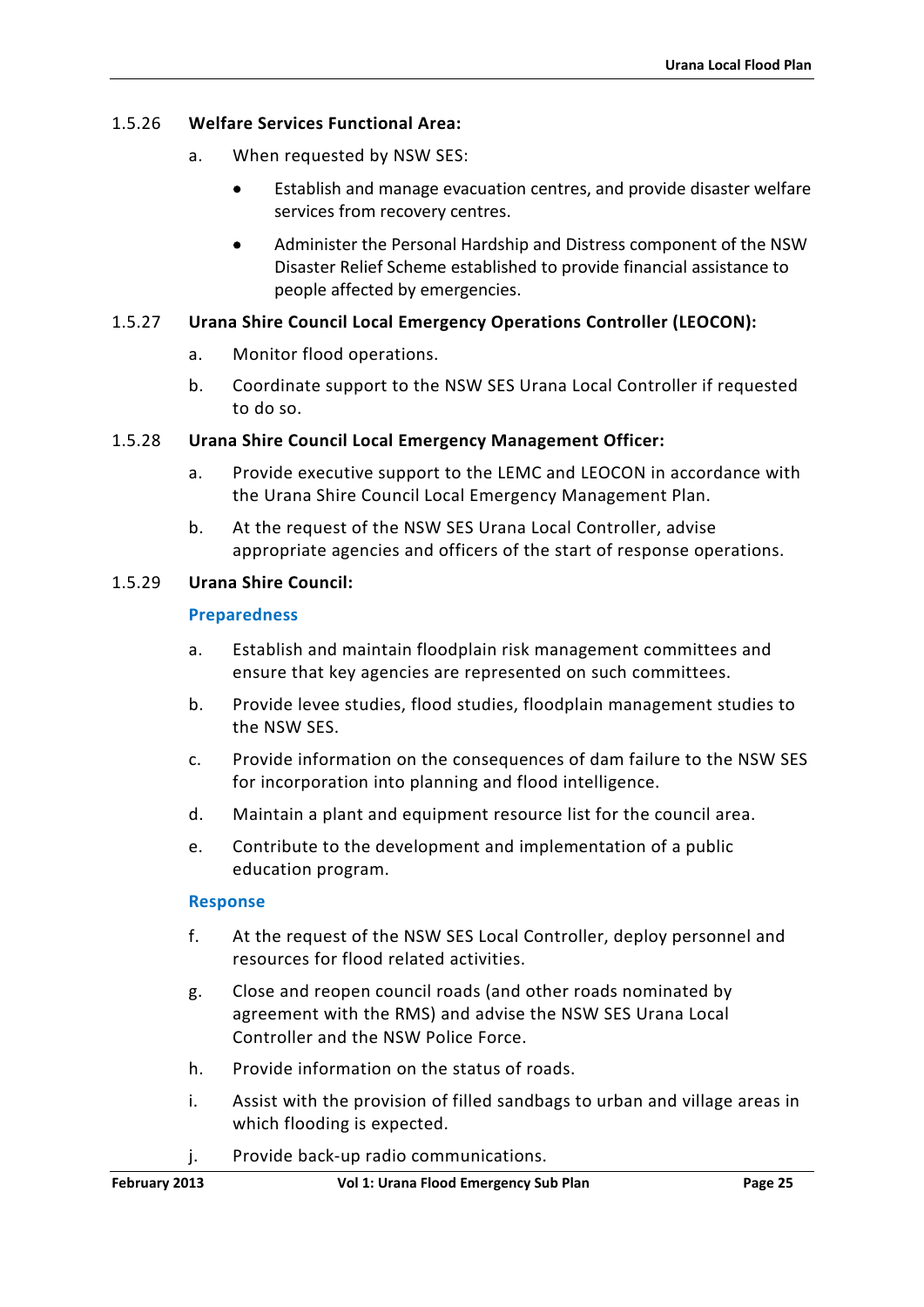#### 1.5.30 **Owners of Prescribed Dams within or upstream of Urana Shire.**

| l Dam                 | <b>Owner</b>                   |  |
|-----------------------|--------------------------------|--|
| Hume Dam              | <b>State Water Corporation</b> |  |
| <b>Burrinjuck Dam</b> | <b>State Water Corporation</b> |  |

- a. Maintain and operate the Dam Failure Warning System for their Dam(s).
- b. Contribute to the development and implementation of a public education program on flooding within the council area.
- c. Consult with NSW SES on the determination of dam failure alert levels and notification arrangements when developing Dam Safety Emergency Plans.
- d. Maintain a Dam Safety Emergency Plan and provide copies to the NSW SES.
- e. Provide information on the consequences of dam failure to the NSW SES for incorporation into planning and flood intelligence.
- f. Close and evacuate at risk camping grounds/recreational areas within their managed areas.

## <span id="page-26-0"></span>**1.6 CROSS-BORDER ASSISTANCE ARRANGEMENTS**

1.6.1 A local cross-border mutual assistance arrangement exists in which the NSW SES Culcairn Local Controller assesses river height readings for gauges at the Culcairn Railway Bridge and at Walbundrie and informs the Urana SES Local Controller, who develops Local Flood Advices for the Urana Council area. This information is also passed on to the NSW SES Murray Region Headquarters for inclusion in Flood Bulletins and dissemination through appropriate media outlets.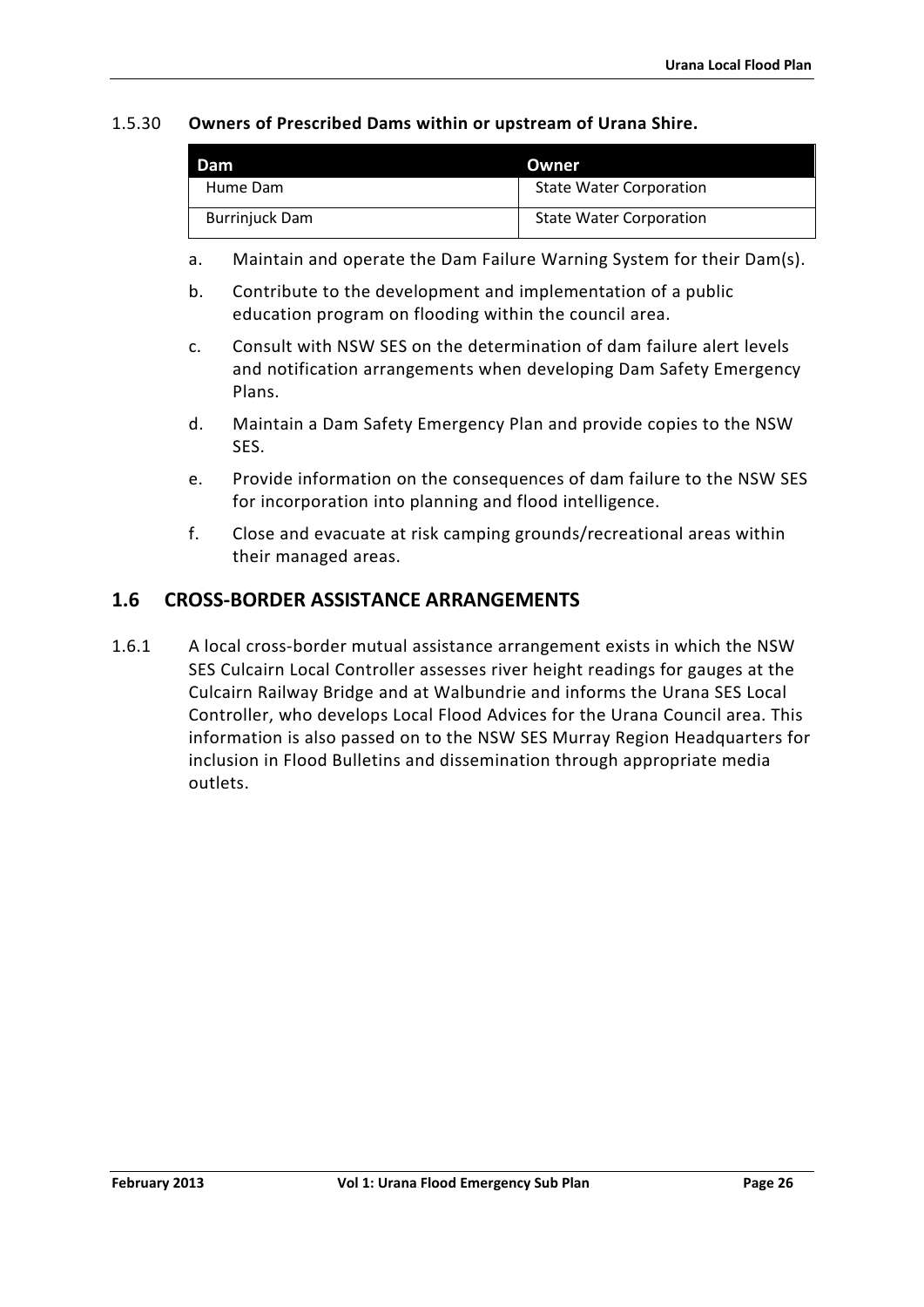# <span id="page-27-0"></span>**PART 2 - PREPAREDNESS**

# <span id="page-27-1"></span>**2.1 MAINTENANCE OF THIS PLAN**

- 2.1.1 The NSW SES Urana Local Controller will maintain the currency of this plan by:
	- a. Ensuring that all agencies, organisations and officers mentioned in it are aware of their roles and responsibilities.
	- b. Conducting exercises to test arrangements.
	- c. Reviewing the contents of the plan:
		- After each flood operation.
		- When significant changes in land-use or community characteristics occur.
		- When new information from flood studies become available.
		- When flood control or mitigation works are implemented or altered.
		- When there are changes that alter agreed plan arrangements.
- 2.1.2 The plan is to be reviewed no less frequently than every five years.

# <span id="page-27-2"></span>**2.2 FLOODPLAIN RISK MANAGEMENT**

- 2.2.1 The NSW SES Urana Local Controller will ensure that:
	- a. NSW SES participates in local floodplain risk management committee activities when those committees are formed, in accordance with the protocols outlined in the NSW SES Controllers' Guide.
	- b. The NSW SES Murray Region Headquarters is informed of involvement in floodplain risk management activities.

# <span id="page-27-3"></span>**2.3 DEVELOPMENT OF FLOOD INTELLIGENCE**

- 2.3.1 Flood intelligence describes flood behaviour and its effects on the community.
- 2.3.2 The NSW SES maintains a centralised flood intelligence system.

# <span id="page-27-4"></span>**2.4 DEVELOPMENT OF WARNING SYSTEMS**

- 2.4.1 The NSW SES may establish a total flood warning system for areas affected by flooding. This requires:
	- a. An identification of the potential clients of flood warning information at different levels of flooding (ie. who would be affected in floods of differing severities).
	- b. Available information about the estimated impacts of flooding at different heights.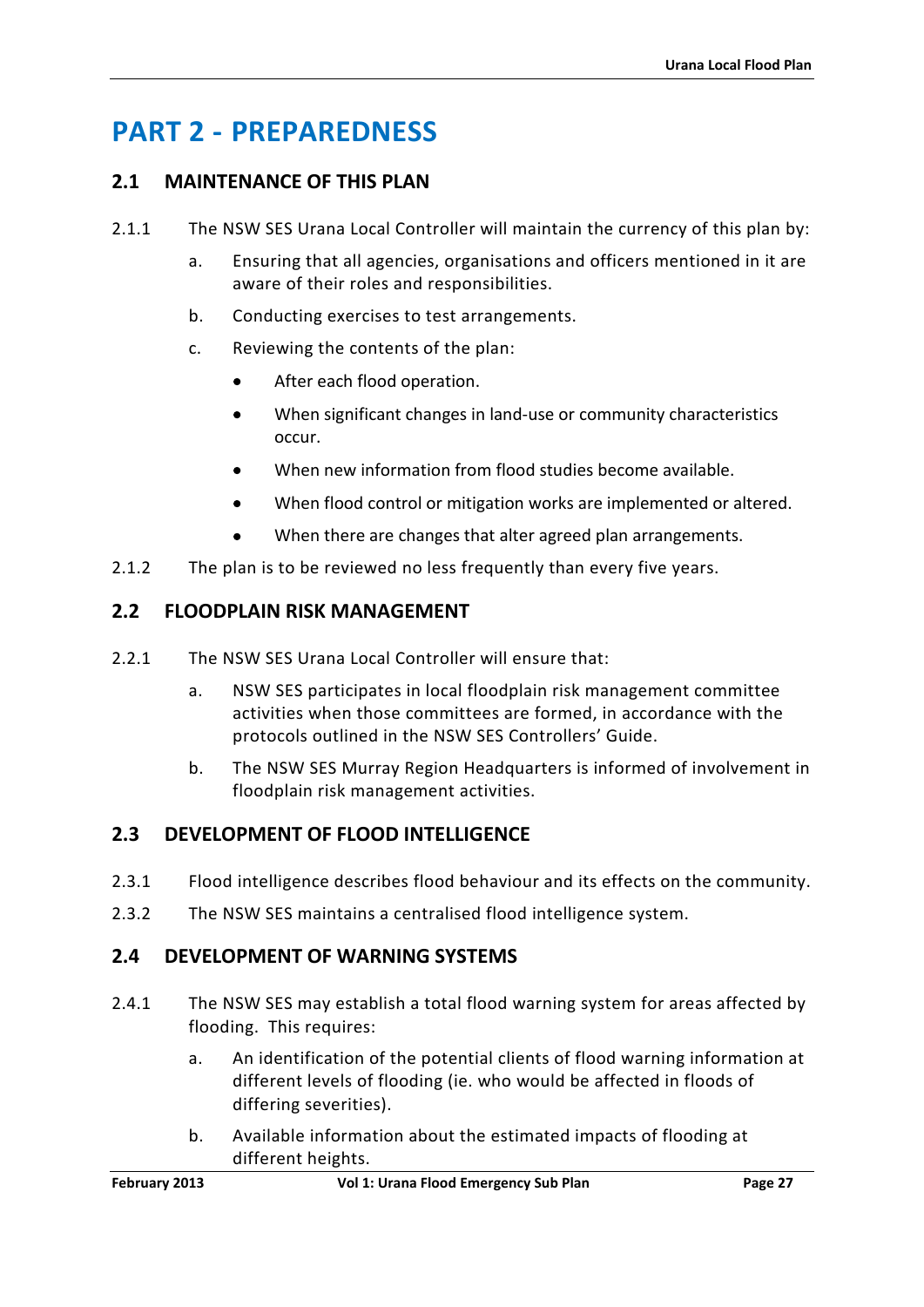- c. Identification of required actions and the amounts of time needed to carry them out.
- d. Appropriate means of disseminating warnings to different clients and at different flood levels .

# <span id="page-28-0"></span>**2.5 PUBLIC EDUCATION**

- a. The NSW SES Urana Local Controller, with the assistance of the Urana Shire Council, the NSW SES Murray Region Headquarters and NSW SES State Headquarters, is responsible for ensuring that the residents of the council area are aware of the flood threat in their vicinity and how to protect themselves from it.
- 2.5.2 Specific strategies to be employed include:
	- a. Dissemination of flood-related brochures and booklets in flood liable areas.
	- b. Talks and displays orientated to community organisations, businesses and schools.
	- c. Publicity given to this plan and to flood-orientated NSW SES activities through local media outlets, including articles in local newspapers about the flood threat and appropriate responses.

# <span id="page-28-1"></span>**2.6 TRAINING**

- 2.6.1 Throughout this document there are references to functions that must be carried out by the members of the NSW SES Urana Unit. The NSW SES Urana Local Controller is responsible for ensuring that the members are:
	- a. Familiar with the contents of this plan.
	- b. Trained in the skills necessary to carry out the tasks allocated to the NSW SES.

# <span id="page-28-2"></span>**2.7 RESOURCES**

2.7.1 The NSW SES Urana Local Controller is responsible for maintaining the condition and state of readiness of NSW SES equipment and the NSW SES Urana Local Headquarters.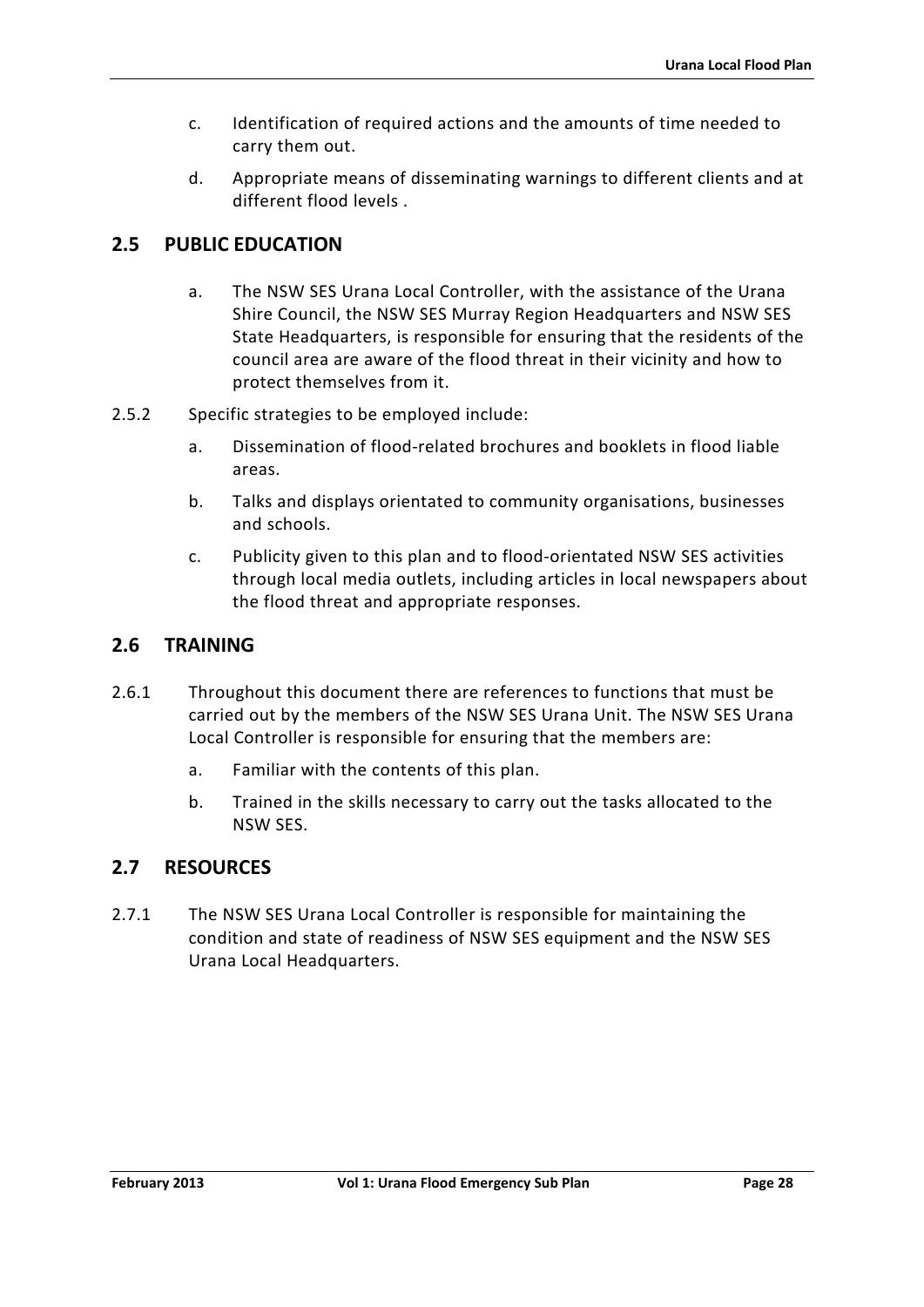# <span id="page-29-0"></span>**PART 3 - RESPONSE**

# **CONTROL**

# <span id="page-29-1"></span>**3.1 CONTROL ARRANGEMENTS**

- 3.1.1 The NSW SES is the legislated Combat Agency for floods and is responsible for the control of flood operations. This includes the coordination of other agencies and organisations for flood management tasks.
- 3.1.2 The Local EMPLAN will operate to provide support as requested by the NSW SES Local Incident Controller.

# <span id="page-29-2"></span>**3.2 OPERATIONAL MANAGEMENT**

- 3.2.1 NSW SES utilises the Australasian Inter-service Incident Management System (AIIMS), which is based on three principles:
	- a. functional management;
	- b. management by objectives; and
	- c. span of control.
- 3.2.2 AIIMS provides for different incident levels based on the complexity of management.
- 3.2.3 The Local Government Area may be divided into sectors and divisions to manage the flood event (divisions are usually a group of sectors).
- 3.2.4 Sectors and divisions may be based on floodplain classifications, geographical, physical or functional boundaries. A town, city or suburb may be one sector or split into several sectors and divisions.

# <span id="page-29-3"></span>**3.3 START OF RESPONSE OPERATIONS**

- 3.3.1 This plan is always active to ensure that preparedness actions detailed in this plan are completed.
- 3.3.2 Response operations will begin:
	- a. On receipt of a Bureau of Meteorology Preliminary Flood Warning, Flood Warning, Flood Watch, Severe Thunderstorm Warning or a Severe Weather Warning for flash flooding
	- b. On receipt of a dam failure alert.
	- c. When other evidence leads to an expectation of flooding within the council area.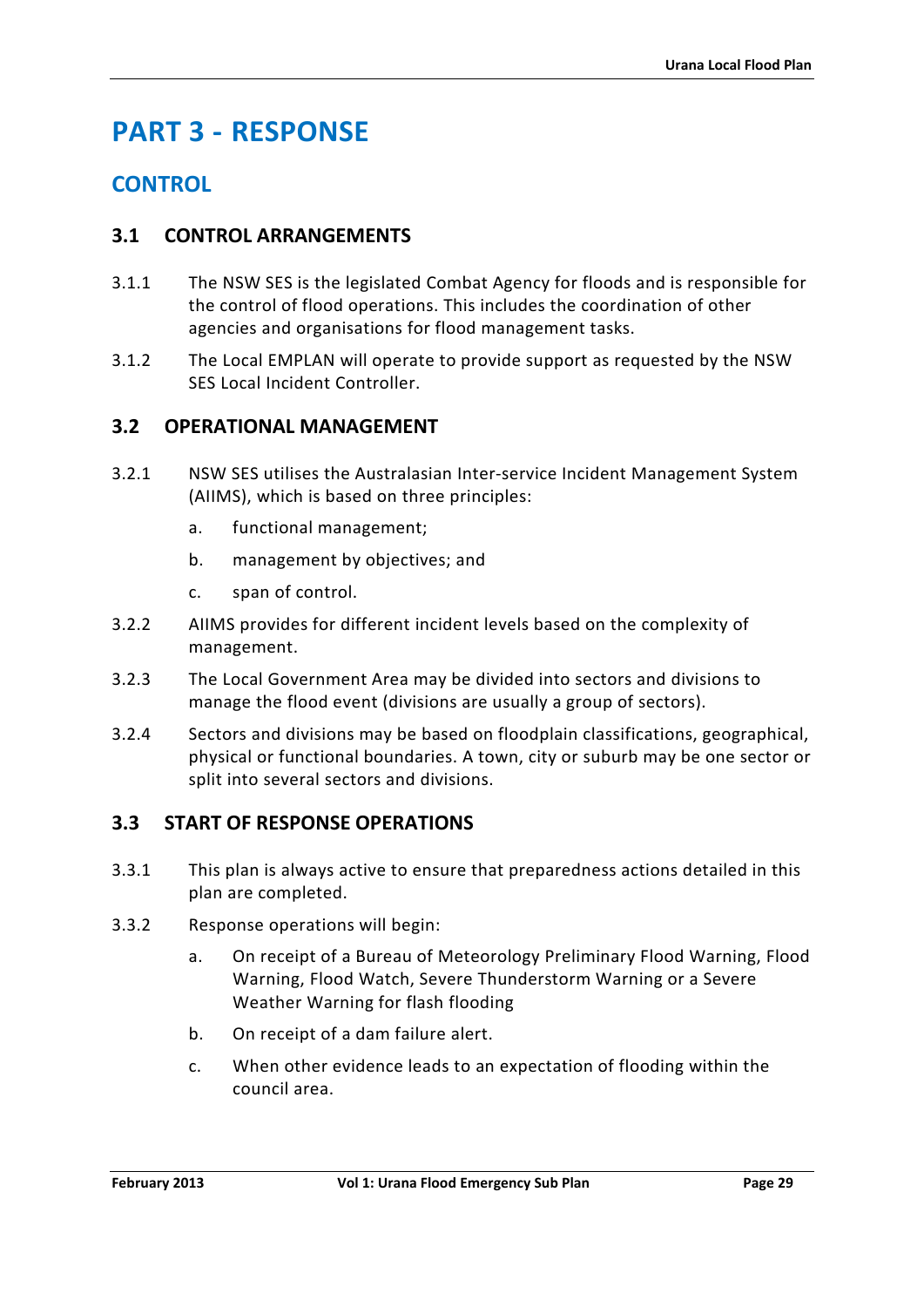- 3.3.3 Contact with the Bureau of Meteorology to discuss the development of flood warnings will normally be through the NSW SES Murray Region Headquarters and/or NSW SES State Headquarters.
- 3.3.4 The following persons and organisations will be advised of the start of response operations regardless of the location and severity of the flooding anticipated:
	- a. NSW SES Murray Region Headquarters.
	- b. NSW SES Urana Controller.
	- c. NSW SES Urana Unit.
	- d. Urana Shire Council Local Emergency Operations Controller (for transmission to the NSW Police Force Local Area Command Headquarters).
	- e. Urana Shire Council Local Emergency Management Officer (for transmission to appropriate council officers and departments).
	- f. Urana Shire Council Mayor.
	- g. Other agencies listed in this plan will be advised by the Local Emergency Management officer on the request of the NSW SES Urana Local Incident Controller and as appropriate to the location and nature of the threat.

# <span id="page-30-0"></span>**3.4 RESPONSE STRATEGIES**

- 3.4.1 The main response strategies for NSW SES flood operations include:
	- a. Information Provision and Warning
		- Provision of warnings, information and advice to communities.
		- Inform the community regarding the potential impacts of a flood and what actions to undertake in preparation for flooding.
		- Provide timely and accurate information to the community.
	- b. Property protection
		- Protect the property of residents and businesses at risk of flood damage.
		- Assistance with property protection by way of sandbagging and the lifting or transporting of furniture, personal effects, commercial stock and caravans.
		- Assistance with the protection of essential infrastructure.
	- c. Evacuation
		- The temporary movement of people from a dangerous or potentially dangerous place to a safe location, and their eventual return. It is a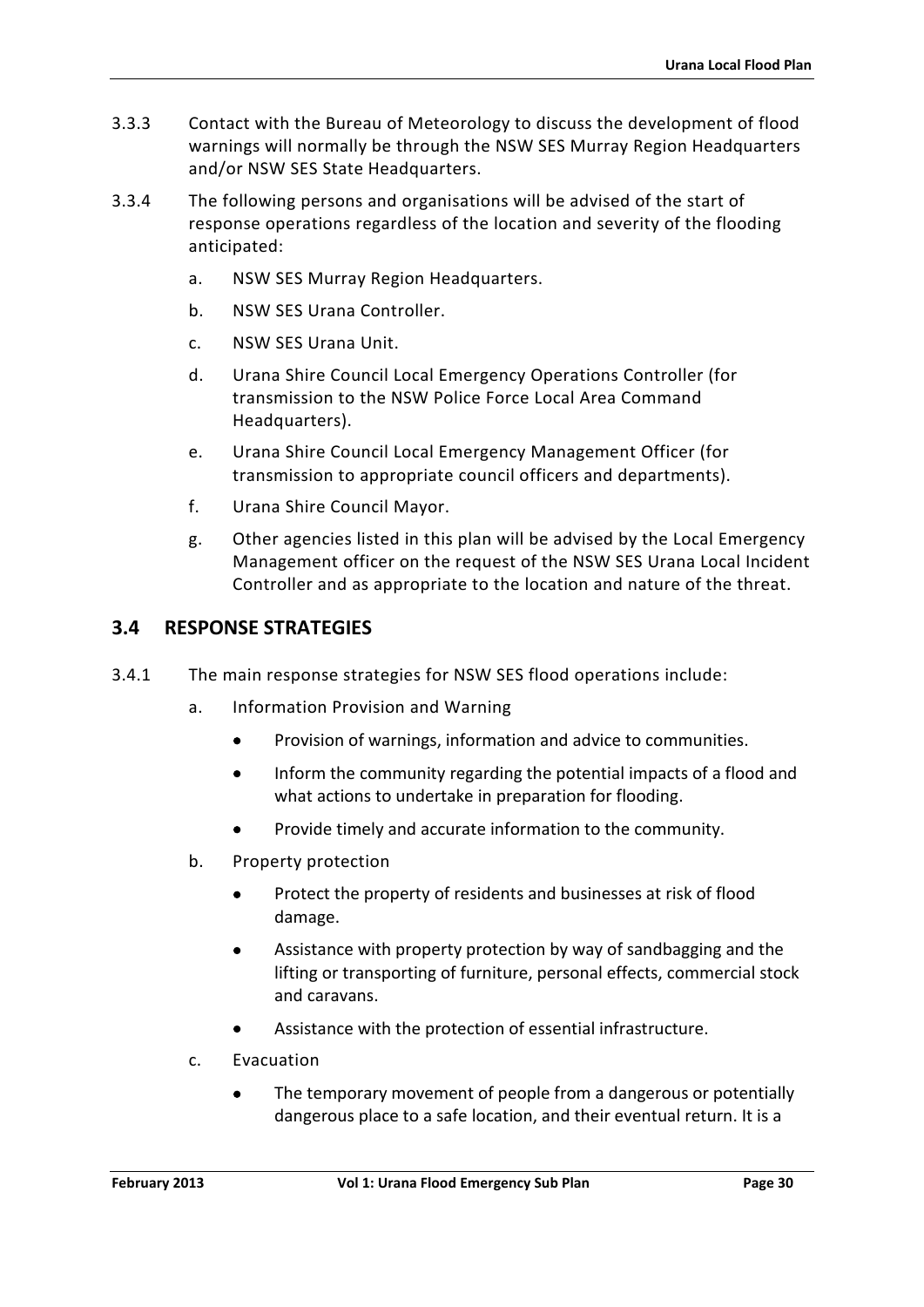safety strategy which uses distance to separate people from the danger created by the hazard.

- d. Rescue
	- The rescue or retrieval of persons trapped by floodwaters.
- e. Resupply
	- Minimise disruption upon the community by resupplying towns and villages which have become isolated as a consequence of flooding.
	- Ensure supplies are maintained to property owners by coordinating the resupply of properties which have become isolated as a consequence of flooding.
- 3.4.2 The NSW SES Local Incident Controller will select the appropriate response strategy to deal with the expected impact of the flood in each sector and/or community. The impact may vary so a number of different strategies may to be selected and implemented across the whole operational area. The available strategies for each sector and/or community are maintained by the NSW SES.
- 3.4.3 Supporting strategies may include:
	- a. Protect the community from incidents involving fire and hazardous materials.
	- b. Maintain the welfare of communities and individuals affected by the impact of a flood.
	- c. Minimise disruption to the community by ensuring supply of essential energy and utility services.
	- d. Ensure coordinated health services are available to and accessible by the flood affected communities.
	- e. Maintain the welfare of animals affected by the impact of a flood.

### <span id="page-31-0"></span>**3.5 OPERATIONS CENTRES**

- 3.5.1 The NSW SES Urana Operations Centre is located at 25 Anna Street, Urana, NSW, 2645.
- 3.5.2 Supporting EOCs are located at:
	- a. The Urana Shire Council Emergency Operations Centre is located at Urana Shire Offices 30-32 Williams Street, Urana, NSW, 2645.

### <span id="page-31-1"></span>**3.6 LIAISON**

3.6.1 Any agency with responsibilities identified in this plan may be requested by the NSW SES to provide liaison (including a liaison officer where necessary) to the NSW SES Urana Operations Centre.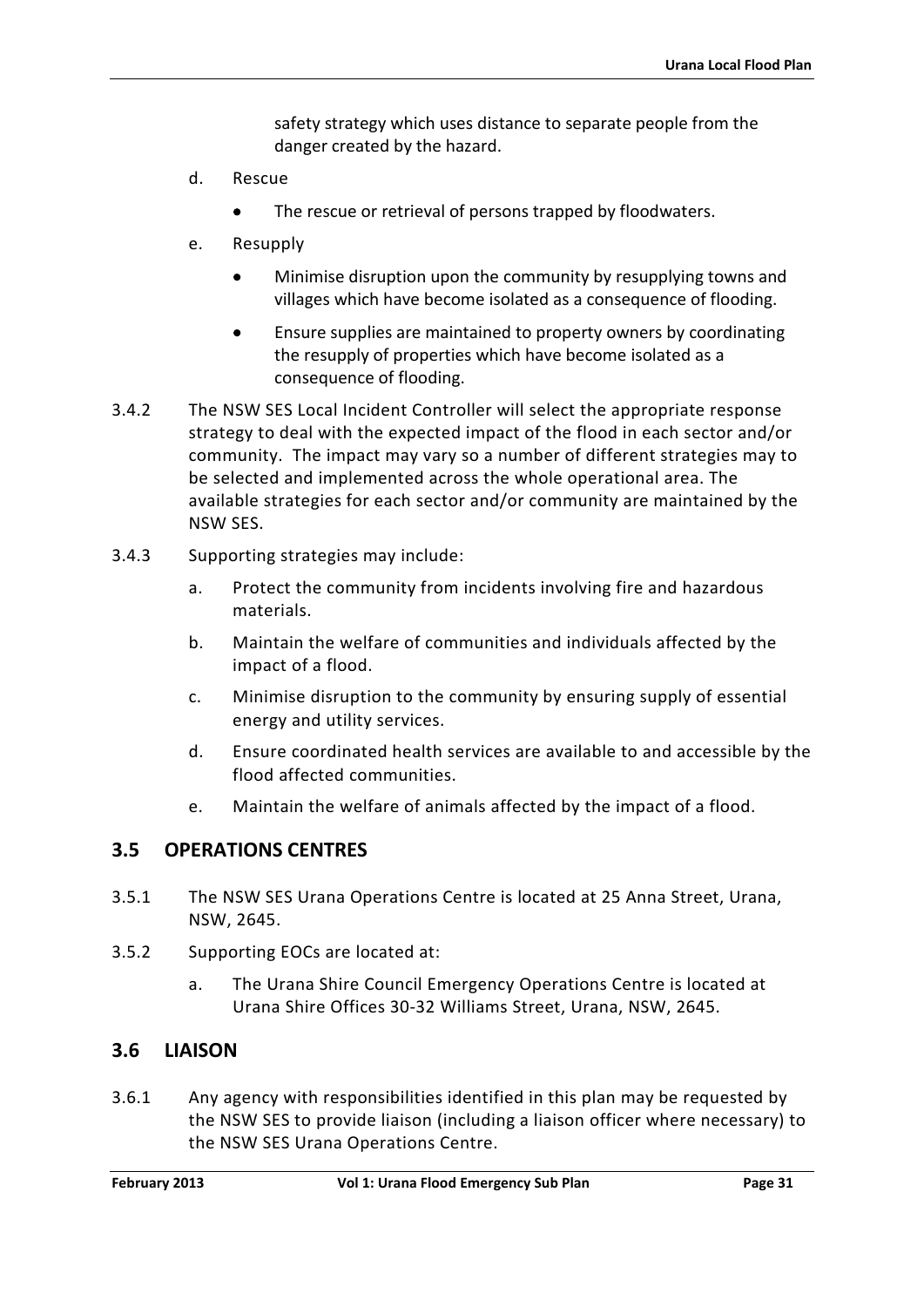- 3.6.2 Liaison officers are to:
	- a. have the authority to deploy the resources of their parent organisations at the request of the NSW SES Urana Local Incident Controller,
	- b. advise the NSW SES Urana Local Incident Controller on resource availability for their service, and
	- c. be able to provide communications to their own organisations.

# <span id="page-32-0"></span>**3.7 END OF RESPONSE OPERATIONS**

3.7.1 When the immediate danger to life and property has passed the NSW SES Region Incident Controller or the NSW SES Local Incident Controller will issue an 'All Clear' message signifying that response operations have been completed. The message will be distributed through the same media outlets as earlier evacuation messages. The relevant Controller will also advise details of recovery coordination arrangements, arrangements made for clean-up operations prior to evacuees being allowed to return to their homes, and stand-down instructions for agencies not required for recovery operations.

# **PLANNING**

# <span id="page-32-1"></span>**3.8 COLLATING SITUATIONAL INFORMATION**

#### **Strategy**

3.8.1 The NSW SES maintains and records situational awareness of current impacts and response activities.

### **Actions**

- 3.8.2 The NSW SES Urana Local Headquarters collates information on the current situation in the Urana Shire Council LGA and incorporates in Situation Reports.
- 3.8.3 The NSW SES Murray Region Headquarters collates Region-wide information for inclusion in Region NSW SES Situation Reports.
- 3.8.4 Sources of situational information during times of flooding are:
	- a. **Agency Situation Reports**. Agencies and functional areas provide regular situation reports (SITREPs) to the NSW SES.
	- b. **Active Reconnaissance**. The NSW SES Urana Local Incident Controller is responsible for coordinating the reconnaissance of impact areas, recording and communicating observations. Reconnaissance can be performed on the ground and using remote sensing (more commonly aerial). The NSW SES monitors problem areas.
	- c. The **Bureau of Meteorology's Flood Warning Centre** provides river height and rainfall information, data is available on the website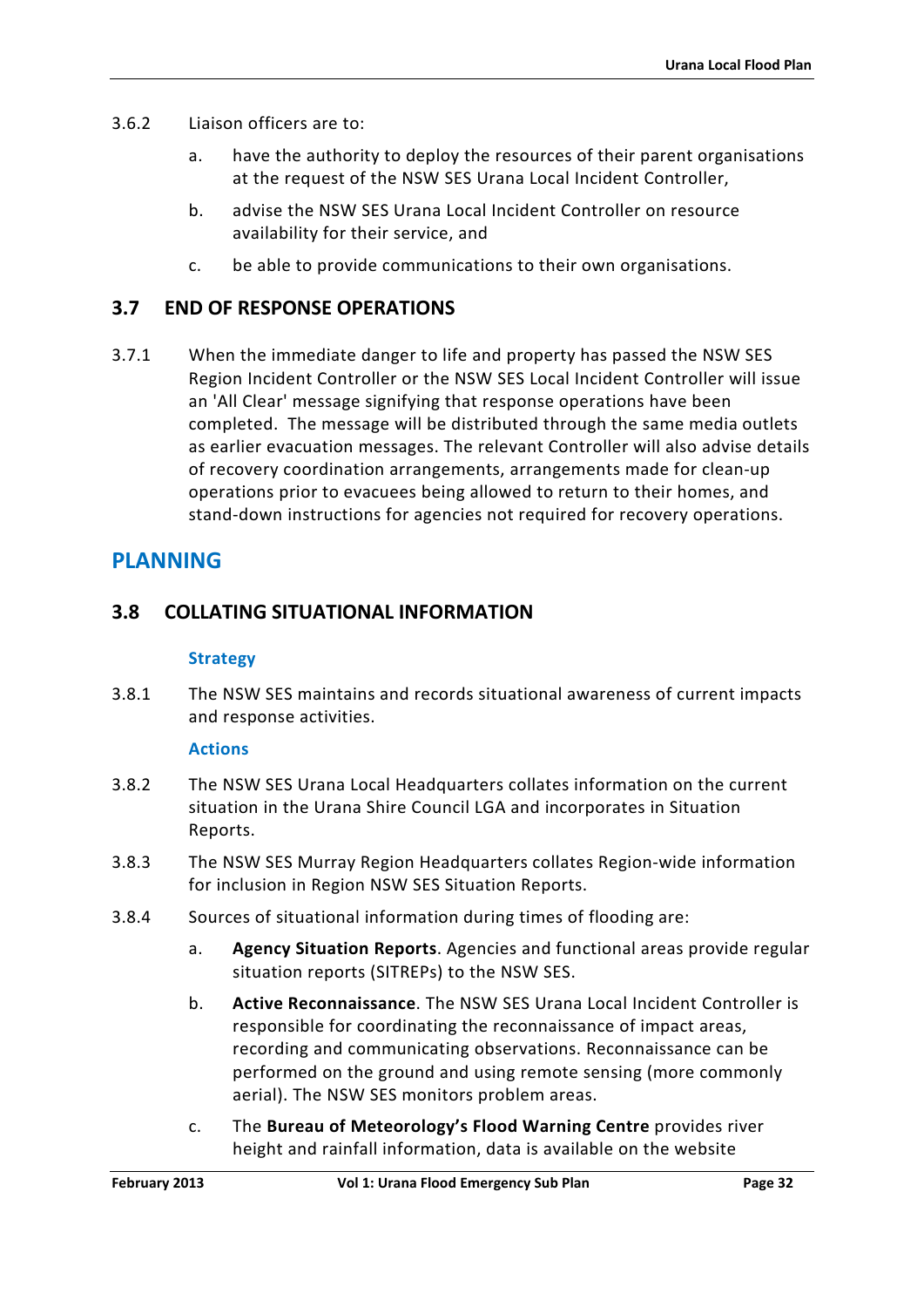<http://www.bom.gov.au/nsw/flood/> However there is no specific flood information for the Urana Shire Council LGA, with the exception of Morundah, as there is no rainfall / river gauge system on the Urangeline, Boree and Billabong Creek systems within the LGA to provide information to the Bureau.

- d. **NSW Office of Water Office**. This office advises flow rates and rates of rise for the Billabong Creek. Daily river reports containing information on gauge heights and river flows are available from the website: <http://waterinfo.nsw.gov.au/>
- e. **Hume and Burrinjuck Dam Storage Monitoring Systems.** These systems provide information on Hume and Burrinjuck Dams.
- f. **NSW SES Murray Region Headquarters**. The Region Headquarters provides information on flooding and its consequences, including those in nearby council areas (this information is documented in Bulletins and Situation Reports).
- 3.8.5 During flood operations sources of information on roads closed by flooding include:
	- a. Urana Shire Council (website and telephone service)
	- b. Roads and Maritime Services (website and telephone service).
	- c. NSW SES Murray Region Headquarters.
	- d. NSW SES Urana Local Headquarters.
- 3.8.6 Situational information relating to consequences of flooding should be used to verify and validate NSW SES Flood Intelligence records.

# <span id="page-33-0"></span>**3.9 PROVISION OF FLOOD INFORMATION AND WARNINGS**

### **Strategy**

- 3.9.1 The NSW SES Urana Local Headquarters provides advice to the NSW SES Murray Region Headquarters on current and expected impacts of flooding in the Urana Shire Council LGA.
- 3.9.2 The NSW SES Murray Region Headquarters issues NSW SES Flood Bulletins, NSW SES Livestock and Equipment Warnings, Evacuation Warnings and Evacuation Orders to media outlets and agencies on behalf of all NSW SES units in the Region.

### **Actions**

3.9.3 The NSW SES Urana Local Incident Controller will ensure that the NSW SES Murray Region Incident Controller is regularly briefed on the progress of operations.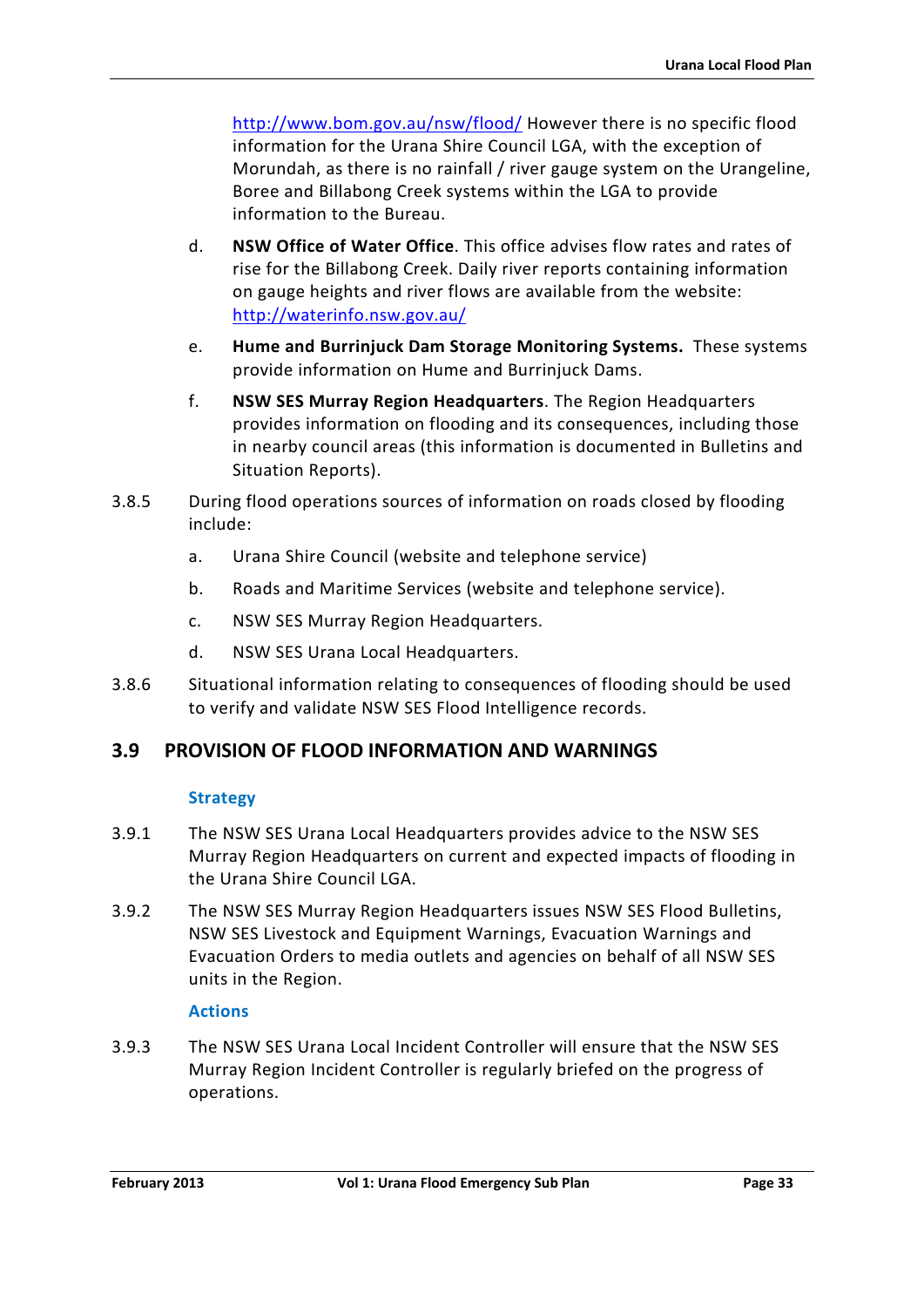- 3.9.4 NSW SES Urana Local Headquarters operations staff will be briefed regularly so that they can provide information in response to inquiries received in person or by other means such as phone or fax.
- 3.9.5 **Bureau of Meteorology Severe Thunderstorm Warning**. These are issued direct to the media by the Bureau when severe thunderstorms are expected to produce dangerous or damaging conditions, including flash flooding. Severe thunderstorms are usually smaller in scale than events covered by Flood Watches and Severe Weather Warnings.
- 3.9.6 **Bureau of Meteorology Severe Weather Warnings for Flash Flooding**. These are issued direct to the media by the Bureau and provide a warning of the possibility for flash flooding as a result of intense rainfall. These warnings are issued when severe weather is expected to affect land based communities with 6 to 24 hours. Severe Weather Warnings may also include other conditions such as Damaging Winds.
- 3.9.7 **Bureau of Meteorology Flood Watches**. Flood Watches are issued by the Bureau to advise people of the potential for flooding in a catchment area based on predicted or actual rainfall. Flood Watches will be included in NSW SES Flood Bulletins issued by the NSW SES Murray Region Headquarters.
- 3.9.8 **Bureau of Meteorology Flood Warnings.** The NSW SES Murray Region Headquarters will send a copy of Bureau Flood Warnings to the NSW SES Urana Unit. On receipt the NSW SES Local Incident Controller will provide the NSW SES Murray Region Headquarters with information on the estimated impacts of flooding at the predicted heights for inclusion in NSW SES Region Flood Bulletins.
- 3.9.9 **NSW SES Livestock and Equipment Warnings**. Following heavy rain or when there are indications of significant creek or river rises (even to levels below Minor Flood heights), the NSW SES Urana Local Incident Controller will advise the NSW SES Murray Region Headquarters which will issue NSW SES Livestock and Equipment Warnings.
- 3.9.10 **NSW SES Local Flood Advices**. The NSW SES Local Incident Controller may issue Local Flood Advices for locations not covered by Bureau Flood Warnings. They may be provided verbally in response to phone inquiries but will normally be incorporated into NSW SES Region Flood Bulletins.
- 3.9.11 **NSW SES Flood Bulletins**. The NSW SES Murray Region Headquarters will regularly issue NSW SES Flood Bulletins which describe information on the estimated impacts of flooding at the predicted heights (using information from Bureau Flood Warnings and NSW SES Local Flood Advices) to NSW SES units, media outlets and agencies on behalf of all NSW SES units in the Region.
- 3.9.12 **NSW SES Evacuation Warnings and Evacuation Orders**. These are usually issued to the media by the NSW SES Region Incident Controller on behalf of the NSW SES Local Incident Controller.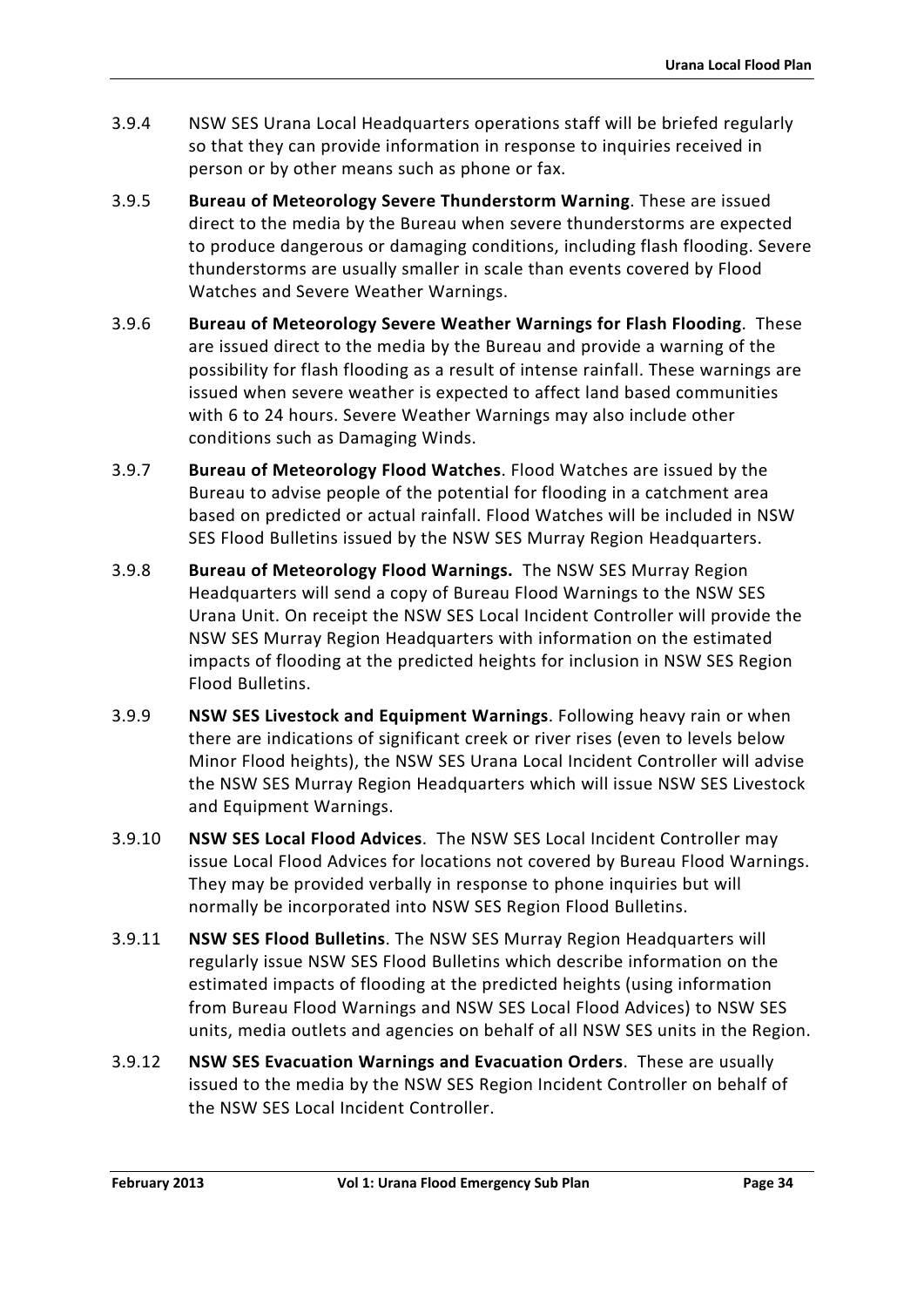- 3.9.13 **Dam Failure Alerts**. Dam failure alerts are issued to NSW SES by the dam owner, in accordance with arrangements in the Dam Safety Emergency Plan (DSEP), the system involves the Dam Owner notifying NSW SES State Headquarters Operations Communications Centre, who in turn distribute the warning to the NSW SES Region Headquarters and NSW SES Unit Headquarters.
- 3.9.14 A flow chart illustrating the notification arrangements for potential dam failure is shown in Attachment 2.
- 3.9.15 Dam failure alert levels are set in consultation with the NSW SES and are used to trigger appropriate response actions. The conditions that define each of the alert levels are listed in the relevant DSEP. Responses escalate as the alert level migrates from white to amber to red. Table 1 briefly outlines example defining conditions and appropriate NSW SES responses associated with each alert.

| Alert | <b>Example Defining</b>     | <b>NSW SES Response</b>       | <b>NSW SES Warning</b>    |
|-------|-----------------------------|-------------------------------|---------------------------|
| Level | Condition                   |                               | Product                   |
| White | May be a structural         | Implements notification       | This is a preliminary     |
|       | anomaly.                    | flowchart.                    | alert to assist the NSW   |
|       |                             |                               | SES in its preparation.   |
|       | May be increased            | Check operational readiness.  | This is not a public      |
|       | monitoring in response to   |                               | alert.                    |
|       | a heavy rainfall event      |                               |                           |
| Amber | Failure possible if storage | Implements notification       | <b>NSW SES Evacuation</b> |
|       | level continues to rise or  | flowchart.                    | Warning                   |
|       | structural anomaly not      |                               |                           |
|       | fixed                       | Warn downstream               |                           |
|       |                             | population at risk to prepare |                           |
|       |                             | to evacuate                   |                           |
| Red   | Failure imminent or         | Implements notification       | <b>NSW SES Evacuation</b> |
|       | occurred                    | flowchart.                    | Order                     |
|       |                             |                               |                           |
|       |                             | Evacuation of downstream      |                           |
|       |                             | populations                   |                           |

<span id="page-35-0"></span>**Table 1: Dam Failure Alert Levels**

Note: Some DSEPs will have alert levels that proceed directly from White to Red. This is the case if adequate time does not exist between the three alert levels to evacuate the downstream population at risk. The decision to omit the Amber Alert level, and the general setting of Alert levels should be undertaken in consultation with the NSW SES.

- 3.9.16 The NSW SES / Dam Owner will disseminate warnings to the population at risk of dam failure (these arrangements are specific to each dam, are negotiated between the Dam Owner and NSW SES, and are documented in the DSEP).
- 3.9.17 Special arrangements apply in the case of severe flooding that may have the potential to cause the failure of Hume or Burrinjuck Dams. Details of these arrangements are maintained by the NSW SES.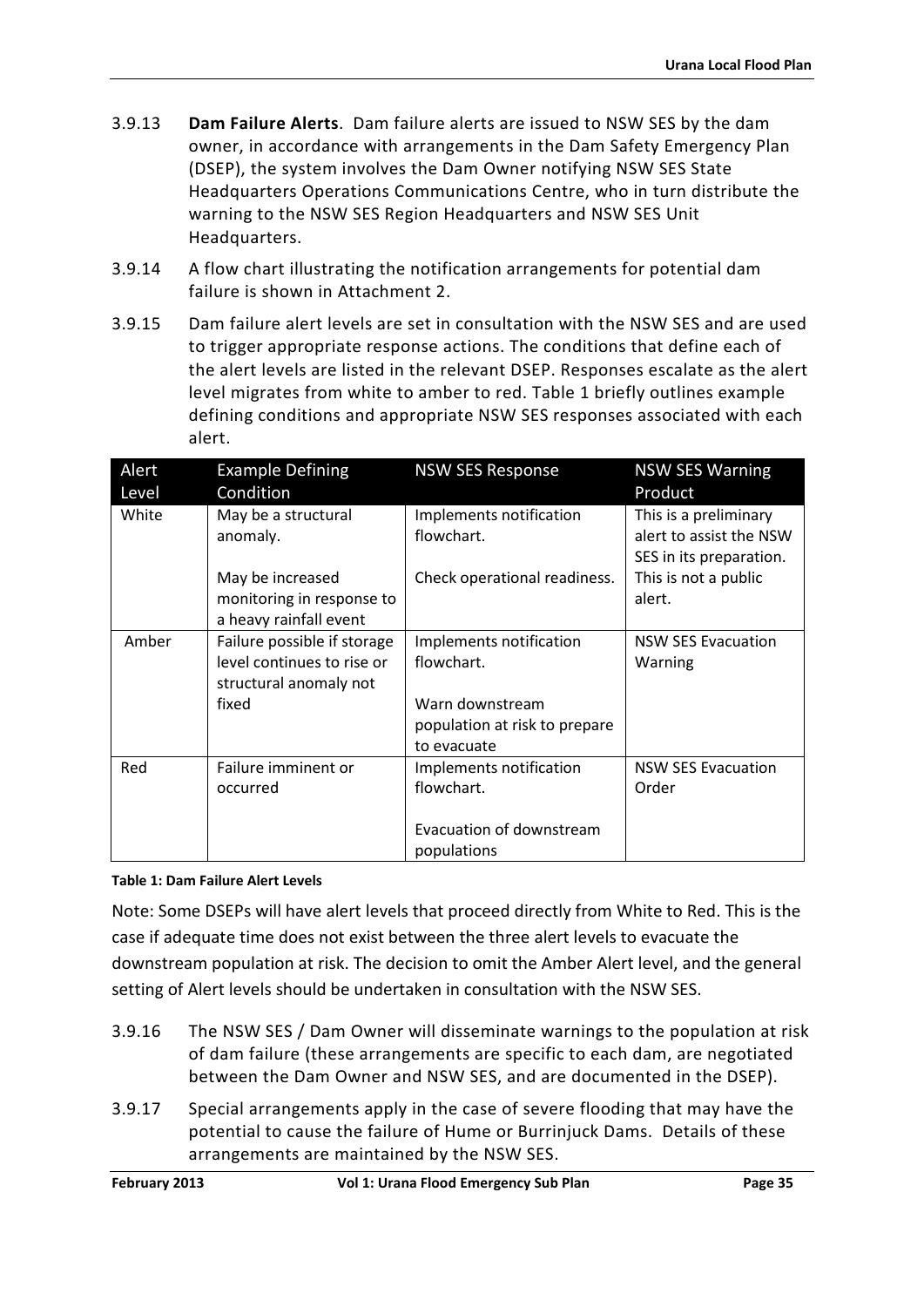- 3.9.18 **Standard Emergency Warning Signal (SEWS).** This signal may be played over radio and television stations to alert communities to Evacuation Warnings, Evacuation Orders, Special Warnings or Dam-Failure Warnings. Approval to use the signal is associated with who approves the warning/order message.
- 3.9.19 **The Public Information and Inquiry Centre (PIIC)** (operated by the NSW Police Force) will answer calls from the public regarding registered evacuees.
- 3.9.20 **The Disaster Welfare Assistance line** is a central support and contact point for disaster affected people inquiring about welfare services advice and assistance.
- 3.9.21 **The RMS Transport Information Line** will provide advice to callers on the status of roads. The RMS website also lists road closure information.
- 3.9.22 **Urana Shire Council** will provide information on the status of roads.
- 3.9.23 Collation and dissemination of road information is actioned as follows:
	- a. As part of Situation Reports, the NSW SES Urana Local Incident Controller provides road status reports for main roads in the council area to the NSW SES Murray Region Headquarters.
	- b. The NSW SES Murray Region Headquarters distributes information on main roads to NSW SES units, media outlets and agencies as part of NSW SES Flood Bulletins.

# **OPERATIONS**

# <span id="page-36-0"></span>**3.10 AIRCRAFT MANAGEMENT**

- 3.10.1 Aircraft can be used for a variety of purposes during flood operations including evacuation, rescue, resupply, reconnaissance and emergency travel.
- 3.10.2 Air support operations will be conducted under the control of the NSW SES Region Headquarters, which may allocate aircraft to units if applicable.
- 3.10.3 NSW SES maintains the following information for the Urana Shire Council area:
	- a. Locations of suitable helicopter landing points.
	- b. Locations of suitable airports and records detailing aircraft size and type that can land at airports.
	- c. Intelligence on when access to these locations is expected to be lost.

# <span id="page-36-1"></span>**3.11 ASSISTANCE FOR ANIMALS**

3.11.1 Matters relating to the welfare of livestock, companion animals and wildlife are to be referred to Agricultural and Animal Services.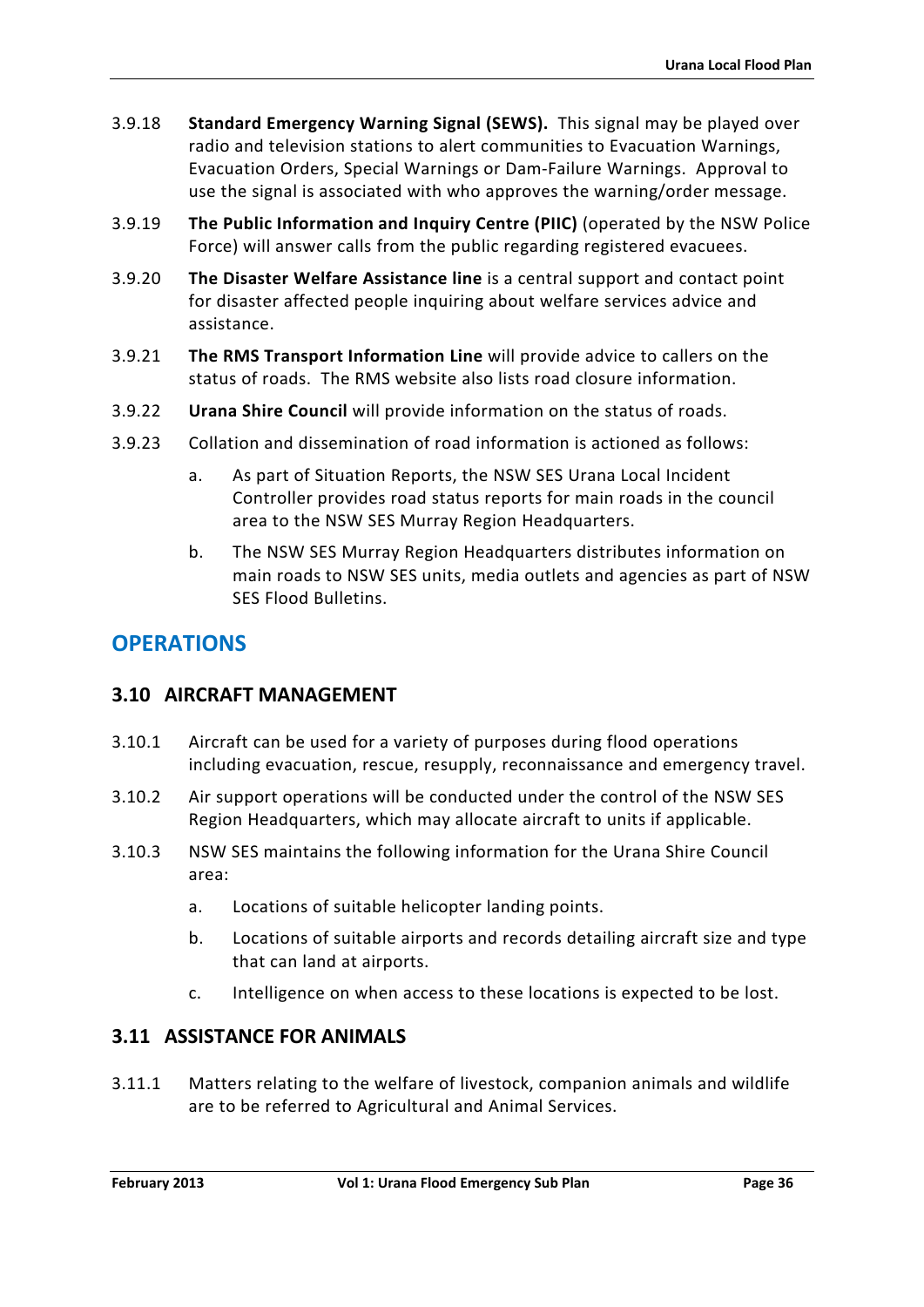- 3.11.2 Requests for emergency supply and/or delivery of fodder to stranded livestock, or for livestock rescue, are to be referred to Agricultural and Animal Services.
- 3.11.3 Requests for animal rescue should be referred to the NSW SES.

# <span id="page-37-0"></span>**3.12 COMMUNICATION SYSTEMS**

- 3.12.1 The primary means of communications between fixed locations is by telephone, email and facsimile.
- 3.12.2 The primary means of communication to and between deployed NSW SES resources is by NSW SES PMR.
- 3.12.3 All liaison officers will provide their own communication links back to their parent agencies.
- 3.12.4 All other organisations will provide communications as necessary to their deployed field teams.
- 3.12.5 Back-up communications are provided as follows:
	- a. NSW RFS by PMR
	- b. Urana Shire Council by UHF

## <span id="page-37-1"></span>**3.13 PRELIMINARY DEPLOYMENTS**

- 3.13.1 When flooding is expected to be severe enough to cut road access to towns, within towns and/or rural communities, the NSW SES Urana Local Incident Controller will ensure that resources are in place for the distribution of foodstuffs and medical supplies to the areas that could become isolated.
- 3.13.2 When access between locations is expected to be cut, the NSW SES Urana Local Incident Controller will advise appropriate agencies so that resources (including sandbags, fire fighting appliances, ambulances, etc.) are deployed to ensure that operational capability is maintained.

# <span id="page-37-2"></span>**3.14 ROAD AND TRAFFIC CONTROL.**

- 3.14.1 A number of roads within the council area are affected by flooding. NSW SES maintains details of these roads.
- 3.14.2 The council closes and re-opens its own roads.
- 3.14.3 The NSW Police Force has the authority to close and re-open roads but will normally only do so (if the Council or the RMS have not already acted) if public safety requires such action.
- 3.14.4 When resources permit, the NSW SES assists Council, RMS or the Police by erecting road closure signs and barriers.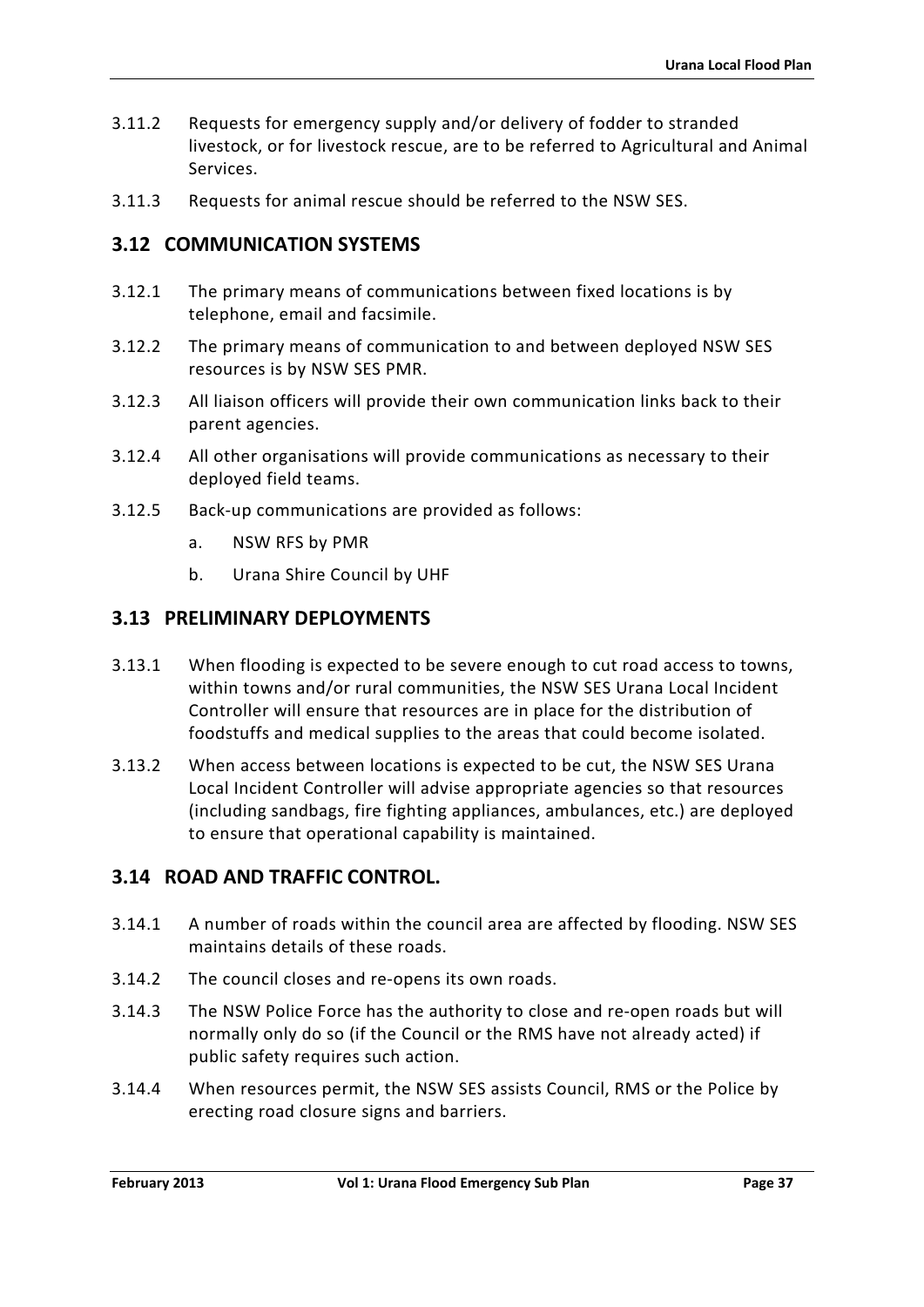- 3.14.5 In flood events, the NSW SES Urana Local Incident Controller may direct the imposition of traffic control measures. The entry into flood affected areas will be controlled in accordance with the provisions of the State Emergency Service Act, 1989 (Part 5, Sections 19, 20, 21 and 22) and the State Emergency Rescue Management Act, 1989 (Part 4, Sections 60KA, 60L and 61).
- 3.14.6 Police, RMS or Council officers closing or re-opening roads or bridges affected by flooding are to advise the NSW SES Urana Local Headquarters, which will then provide a road information service to local emergency services, the public and the NSW SES Murray Region Headquarters. All such information will also be passed to the Police, RMS and the Council.

# <span id="page-38-0"></span>**3.15 STRANDED TRAVELLERS**

3.15.1 Flood waters can strand travellers. Travellers seeking assistance will be referred to the Welfare Services Functional Area for the arrangement of emergency accommodation.

# <span id="page-38-1"></span>**3.16 MANAGING PROPERTY PROTECTION OPERATIONS**

#### **Strategy**

- 3.16.1 Protect the property of residents and businesses at risk of flood damage. **Actions**
- 3.16.2 The NSW SES is the responsible agency for the coordination of operations to protect property.
- 3.16.3 Property may be protected from floods by:
	- a. Lifting or moving of household furniture.
	- b. Lifting or moving commercial stock and equipment.
	- c. Sandbagging to minimise entry of water into buildings.
- 3.16.4 The NSW SES maintains stocks of sandbags at 25 Anna Street, Urana.

# <span id="page-38-2"></span>**3.17 MANAGING FLOOD RESCUE OPERATIONS**

### **Strategy**

3.17.1 Rescue of people from floods.

### **Actions**

- 3.17.2 The NSW SES Urana Local Incident Controller controls flood rescue in Urana Shire Council local government area.
- 3.17.3 Flood rescues, may be carried out by accredited units in accordance with appropriate standards.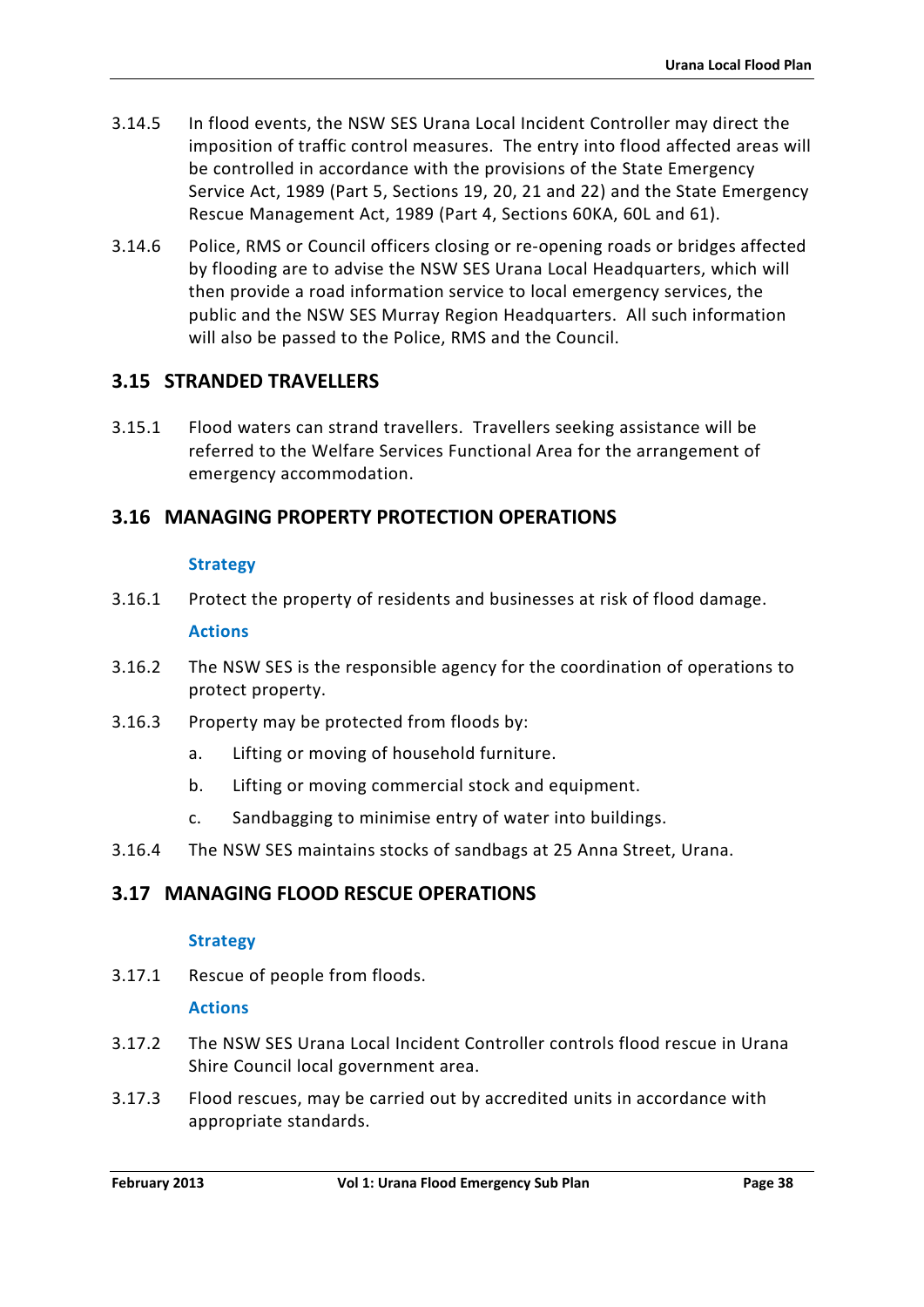- 3.17.4 Additional flood boats and crews can be requested through the NSW SES Murray Region Headquarters.
- 3.17.5 There may be some residual population which did not evacuate during the early stages of flooding and which require rescue.

# <span id="page-39-0"></span>**3.18 MANAGING EVACUATION OPERATIONS**

### **Strategy**

- 3.18.1 When there is a risk to public safety, evacuation is the primary strategy. Circumstances may include:
	- a. Evacuation of people when their homes or businesses are likely to flood.
	- b. Evacuation of people who are unsuited to living in isolated circumstances, due to flood water closing access.
	- c. Evacuation of people where essential energy and utility services are likely to fail, have failed or where buildings have been made uninhabitable.

#### **Actions**

- 3.18.2 The evacuation operation will have the following stages:
	- a. Decision to evacuate.
	- b. Mobilisation (mobilisation may begin prior to the decision to evacuate).
	- c. Evacuation Warning delivery.
	- d. Evacuation Order delivery.
	- e. Withdrawal.
	- f. Shelter.
	- g. Return.
- 3.18.3 During floods evacuations will be controlled by the NSW SES. Small-scale evacuations will be controlled by the NSW SES Urana Local Incident Controller. Should the scale of evacuation operations be beyond the capabilities of local resources control may be escalated to the NSW SES Murray Region Incident Controller.

### **Decision to evacuate**

- 3.18.4 In most cases the decision to evacuate rests with the NSW SES Urana Local Incident Controller who exercises his/her authority in accordance with Section 22(1) of The State Emergency Service Act 1989. However, the decision to evacuate will usually be made after consultation with the NSW SES Murray Region Incident Controller and the Local Emergency Operations Controller.
- 3.18.5 In events that require large scale evacuations, the decision to evacuate may be escalated to the Region or the State Incident Controller.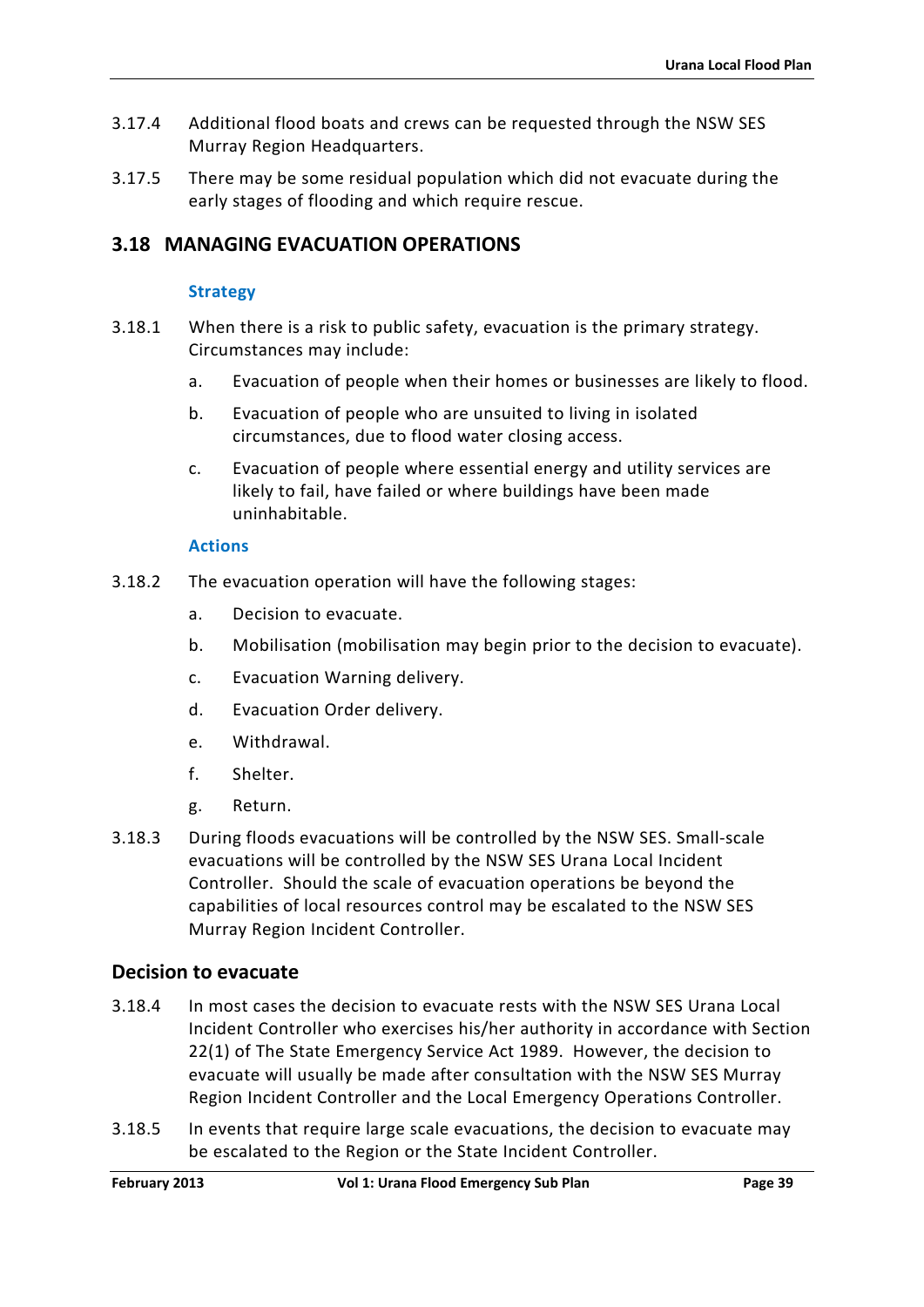3.18.6 Some people will make their own decision to evacuate earlier and move to alternate accommodation, using their own transport. This is referred to as self-motivated evacuation.

## **Mobilisation**

- 3.18.7 The NSW SES Local Incident Controller will mobilise the following to provide personnel for doorknock teams for designated Sectors/locations:
	- a. NSW SES Urana Unit members.
	- b. RFS Riverina Region members via the RFS Fire Control Officer.
	- c. Local NSW Police Force Officers.
- 3.18.8 The NSW SES Murray Region Incident Controller will mobilise any additional personnel required to assist with doorknock teams using:
	- a. NSW SES members from the NSW SES Murray Region and surrounding NSW SES Regions.
	- b. FRNSW personnel arranged via the FRNSW Liaison Officer located at NSW SES Murray Region Headquarters.
	- c. RFS personnel arranged via the RFS Liaison Officer located at NSW SES Murray Region Headquarters.
- 3.18.9 The NSW SES Local Incident Controller will request the Chairperson of the LEMC to provide Council personnel to assist with traffic coordination within Sector(s)/Community.
- 3.18.10 The NSW SES Local Incident Controller will arrange liaison officers for Sector Command Centres.
- 3.18.11 The NSW SES Murray Region Operations Controller will mobilise the required number of buses for Sectors via the Transport Services Functional Area Coordination Centre.

# **Delivery of Evacuation Warnings and Evacuation Orders**

- 3.18.12 The NSW SES will advise the community of the requirements to evacuate. The NSW SES will issue an **Evacuation Warning** when the intent of an NSW SES Incident Controller is to warn the community of the need to prepare for a possible evacuation.
- 3.18.13 The NSW SES will issue an **Evacuation Order** when the intent of the NSW SES Incident Controller is to instruct a community to immediately evacuate in response to an imminent threat.
- 3.18.14 The NSW SES Local Incident Controller will distribute Evacuation Warnings and Evacuation Orders to:
	- a. Sector/Division Command Centres (where established).
	- b. Urana Shire Council Local Emergency Operations Centre.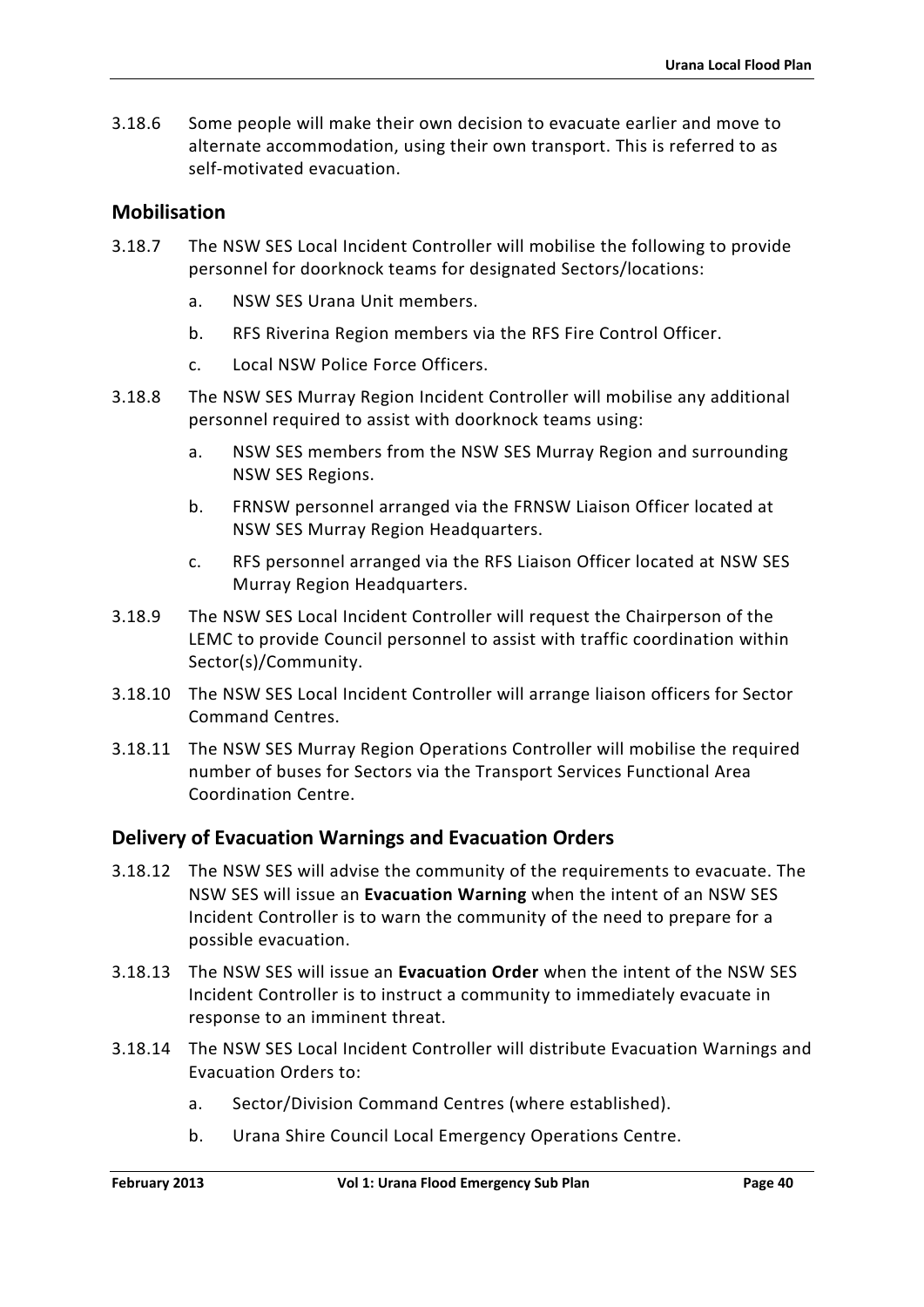- c. Urana Shire Council.
- d. Albury Police Local Area Command.
- e. Riverina Rural Fire Service Control Centre.
- f. Radio Stations.
- g. Other local agencies and specified individuals.
- 3.18.15 The NSW SES Murray Region Incident Controller will distribute Evacuation Warnings and Evacuation Orders to:
	- a. The NSW SES State Operations Centre.
	- b. The NSW SES Urana Local Incident Controller.
	- c. Metropolitan media outlets via the Joint Media Information Centre.
	- d. Affected communities via dial-out warning systems where installed or applicable.
	- e. Relevant media outlets and agencies.
- 3.18.16 Evacuation Warnings and Evacuation Orders may be delivered through:
	- a. Radio and television stations.
	- b. Doorknocking by emergency service personnel.
	- c. Public address systems (fixed or mobile).
	- d. Telephony-based systems (including Emergency Alert).
	- e. Two-way Radio.
	- f. Direct access to Radio Station ABC Riverina (Wagga Wagga 105.9 FM), ABC Goulburn Murray (106.5 FM), Star FM (104.9 FM) or The River (105.7 FM.)
- 3.18.17 The Standard Emergency Warning Signal (SEWS) may be used to precede all Evacuation Orders broadcast on Radio Stations.
- 3.18.18 Sector Command Centres, where established, will distribute Evacuation Orders via Emergency Service personnel in doorknock teams to areas under threat of inundation.
- 3.18.19 Doorknock teams will work at the direction of:
	- a. The Sector Commander if a Sector Command Centre is established.
	- b. The relevant Division Commander where a Sector Command Centre has not been established.
	- c. The Local Incident Controller.
- 3.18.20 Field teams conducting doorknocks will record and report back the following information to their Sector Commander/Division Commander/Local Incident Controller:
	- a. Addresses and locations of houses doorknocked and/or evacuated.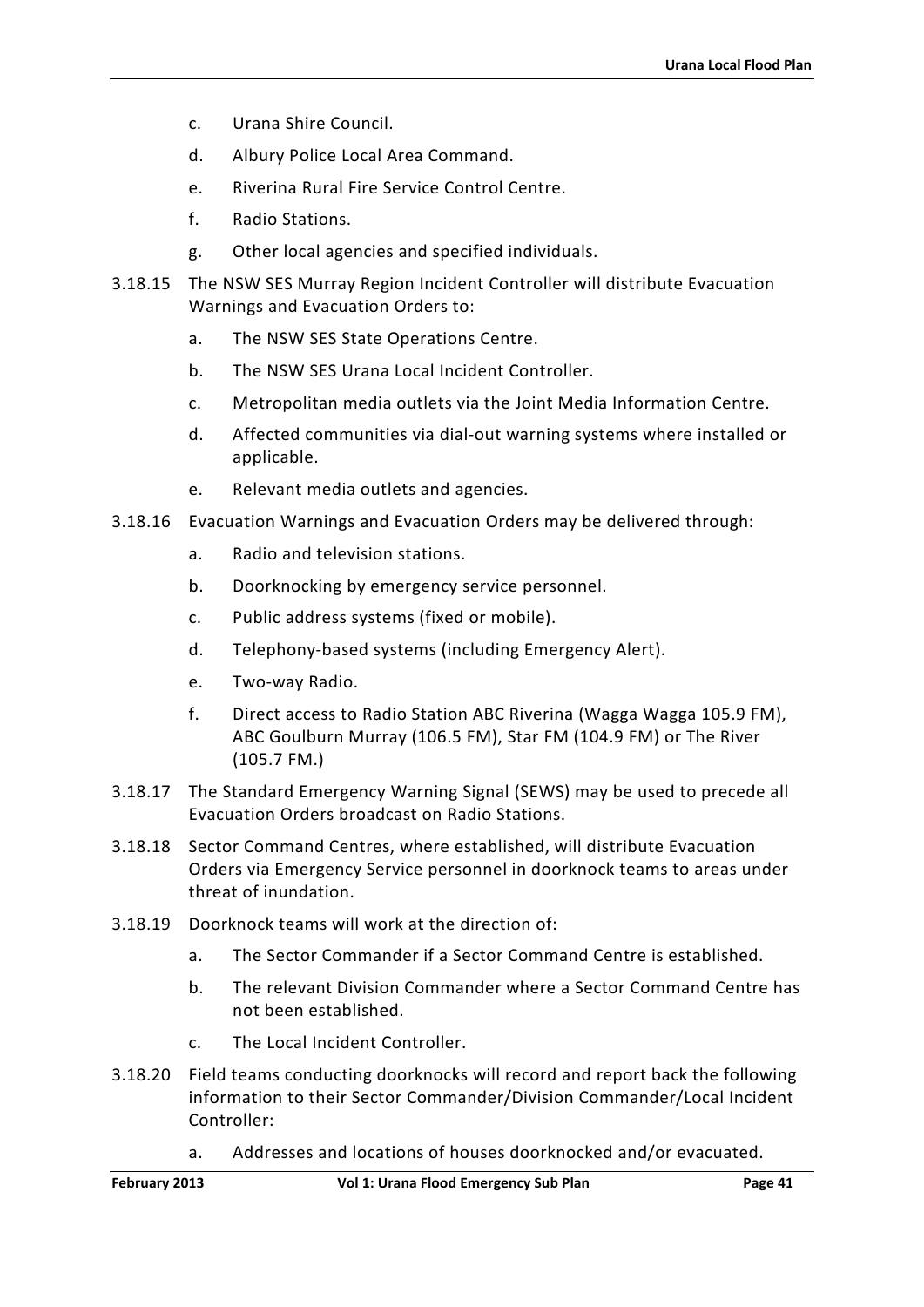- b. The number of occupants.
- c. Details of support required (such as transport, medical evacuation, assistance to secure house and/or property and raise or move belongings).
- d. Details of residents who refuse to comply with the Evacuation Order.
- 3.18.21 Refusal to evacuate. Field teams cannot afford to waste time dealing with people who are reluctant or refuse to comply with any Evacuation Order. These cases are to be referred to the NSW Police Force.

### **Withdrawal**

- 3.18.22 Evacuations will generally be carried out in stages starting from the lowest areas, low flood islands and low trapped perimeters; and progressively from higher areas.
- 3.18.23 The most desirable method of evacuation is via road using private transport. This may be supplemented by buses for car-less people. However, other means of evacuation may also be used if available and as necessary (eg by foot, rail, air).
- 3.18.24 Evacuees who require emergency accommodation or disaster welfare assistance will be directed to designated evacuation centres. Evacuees who have made their own accommodation arrangements will not be directed to evacuation centres. It is not possible to determine in advance how many will fall into this category.
- 3.18.25 Evacuees will:
	- a. Move under local traffic arrangements from the relevant Sectors/Community via managed evacuation routes;
	- b. Continue along the suburban/regional/rural road network to allocated Evacuation Centres.
- 3.18.26 **Health Services**. The Health Services Functional Area will coordinate the evacuation of hospitals, health centres and aged care facilities (including nursing homes).
- 3.18.27 **Schools.** School administration offices (Department of Education and Communities, Catholic Education Office and Private Schools) will coordinate the evacuation of schools if not already closed.
- 3.18.28 If there is sufficient time between the start of response operations and the evacuation of communities, the NSW SES Murray Region Incident Controller will discuss the temporary closure of appropriate schools with the Regional Director, Riverina Region, Department of Education and Communities. This will enable pupils to stay at home or be returned home so they can be evacuated (if required) with their families.
- 3.18.29 Note that in the Urana Shire Council LGA, school principals may close some schools affected by flooding in the early stages of flooding.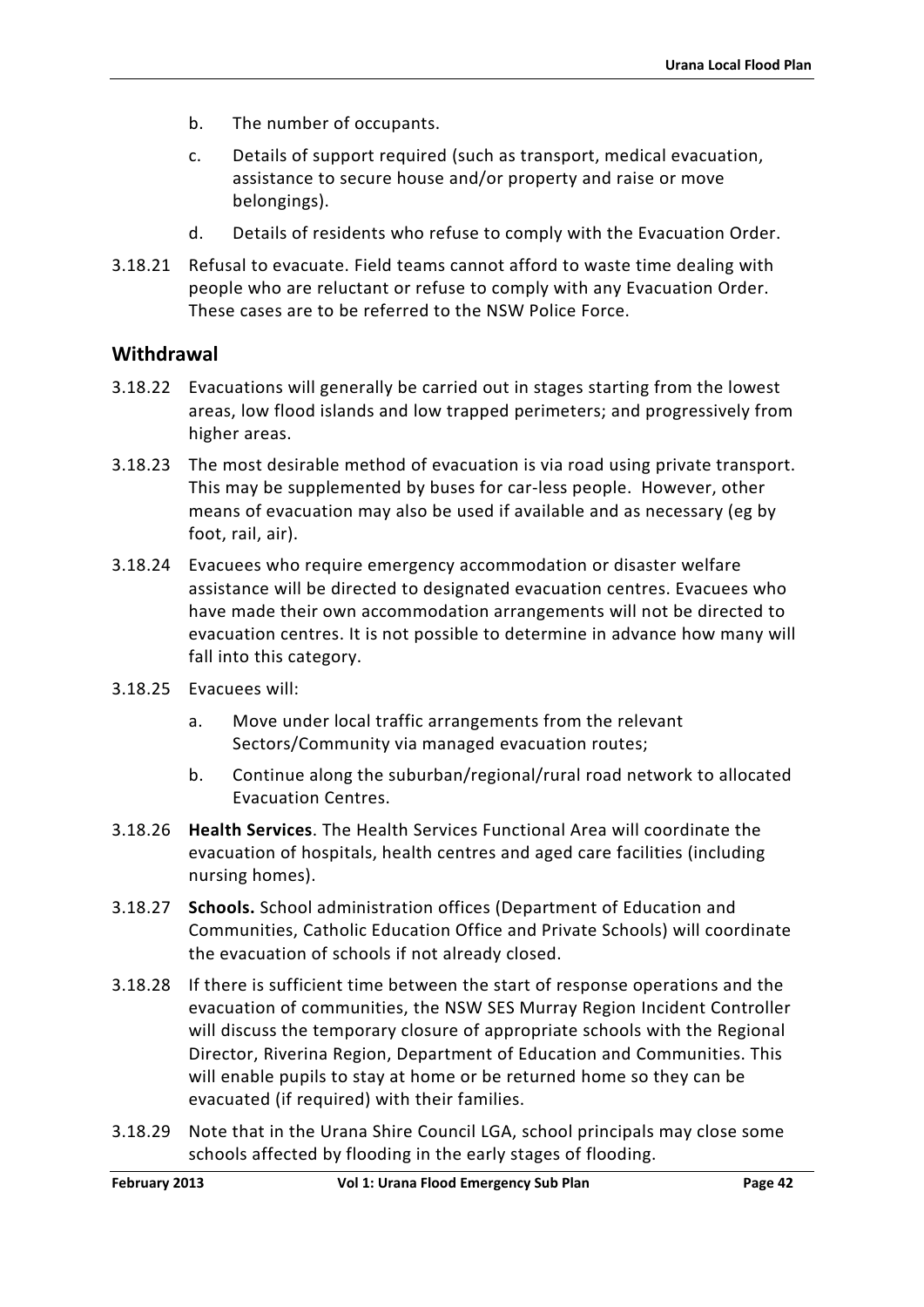- 3.18.30 **Caravan parks**. When an evacuation order is given occupiers of non-movable vans should:
	- a. Secure their vans by tying them down to prevent flotation.
	- b. Isolate power to their vans.
	- c. Collect personal papers, medicines, a change of clothing, toiletries and bedclothes.
	- d. Lift the other contents of their vans as high as possible within the van.
	- e. Move to a designated evacuation centre if they have their own transport, or move to the caravan office to await transport.
- 3.18.31 Where possible, vans that can be moved will be relocated by their owners. Park managers will arrange for the relocation of mobile vans whose owners do not have a vehicle. Council and NSW SES personnel will assist if required and may be able to provide additional vehicles.
- 3.18.32 Caravan park managers will ensure that their caravan park is capable of being evacuated within the allocated time.
- 3.18.33 Advise the NSW SES Urana Local Controller of:
	- a. The number of people requiring transport.
	- b. Details of any medical evacuations required.
	- c. Whether additional assistance is required to effect the evacuation.
- 3.18.34 Check that no people remain in non-removable vans that are likely to be inundated.
- 3.18.35 Inform the NSW SES Urana Local Controller when the evacuation of the caravan park has been completed.
- 3.18.36 Provide the NSW SES Urana Local Controller with a register of people that have been evacuated.
- 3.18.37 **Assistance Animals, Pets and Companion Animals of Evacuees:** Assistance animals (guide dogs, hearing assistance animals, etc) will remain in the care of their owners throughout the evacuation. This includes transport and access into evacuation centres etc. Due to safety restrictions, it may not be possible to allow companion animals to accompany their owners when being transported via aircraft or flood rescue boats. Agricultural and Animal Services will make separate arrangements for the evacuation and care of companion animals.
- 3.18.38 **Transport and storage:** Transport and storage of furniture from flood threatened properties will be arranged as time and resources permit.
- 3.18.39 **Security:** The NSW Police Force will provide security for evacuated areas.
- 3.18.40 The NSW SES Local Incident Controller is to provide the following reports to the NSW SES Murray Region Headquarters: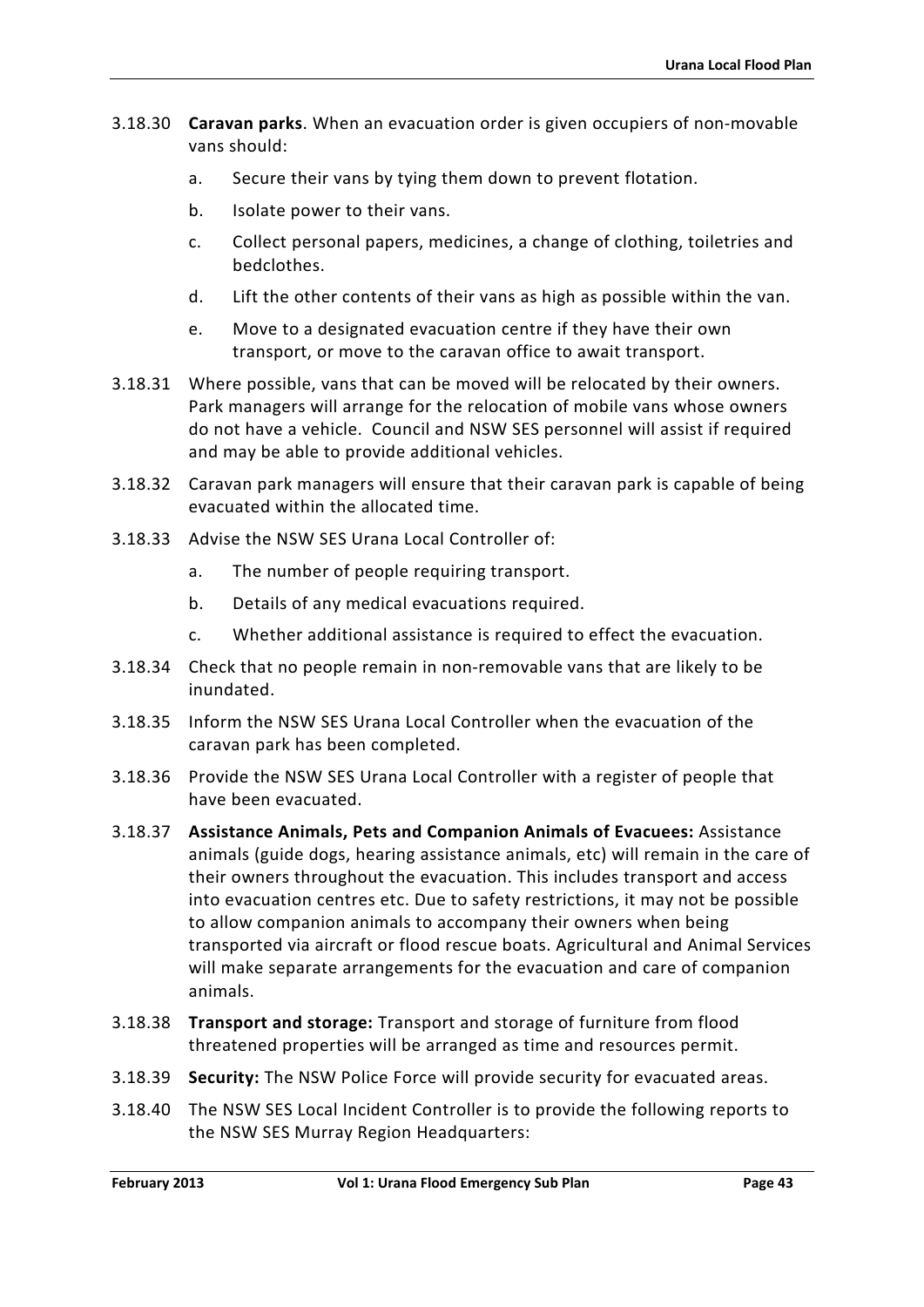- a. Advice of commencement of the evacuation of each Sector;
- b. Progress reports (by Sectors) during evacuations;
- c. Advice of completion of the evacuation of each Sector.

# **Shelter**

- 3.18.41 **Evacuation centres / assembly areas.** The usual purpose of evacuation centres or assembly areas is to meet the immediate needs of disaster affected people following evacuation from an emergency situation, not to provide them with accommodation. Evacuees will be advised to go to or be taken to the nearest accessible evacuation centre, which may initially be established at the direction of the NSW SES Urana Local Incident Controller, but managed as soon as possible by Welfare Services.
- 3.18.42 The following locations are suitable for use as flood evacuation centres:
	- a. Urana Bowling Club, William Street, Urana
	- b. Boree Creek Public School, Lockhart-Morundah Rd, Boree Creek.
	- c. Morundah Hotel, Browley Street, Morundah
	- d. Rand Bowling Club, Kindra Street, Rand.
- 3.18.43 **Registration:** The NSW Police Force will ensure that evacuees are registered on arrival at the designated evacuation centres.
- 3.18.44 **Animal shelter compounds:** Animal shelter compounds will be set up for the domestic pets and companion animals of evacuees if required. Facilities will be managed by Agricultural and Animal Services.

### **Return**

- 3.18.45 The NSW SES Local Incident Controller will advise when return to evacuated areas is safe after flood waters have receded and reliable access is available.
- 3.18.46 The NSW SES Local Incident Controller will determine when it is safe for evacuees to return to their homes in consultation with:
	- a. the Recovery Coordinating Committee (if established),
	- b. Welfare Services Functional Area Coordinator (welfare of evacuees),
	- c. Engineering Services Functional Area Co-coordinator (electrical safety of buildings, structural integrity of levees/dams),
	- d. Health Service Functional Area Coordinator (public health),
	- e. Transport Services Functional Areas Coordinator (arrangement of transport),
	- f. the Urana Shire Council LEOCON,
	- g. the Urana Shire Council,
	- h. NSW SES Region Incident Controller,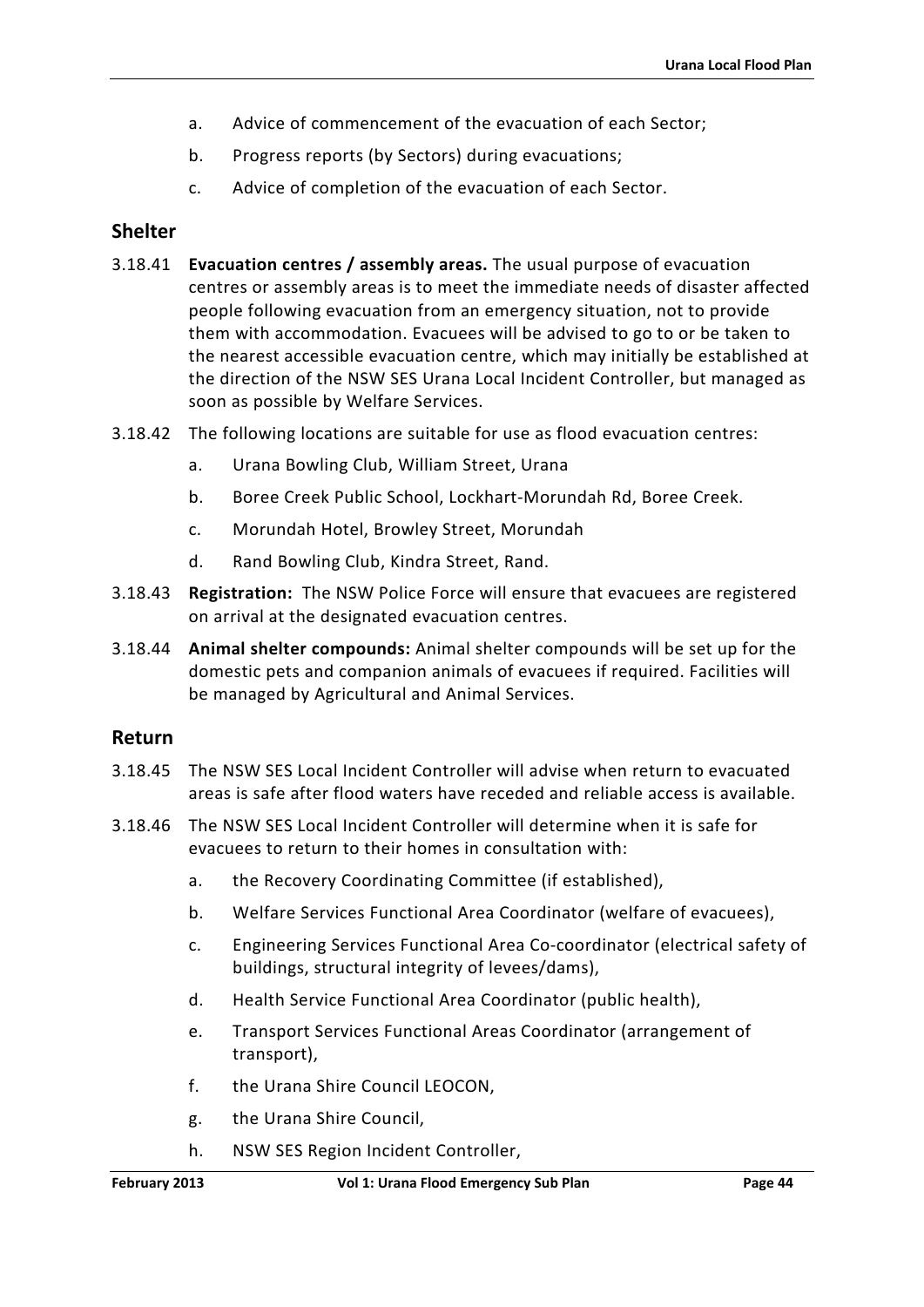- i. Other appropriate agencies/functional areas as required (mitigation and advice regarding identified risks resulting from the flood event).
- 3.18.47 Once it is considered safe to do so, the NSW SES Incident Controller will authorise the return of evacuees.
- 3.18.48 The return will be controlled by the NSW SES Local Incident Controller and may be conducted, at their request, by the Recovery Coordinator.

# <span id="page-45-0"></span>**3.19 MANAGING RESUPPLY OPERATIONS**

- 3.19.1 The NSW SES is responsible for the coordination of the resupply of isolated communities and properties.
- 3.19.2 If isolation is expected to occur, residents should be encouraged to consider their needs and suitability for an unknown period of isolation.
- 3.19.3 If properties/communities are going to remain in locations expected to become isolated, households/retailers should be encouraged to stock up on essential supplies.
- 3.19.4 Where practicable, once supplies are delivered to the NSW SES designated loading point, the NSW SES Local Incident Controller will arrange for the delivery of essential foodstuffs, fuels or urgent medical supplies required by an isolated property or community.
- 3.19.5 All reasonable effects will be made to deliver supplies, however where necessary the NSW SES will prioritise the delivery of items.

# **Resupply of Isolated Towns and Villages**

#### **Strategy**

3.19.6 Minimise disruption upon the community by resupplying towns and villages which have become isolated as a consequence of flooding.

#### **Actions**

- 3.19.7 The NSW SES is responsible for the coordination of the resupply of isolated communities.
- 3.19.8 If flood predictions indicate that areas are likely to become isolated, the NSW SES Local Incident Controller should advise retailers that they should stock up.
- 3.19.9 When isolation occurs, retailers will be expected to place orders with suppliers where they have a line of credit and to instruct those suppliers to package their goods and deliver them to loading points designated by the NSW SES.
- 3.19.10 The NSW SES is prepared to deliver mail to isolated communities but may not be able to do so according to normal Australia Post timetables.
- 3.19.11 The NSW SES will assist hospitals with resupply of linen and other consumables where able.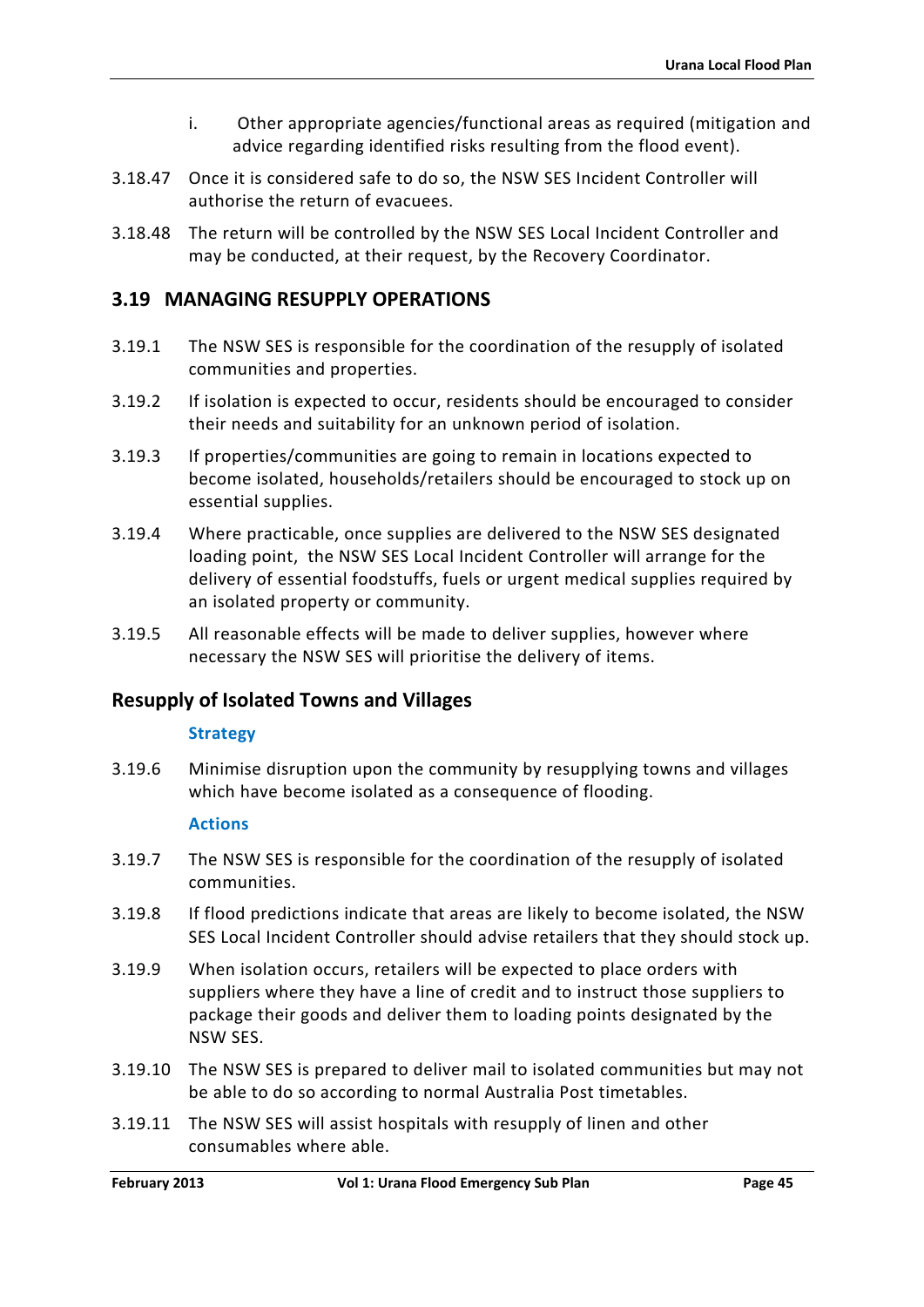# **Resupply of Isolated Properties**

## **Strategy**

3.19.12 Ensure supplies are maintained to properties by coordinating the resupply of properties which have become isolated as a consequence of flooding.

### **Actions**

- 3.19.13 The resupply of isolated properties is a common requirement during floods and coordination can be difficult because requests can emanate from a variety of sources. Isolated properties may call their suppliers direct, place their orders through their own social networks or contact the NSW SES.
- 3.19.14 The principles to be applied when planning for the resupply of isolated properties are:
	- a. The NSW SES will coordinate resupply and establish a schedule.
	- b. Some isolated households will not have the ability to purchase essential grocery items due to financial hardship. If an isolated household seeks resupply from the NSW SES and claims to be, or is considered to be, in dire circumstances, he/she is to be referred to Welfare Services for assessment of eligibility. Where financial eligibility criteria are met, Welfare Services will assist with the purchase of essential grocery items. Welfare Services will deliver the essential grocery items to the NSW SES designated loading point for transport.
	- c. Local suppliers will liaise with the NSW SES regarding delivery of resupply items to the designated loading point.
	- d. Local suppliers are responsible for packaging resupply items for delivery.
- 3.19.15 A flowchart illustrating the Resupply process is shown in Attachment 1. Please note that the flowchart outlines the resupply process but does not encompass all potential situations and/or outcomes.

# <span id="page-46-0"></span>**PART 4 - RECOVERY**

# <span id="page-46-1"></span>**4.1 RECOVERY COORDINATION AT THE LOCAL LEVEL**

4.1.1 The NSW SES Urana Local Controller will ensure that planning for long-term recovery operations begins at the earliest opportunity, initially through briefing the Local Emergency Management Committee (LEMC). As soon as possible the LEMC will meet to discuss recovery implications including the need for a Local Recovery Committee. The LEMC will consider any impact assessment in determining the need for recovery arrangements. This is conveyed in the first instance to the State Emergency Operations Controller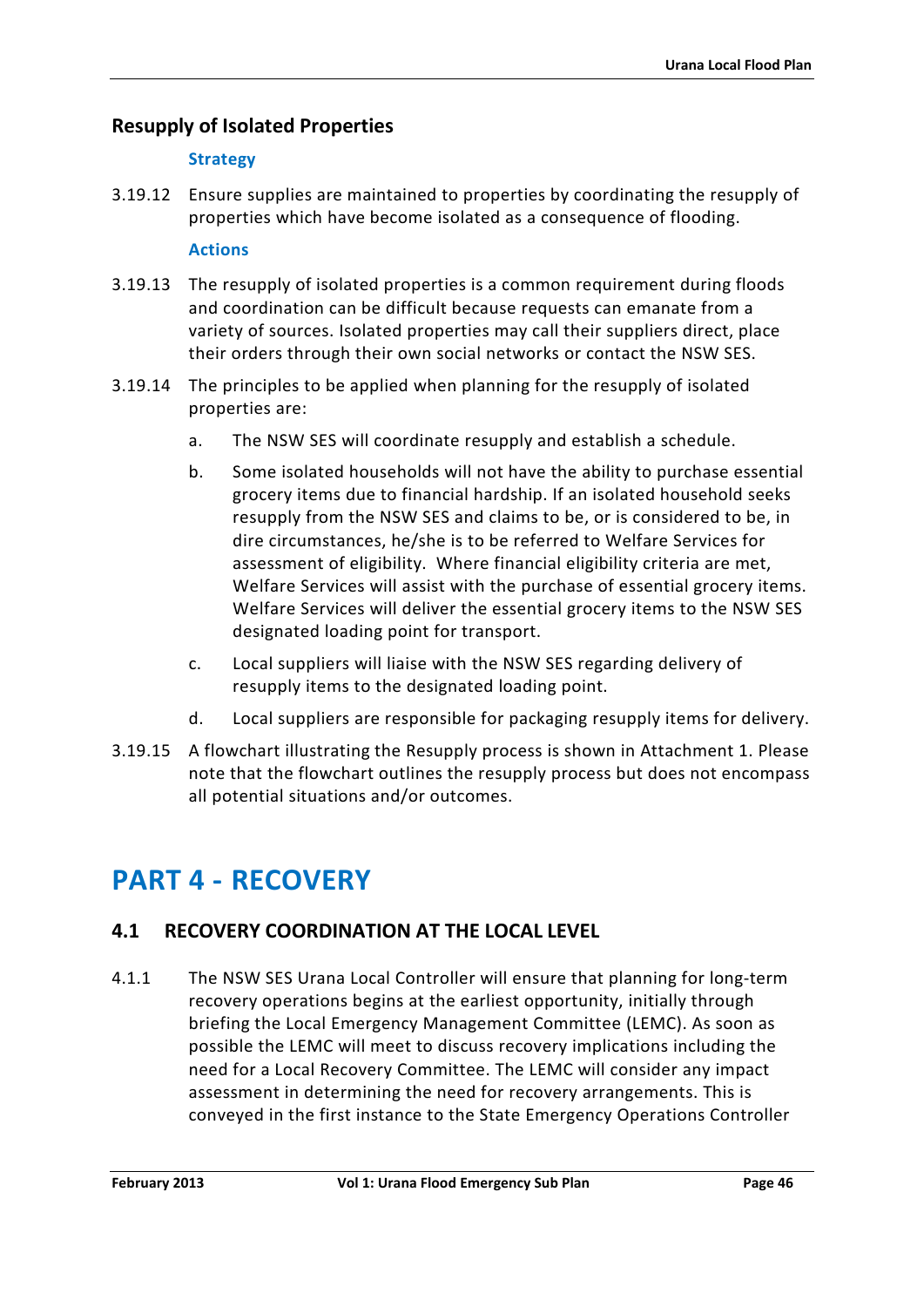(SEOCON) for confirmation with the State Emergency Recovery Controller (SERCON).

- 4.1.2 Once the need for recovery has been identified, the SERCON, in consultation with the SEOCON, may recommend the appointment of a Local Recovery Coordinator and nominate an appropriate candidate to the Minister for Police and Emergency Services.
- 4.1.3 The SERCON may send a representative to the LEMC and subsequent recovery meetings to provide expert recovery advice and guidance.
- 4.1.4 The NSW SES Urana Local Controller and Local Emergency Operations Controller (LEOCON) attend recovery meetings to provide an overview of the emergency response operation.
- 4.1.5 The NSW SES Region Incident Controller, the Regional Emergency Management Officer and appropriate Regional Functional Area Coordinators will be invited to the initial local meeting and to subsequent meetings as required.
- 4.1.6 The recovery committee will:
	- a. develop and maintain a Recovery Action Plan with an agreed exit strategy.
	- b. monitor and coordinate the activities of agencies with responsibility for the delivery of services during recovery.
	- c. ensure that relevant stakeholders, especially the communities affected, are involved in the development and implementation of recovery objectives and strategies and are informed of progress made.
	- d. provide the SERCON with an end of recovery report.
	- e. ensure the recovery is in line with the National Principles of Disaster Recovery and the NSW tenets.

# <span id="page-47-0"></span>**4.2 RECOVERY COORDINATION AT THE REGION AND STATE LEVEL**

- 4.2.1 In the event that an emergency affects several local areas, a Region Emergency Management Committee (REMC) will meet to discuss recovery implications including the need for a RegionRecovery Committee. This is conveyed in the first instance to the SEOCON for confirmation with the SERCON.
- 4.2.2 In the event of an emergency which affects multiple regions, or is of state or national consequence, or where complex, long term recovery and reconstruction is required, it may be necessary to establish a State Recovery Committee and the appointment of a State Recovery Coordinator.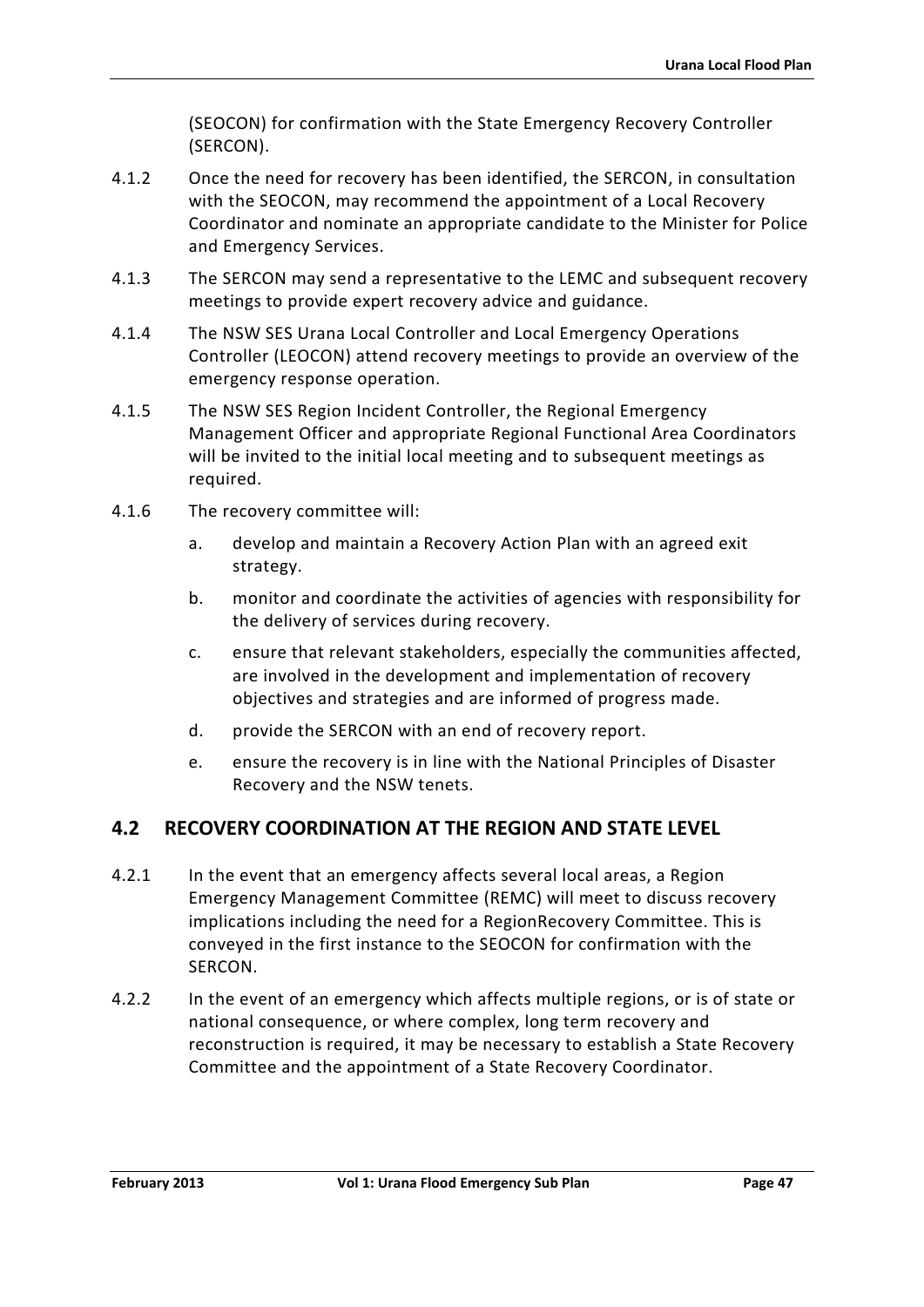# <span id="page-48-0"></span>**4.3 ARRANGEMENTS FOR DEBRIEFS / AFTER ACTION REVIEWS**

- 4.3.1 As soon as possible after flooding has abated, the NSW SES Urana Local Controller will advise participating organisations of details of response operation after action review arrangements.
- 4.3.2 The NSW SES Urana Local Controller will ensure that adequate arrangements are in place to record details of the after action review and each item requiring further action is delegated to an organisation or individual to implement.
- 4.3.3 Follow-up to ensure the satisfactory completion of these actions will be undertaken by the Urana Shire Council Local Emergency Management Committee.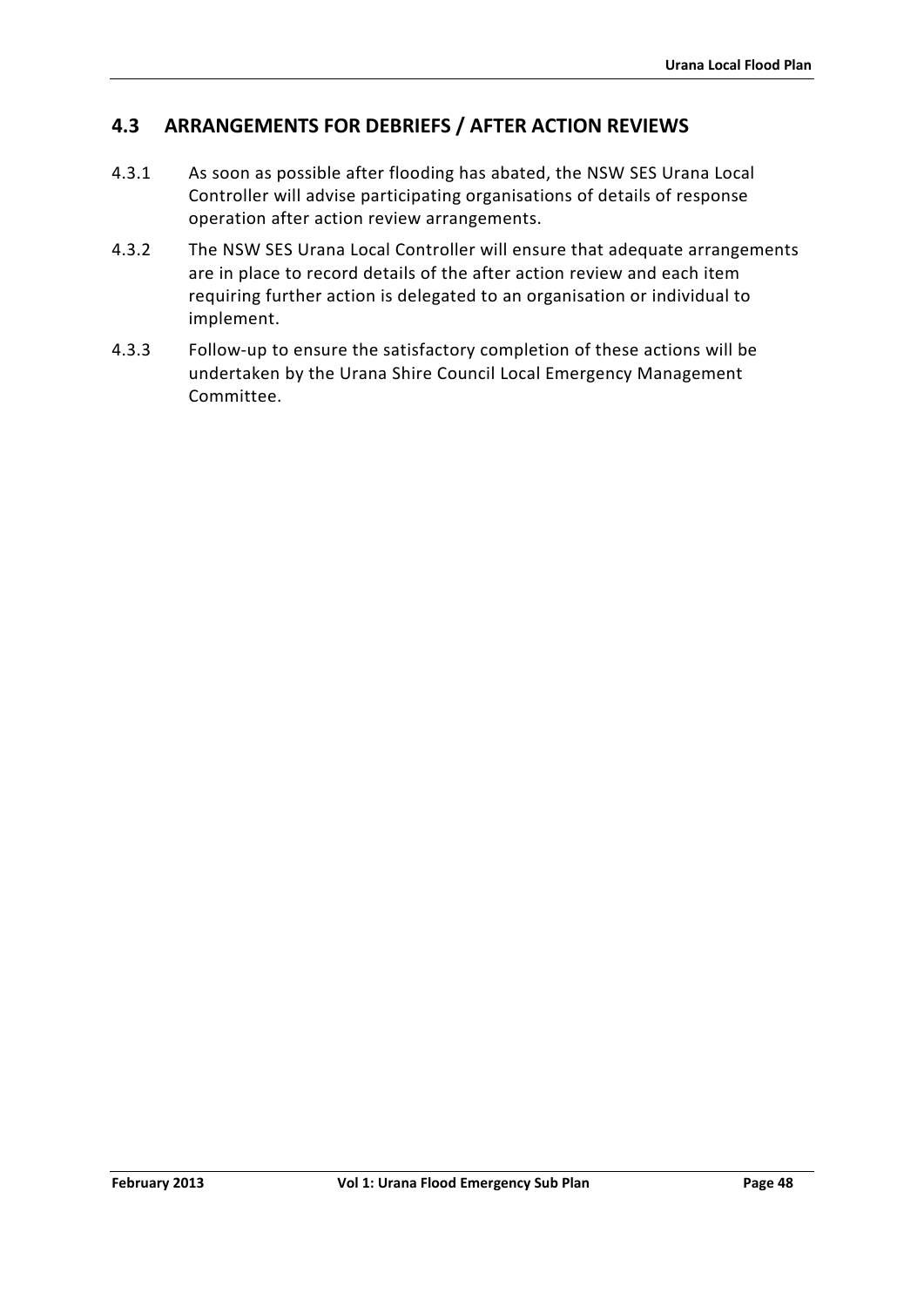

# <span id="page-49-0"></span>**ATTACHMENT 1 - RESUPPLY FLOWCHART**

**Please Note: The chart outlines the resupply process, but does not encompass all potential situations and outcomes.**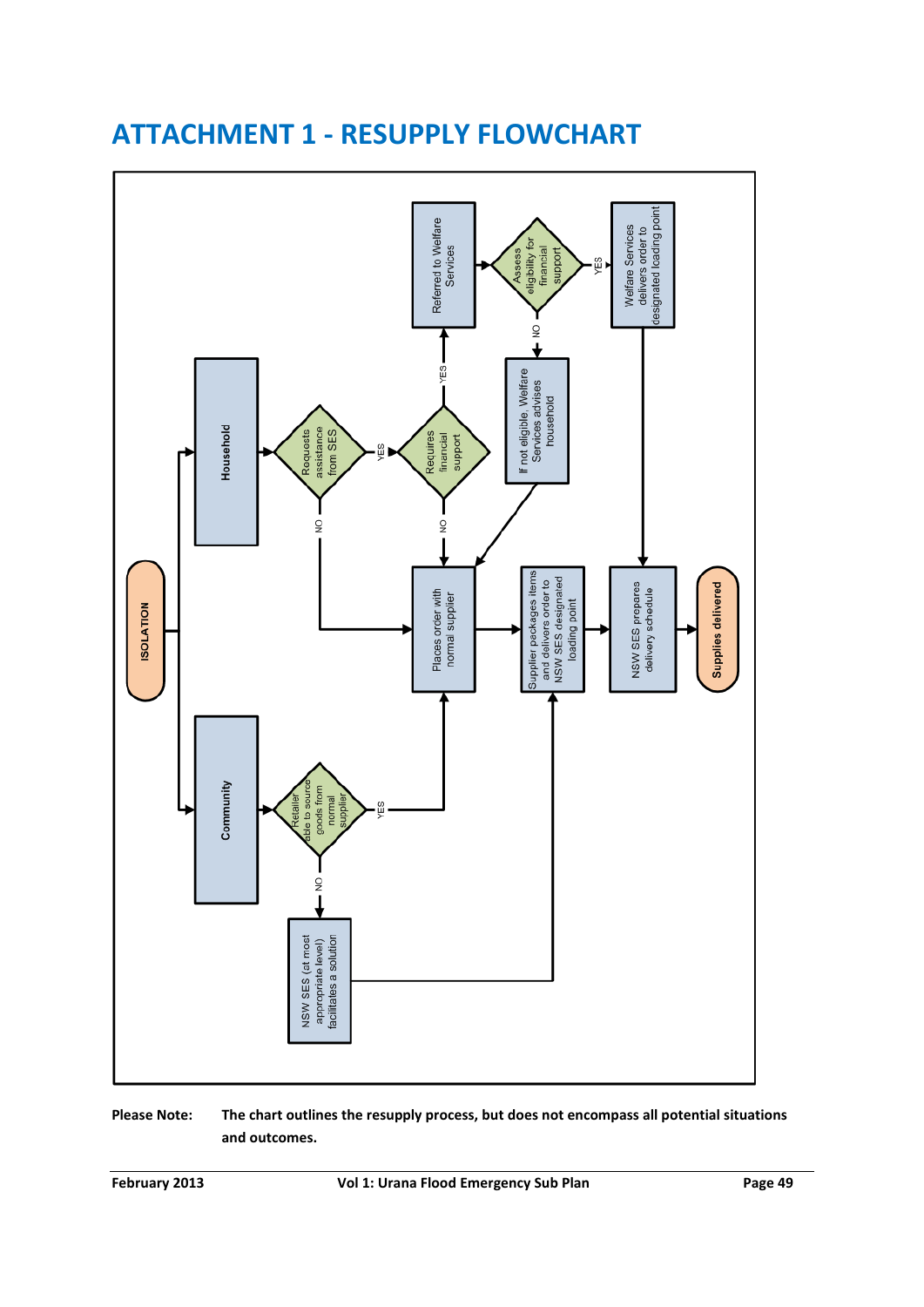# <span id="page-50-0"></span>**ATTACHMENT 2 - DAM FAILURE ALERT NOTIFICATION ARRANGEMENTS FLOWCHART**